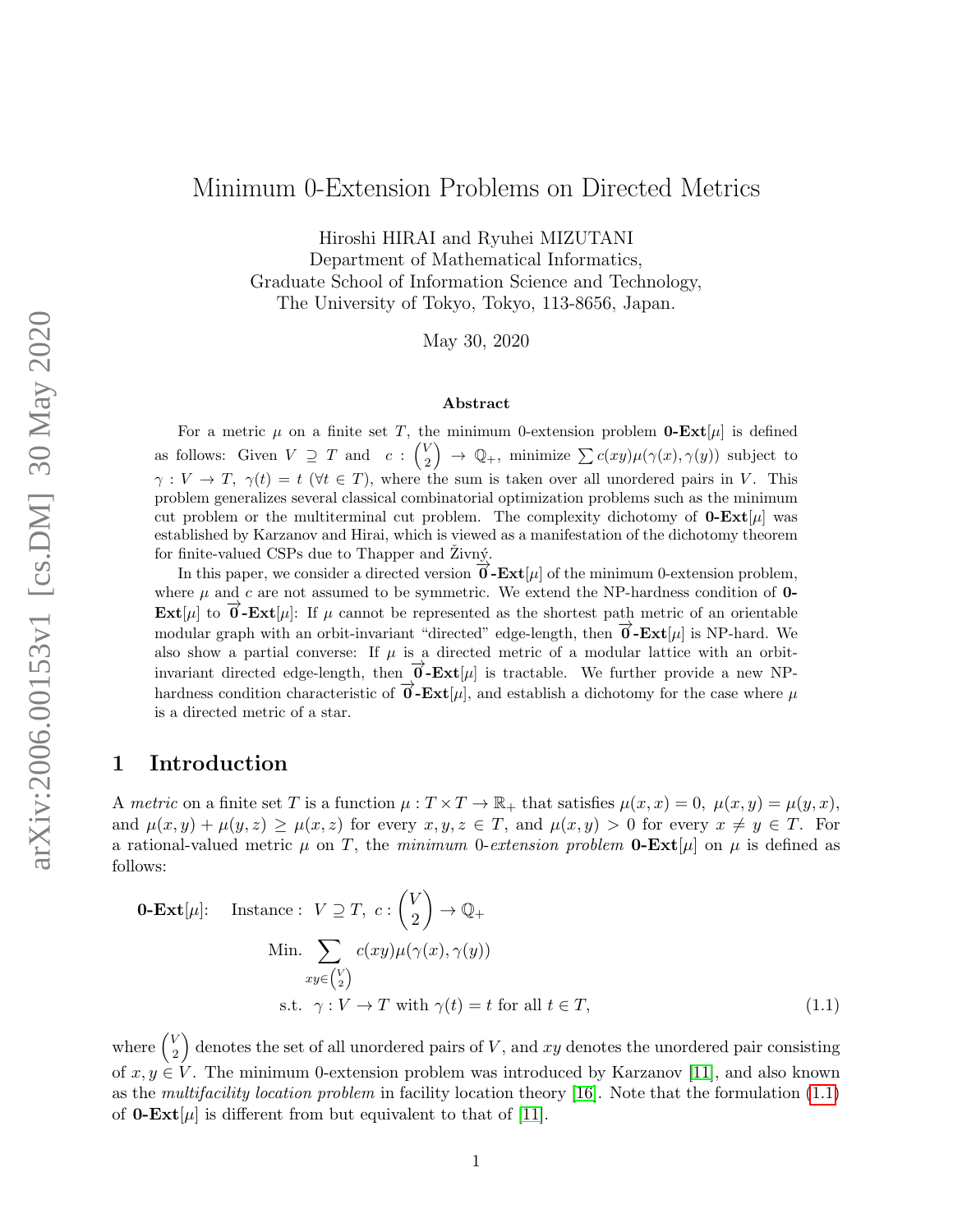The minimum 0-extension problem generalizes several classical combinatorial optimization problems: If  $T = \{s, t\}$ , then **0-Ext**[ $\mu$ ] is nothing but the minimum s-t cut problem in an undirected network. If  $T = \{x, y, z\}$  and  $\mu(x, y) = \mu(y, z) = \mu(z, x) = 1$ , then **0-Ext**[ $\mu$ ] is the 3-terminal cut problem. Similarly, **0-Ext**[ $\mu$ ] can formulate the k-terminal cut problem. Moreover, **0-Ext**[ $\mu$ ] appears as a discretized LP-dual problem for a class of maximum multiflow problems [\[10,](#page-24-1) [11\]](#page-24-0) (also see [\[7,](#page-24-2) [8\]](#page-24-3)).

The computational complexity of **0-Ext**[ $\mu$ ] varies with depending on metric  $\mu$ . In the above examples, the minimum s-t cut problem is in P and the 3-terminal cut problem is NP-hard. In [\[11\]](#page-24-0), Karzanov addressed the classification problem of the computational complexity of  $0$ -Ext[ $\mu$ ] with respect to  $\mu$ . After [\[5,](#page-24-4) [13\]](#page-24-5), the complexity dichotomy of **0-Ext**[ $\mu$ ] was fully established by Karzanov [\[12\]](#page-24-6) and Hirai [\[9\]](#page-24-7), which we explain below.

A metric  $\mu$  on T is called *modular* if for every  $s_0, s_1, s_2 \in T$ , there exists an element  $m \in T$ , called a *median*, such that  $\mu(s_i, s_j) = \mu(s_i, m) + \mu(m, s_j)$  holds for every  $0 \leq i \leq j \leq 2$ . The underlying graph of  $\mu$  is defined as the undirected graph  $H_{\mu} = (T, U)$ , where  $U = \{xy \in \binom{T}{2}$  $\binom{T}{2}$  |  $\forall z \in$  $T \setminus \{x, y\}, \mu(x, y) < \mu(x, z) + \mu(z, y)$ . We say that an undirected graph is *orientable* if it has an edge-orientation such that for every 4-cycle  $(u, v, w, z, u)$ , uv is oriented from u to v if and only if  $wz$  is oriented from z to w.

The dichotomy theorem of the minimum 0-extension problem is the following:

<span id="page-1-0"></span>**Theorem 1.1** ([\[12\]](#page-24-6)). Let  $\mu$  be a rational-valued metric. **0-Ext**  $|\mu|$  is strongly NP-hard if

- <span id="page-1-2"></span>(i)  $\mu$  is not modular, or
- <span id="page-1-3"></span>(ii)  $H_{\mu}$  is not orientable.

<span id="page-1-1"></span>**Theorem 1.2** ([\[9\]](#page-24-7)). Let  $\mu$  be a rational-valued metric. If  $\mu$  is modular and  $H_{\mu}$  is orientable, then **0-Ext** $[\mu]$  is solvable in polynomial time.

The minimum 0-extension problem constitutes a fundamental class of valued CSPs (valued constraint satisfaction problem)  $[9]$  — a minimization problem of a sum of functions having a small number of variables. More concretely,  $\mathbf{0}\text{-}\mathbf{Ext}[\mu]$  is precisely the *finite-valued CSP* generated by a single binary function  $\mu: T \times T \to \mathbb{Q}_+$  that is a metric. From this viewpoint, the above complexity dichotomy result (Theorem [1.1](#page-1-0) and [1.2\)](#page-1-1) is a manifestation of the dichotomy theorem for finite-valued CSPs obtained by Thapper and Zivný  $[17]$ . They gave a complete characterization of tractable finite-valued CSPs in terms of the existence of a certain fractional polymorphism. Actually Theorem [1.2](#page-1-1) was proved by utilizing a related tractability condition obtained by Kolmogorov, Thapper, and Zivný  $[15]$ . However, it is a strong characterization specialized for the minimum 0-extension problem, which yields a polynomial time testing algorithm for the tractability of 0- **Ext**[ $\mu$ ]. A naive testing algorithm for the polymorphism conditions is exponential on |T|; see [\[14\]](#page-25-3) for a recent progress on this direction. So it is a natural direction to seek such a polynomial characterization for a more general binary function  $\mu : T \times T \to \mathbb{Q}_+$  for which the corresponding valued CSP is tractable.

Motivated by these facts, in this paper, we consider a directed version of the minimum 0 extension problem, aiming to extend the above results. Here, by "directed" we mean that symmetry of  $\mu$  and c is not assumed. A *directed metric* on a finite set T is a function  $\mu: T \times T \to \mathbb{R}_+$  that satisfies  $\mu(x, x) = 0$  and  $\mu(x, y) + \mu(y, z) \geq \mu(x, z)$  for every  $x, y, z \in T$ , and  $\mu(x, y) + \mu(y, x) > 0$  for every  $x \neq y \in T$ . For a rational-valued directed metric  $\mu$  on T, the directed minimum 0-extension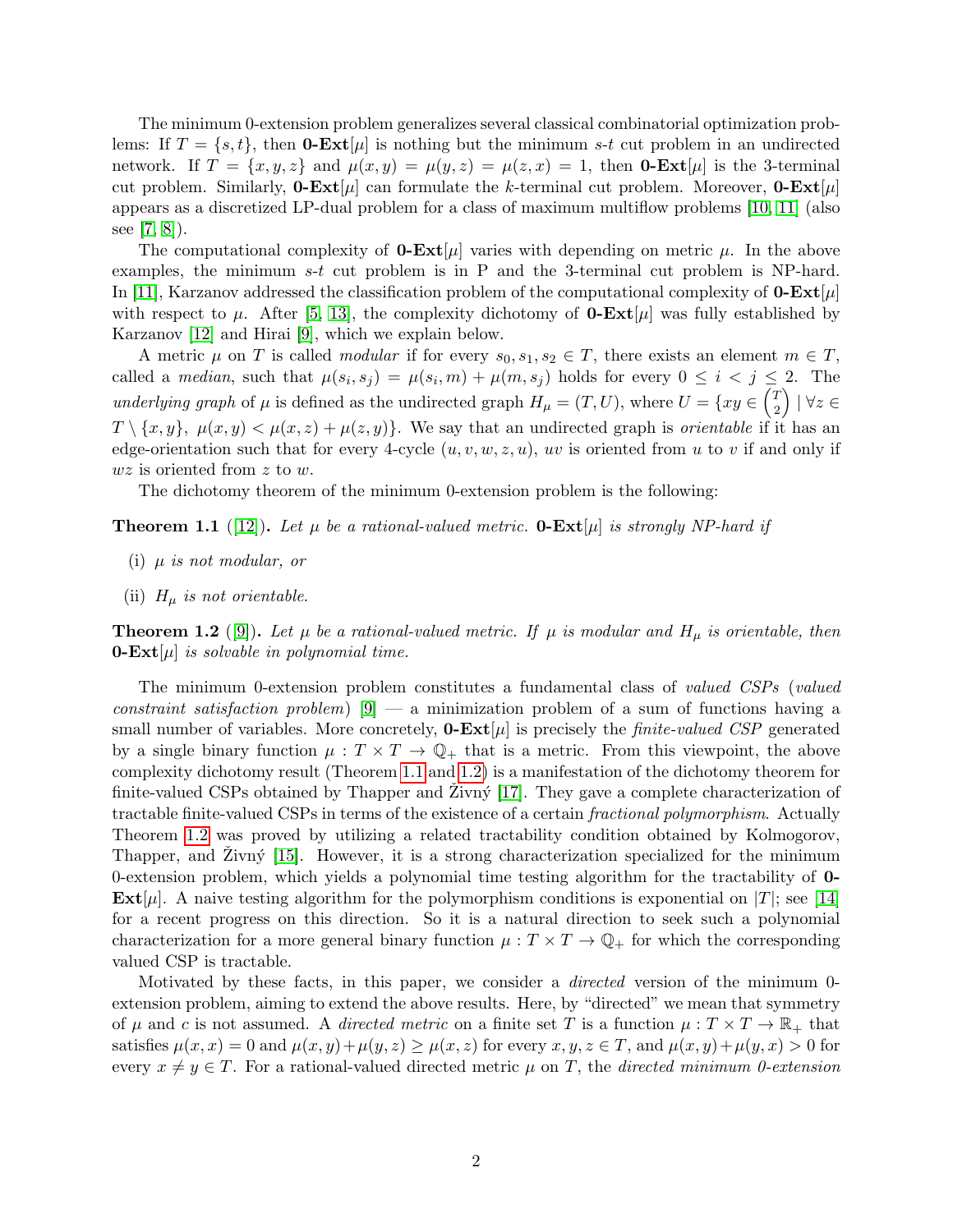problem  $\overrightarrow{0}$ -**Ext**[ $\mu$ ] on  $\mu$  is defined as follows:

$$
\overrightarrow{\mathbf{0}}\text{-}\mathbf{Ext}[\mu]: \quad \text{Instance}: \quad V \supseteq T, \quad c: V \times V \to \mathbb{Q}_+
$$
\n
$$
\text{Min.} \sum_{(x,y)\in V \times V} c(x,y)\mu(\gamma(x), \gamma(y))
$$
\n
$$
\text{s.t.} \quad \gamma: V \to T \text{ with } \gamma(t) = t \text{ for all } t \in T.
$$

The minimum s-t cut problem on a directed network is a typical example of  $\overrightarrow{0}$ -**Ext**[µ] in the case of  $T = \{s, t\}, \mu(s, t) = 1, \text{ and } \mu(t, s) = 0.$  Also, the directed minimum 0-extension problem contains the undirected version. Hence, the complexity classification of the directed version is an extension of that of the undirected version.

In this paper, we explore sufficient conditions for which  $\overrightarrow{0}$ -**Ext**[µ] is tractable, and for which  $\overrightarrow{0}$  -**Ext**[ $\mu$ ] is NP-hard. Our first contribution is an extension of Theorem [1.1](#page-1-0) to the directed version:

<span id="page-2-1"></span>**Theorem 1.3.** Let  $\mu$  be a rational-valued directed metric.  $\overrightarrow{0}$ - $\text{Ext}[\mu]$  is strongly NP-hard if one of the following holds:

- <span id="page-2-2"></span>(i)  $\mu$  is not modular.
- <span id="page-2-3"></span>(ii)  $H_{\mu}$  is not orientable.
- <span id="page-2-0"></span>(iii)  $\mu$  is not directed orbit-invariant.

The modularity and the underlying graph  $H_{\mu}$  of a directed metric  $\mu$  are natural extensions of those of a metric. In  $0$ -Ext[ $\mu$ ], the condition [\(i\)](#page-1-2) in Theorem [1.1](#page-1-0) contains the condition [\(iii\)](#page-2-0) in Theorem [1.3.](#page-2-1) See Section [3](#page-6-0) for the precise definitions of the terminologies.

We next consider the converse of Theorem [1.3.](#page-2-1) It is known [\[1\]](#page-24-8) that a canonical example of a modular metric is the graph metric of the covering graph of a modular lattice with respect to an orbit-invariant edge-length. Moreover, a tractable metric  $\mu$  in Theorem [1.2](#page-1-1) is obtained by *gluing* such metrics of modular lattices [\[9\]](#page-24-7). It turns out in Section [3](#page-6-0) that a directed metric excluded by [\(i\)](#page-2-2), [\(ii\)](#page-2-3), and [\(iii\)](#page-2-0) in Theorem [1.3](#page-2-1) also admits an amalgamated structure of modular lattices. Our second contribution is the tractability for the building block of such a directed metric.

<span id="page-2-4"></span>**Theorem 1.4.** Let  $\mu$  be a rational-valued directed metric. Suppose that  $H_{\mu}$  is the covering graph of a modular lattice and  $\mu$  is directed orbit-invariant. Then  $\overline{\mathbf{0}}$ -**Ext**[ $\mu$ ] is solvable in polynomial time.

See Sections [2](#page-3-0) and [3](#page-6-0) for the undefined terminologies.

The converse of Theorem [1.3](#page-2-1) is not true: Even if  $H<sub>\mu</sub>$  is a tree (that is excluded by [\(i\)](#page-2-2), [\(ii\)](#page-2-3), and [\(iii\)](#page-2-0) in Theorem [1.3\)](#page-2-1),  $\overrightarrow{0}$ -**Ext**[ $\mu$ ] can be NP-hard. On the other hand, **0-Ext**[ $\mu$ ] for which  $H_{\mu}$  is a tree is always tractable (see [\[16\]](#page-25-0)). This is a notable difference between **0-Ext**[µ] and  $\vec{0}$ -**Ext**[µ]. Our third contribution is a new hardness condition capturing this difference. For  $x, y \in T$ , let  $I_{\mu}(x,y) := \{z \in T \mid \mu(x,y) = \mu(x,z) + \mu(z,y)\},\$  which is called the *interval* from x to y. We denote  $I := I_\mu$  if  $\mu$  is clear in the context. For  $x, y \in T$ , the ratio  $R_\mu(x, y)$  from x to y is defined as  $R_{\mu}(x, y) := \mu(x, y) / \mu(y, x)$  (if  $\mu(y, x) = 0$ , then  $R_{\mu}(x, y) := \infty$ ). A pair  $(x, y) \in {\binom{T}{2}}$  $\binom{T}{2}$  is called a biased pair if  $R_\mu(x, z) > R_\mu(z, y)$  holds for every  $z \in I(x, y) \cap I(y, x) \setminus \{x, y\}$ , or  $R_\mu(x, z) < R_\mu(z, y)$ holds for every  $z \in I(x,y) \cap I(y,x) \setminus \{x,y\}$ . A triple  $(s_0, s_1, s_2)$  is called a non-collinear triple if  $s_i \notin I(s_{i-1}, s_{i+1}) \cap I(s_{i+1}, s_{i-1})$  holds for every  $i \in \{0, 1, 2\}$  (the indices of  $s_i$  are taken modulo 3). A non-collinear triple  $(s_0, s_1, s_2)$  is also called a *biased non-collinear triple* if  $(s_i, s_j)$  is a biased pair for every  $i \neq j$ . We now state an additional NP-hardness condition of  $\overrightarrow{0}$ -**Ext**[µ]: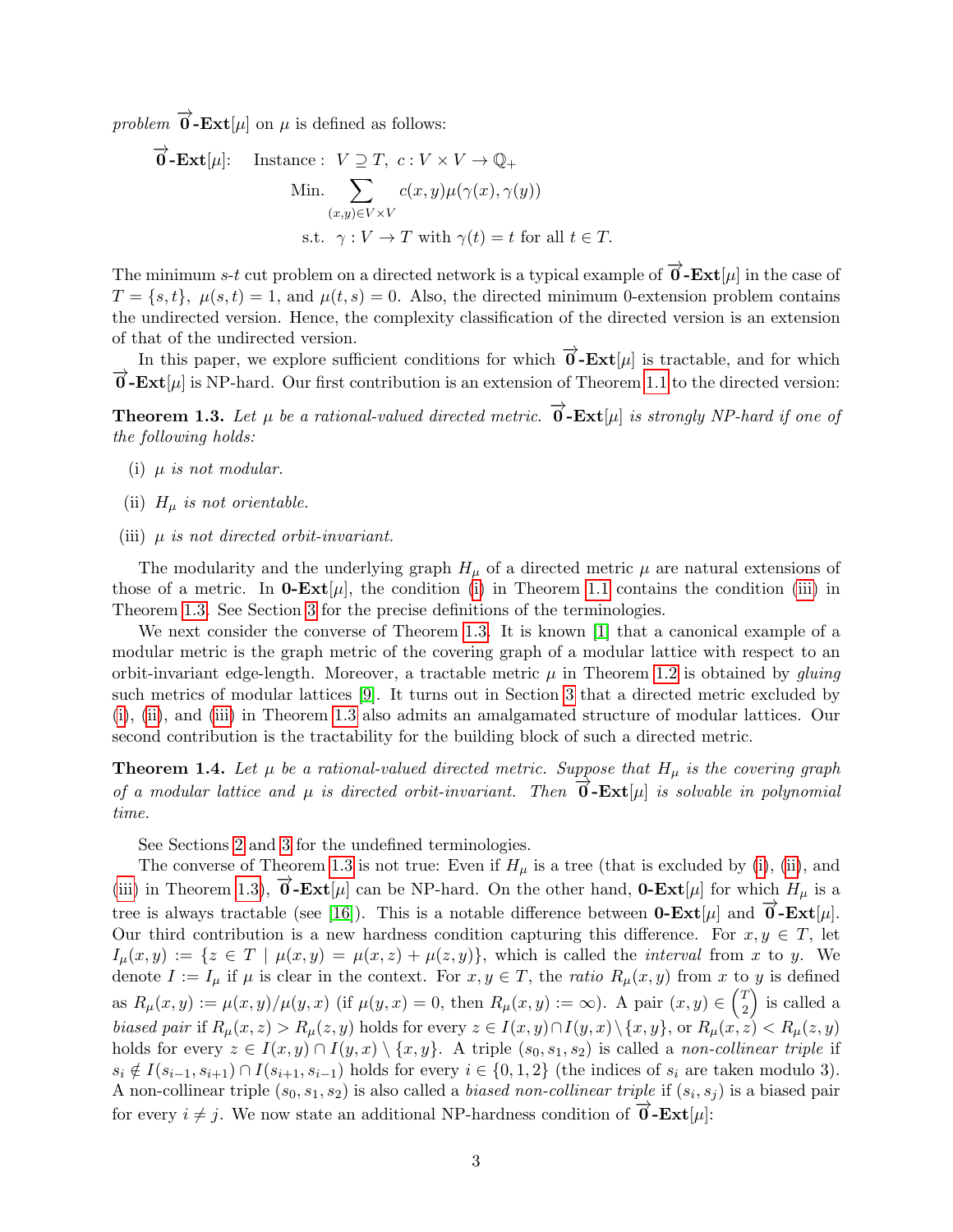<span id="page-3-2"></span>**Theorem 1.5.** Let  $\mu$  be a rational-valued directed metric on T. If there exists a biased non-collinear triple for  $\mu$ , then  $\mathbf{0}$ -Ext[ $\mu$ ] is strongly NP-hard.

Our forth contribution says that the non-existence of a biased non-collinear triple implies tractability, provided the underlying graph is a star.

<span id="page-3-1"></span>**Theorem 1.6.** Let  $\mu$  be a rational-valued directed metric on T. If  $H_{\mu}$  is a star and there exists no biased non-collinear triple for  $\mu$ , then  $\overrightarrow{0}$ -**Ext**[ $\mu$ ] is solvable in polynomial time.

Theorem [1.6](#page-3-1) suggests a possibility that the NP-hardness of  $\overrightarrow{0}$ -**Ext**[µ] is completely characterized by the conditions in Theorems [1.3](#page-2-1) and [1.5.](#page-3-2)

The organization of this paper is as follows. Section [2](#page-3-0) provides preliminary arguments which are necessary for the proofs. Section [3](#page-6-0) introduces some notions and shows several properties in directed metric spaces. Section [4](#page-10-0) proves the tractability results of  $\overrightarrow{0}$ -**Ext**[µ]. To show Theorem [1.4](#page-2-4) and [1.6,](#page-3-1) we utilize the tractablity condition of valued CSPs by Kolmogorov, Thapper, and Živný [\[15\]](#page-25-2), as in the spirit of [\[9\]](#page-24-7) to prove Theorem [1.2.](#page-1-1) Section [5](#page-15-0) shows the hardness results of  $\vec{\mathbf{0}}$ -**Ext**[µ]. We prove Theorem [1.3](#page-2-1) and [1.5](#page-3-2) by showing polynomial-time reductions from the maximum cut problem, which are originated from the hardness proof of the multiterminal cut problem [\[6\]](#page-24-9), and were also used by [\[11,](#page-24-0) [12\]](#page-24-6) to prove Theorem [1.1.](#page-1-0)

**Notation.** Let  $\mathbb{R}$ ,  $\mathbb{Q}$ ,  $\mathbb{Z}$ , and  $\mathbb{N}$  denote the sets of reals, rationals, integers, and positive integers, respectively. Let  $\overline{\mathbb{Q}} := \mathbb{Q} \cup \{\infty\}$ , where  $\infty$  is an infinity element. We also denote the sets of nonnegative reals and rationals by  $\mathbb{R}_+$  and  $\mathbb{Q}_+$ .

## <span id="page-3-0"></span>2 Preliminaries

### 2.1 Valued CSP

Let D be a finite set. For a positive integer k, a function  $f: D^k \to \overline{\mathbb{Q}}$  is called a k-ary cost function on D. For a cost function f, let  $\text{dom } f := \{x \in D^k \mid f(x) < \infty\}$ . Let  $k_f := k$  denote the arity of f. Let  $\mathcal{C}_n(D)$  be the set of all pairs of a cost function f on D of arity at most n and an assignment  $\sigma : \{1, 2, \ldots, k_f\} \rightarrow \{1, 2, \ldots, n\}$ . The valued constraint satisfaction problem (VCSP) on  $D$  is defined as follows [\[19\]](#page-25-4):

VCSP: instance: 
$$
n \in \mathbb{N}
$$
,  $C \subseteq C_n(D)$   
Min.  $\sum_{(f,\sigma)\in C} f(x_{\sigma(1)}, x_{\sigma(2)}, \dots, x_{\sigma(k_f)})$   
s.t.  $x = (x_1, x_2, \dots, x_n) \in D^n$ .

Without loss of generality, we may assume that for any  $i \in \{1, 2, \ldots, n\}$ , there exist j and  $(f, \sigma) \in \mathcal{C}$ that satisfy  $\sigma(j) = i$  (otherwise, we can erase unused variables).

Let  $\Gamma$  be a set of cost functions, which is called a *language*. The instance of VCSP is called a Γ-instance if all cost functions in the instance belong to Γ. Let VCSP[Γ] denote the class of the optimization problems whose instances are restricted to Γ-instances.

Let  $\mu$  be a directed metric on T. The directed minimum 0-extension problem  $\vec{\theta}$ -**Ext**[ $\mu$ ] is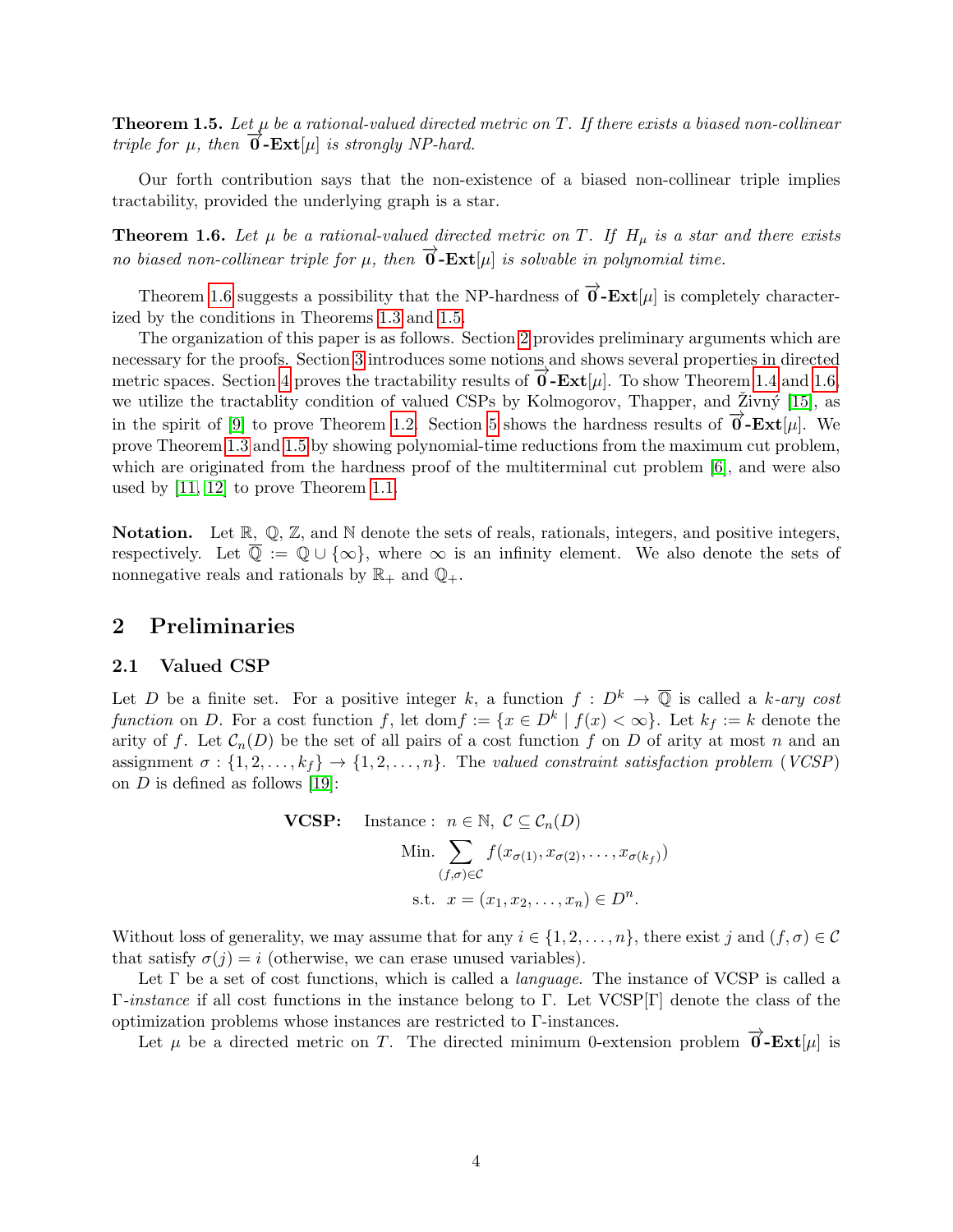viewed as a language-restricted VCSP. Indeed, let

<span id="page-4-0"></span>
$$
D := T,
$$
  
\n
$$
f(x, y) := \mu(x, y),
$$
  
\n
$$
g_t(x) := \mu(x, t),
$$
  
\n
$$
h_t(x) := \mu(t, x),
$$

and let

$$
\Gamma := \{ Cf \mid C \in \mathbb{Q}_+ \} \cup \{ Cg_t \mid t \in T, C \in \mathbb{Q}_+ \} \cup \{ Ch_t \mid t \in T, C \in \mathbb{Q}_+ \}. \tag{2.1}
$$

Then we can conclude that  $\vec{\mathbf{0}}$ -**Ext**[ $\mu$ ] is an instance-restricted VCSP[Γ] on D.

Kolmogorov, Thapper, and Živný [\[15\]](#page-25-2) discovered a criterion for a language  $\Gamma$  such that VCSP[Γ] is tractable. To describe this, we need some definitions. A function  $\varphi : D^m \to D$  is called an m-ary operation on D. We denote by  $\mathcal{O}_D^{(m)}$  the set of m-ary operations on D. A vector  $\omega: \mathcal{O}_D^{(m)} \to \mathbb{R}_+$  is called a *fractional operation* of arity  $m$  on  $D$  if

$$
\sum_{\varphi \in \mathcal{O}_D^{(m)}} \omega(\varphi) = 1 \tag{2.2}
$$

is satisfied. We denote the support of  $\omega$  by

$$
supp(\omega) := \{ \varphi \in \mathcal{O}_D^{(m)} \mid \omega(\varphi) > 0 \}.
$$
\n(2.3)

Let  $\Gamma$  be a language on  $D$ . A fractional operation  $\omega: \mathcal O_D^{(m)} \to \mathbb R_+$  is called a *fractional polymorphism* of  $\Gamma$  if for every cost function  $f \in \Gamma$   $(f : D<sup>n</sup> \to \overline{\mathbb{Q}})$  and vectors  $x<sup>1</sup>, \ldots, x<sup>m</sup> \in D<sup>n</sup>$ ,

$$
\sum_{\varphi \in \mathcal{O}_D^{(m)}} \omega(\varphi) f(\varphi(x^1, \dots, x^m)) \le \frac{1}{m} \sum_{i=1}^m f(x^i),\tag{2.4}
$$

where  $\varphi(x^1, \ldots, x^m)$  indicates

$$
\varphi(x^1,\ldots,x^m):=\left(\begin{array}{c}\varphi(x_1^1,\ldots,x_1^m)\\\vdots\\\varphi(x_n^1,\ldots,x_n^m)\end{array}\right).
$$

Now we state a powerful theorem on the relation between fractional polymorphisms and tractability of  $VCSP[\Gamma]$  by Kolmogorov, Thapper, and Zivný [\[15\]](#page-25-2):

<span id="page-4-1"></span>**Theorem 2.1** ([\[15\]](#page-25-2)). Let  $\Gamma$  be a language. If  $\Gamma$  admits a fractional polymorphism with a semilattice operation in its support, then  $VCSP[\Gamma]$  can be solved in polynomial time.

Here a semilattice operation  $\varphi$  on D is a binary operation which satisfies  $\varphi(x, x) = x$ ,  $\varphi(x, y) = x$  $\varphi(y, x)$ , and  $\varphi(x, \varphi(y, z)) = \varphi(\varphi(x, y), z)$  for every  $x, y, z \in D$ .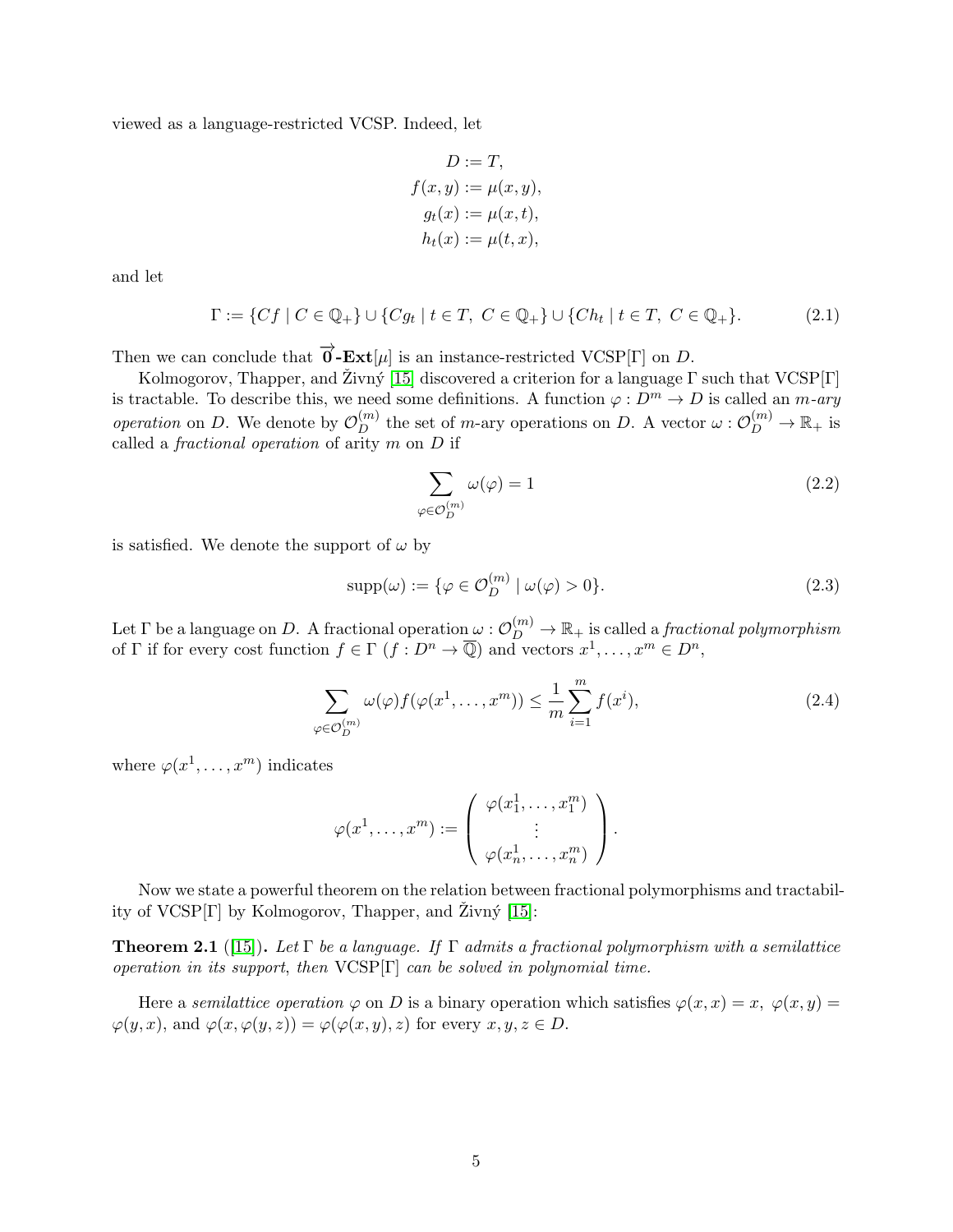

Figure 1: (a) a modular graph (b) a nonmodular graph

### 2.2 Modular graphs

Let  $G = (V, E)$  be a connected graph. The *graph metric*  $d_G : V \times V \to \mathbb{Z}$  is defined as follows:

 $d_G(x, y) :=$  the number of edges in a shortest path from x to y in  $G(x, y \in V)$ . (2.5)

We denote  $d_G$  simply by d if G is clear in the context. We say that G is modular if its graph metric  $d<sub>G</sub>$  is modular. We show examples of a modular graph and a nonmodular graph in Figure 1.

<span id="page-5-1"></span>**Lemma 2.2** ([\[2\]](#page-24-10)). A connected graph  $G = (V, E)$  is modular if and only if the following two conditions hold:

- (i) G is a bipartite graph.
- (ii) For vertices  $p, q \in V$  and neighbors  $p_1, p_2$  of p with  $d(p, q) = 1 + d(p_1, q) = 1 + d(p_2, q)$ , there exists a common neighbor p' of  $p_1, p_2$  with  $d(p, q) = 2 + d(p', q)$ .

Let  $(T, \mu)$  be a metric space. For  $x, y \in T$ , we denote the interval of  $x, y$  by  $I_{\mu}(x, y) := \{z \in$  $T \mid \mu(x, y) = \mu(x, z) + \mu(z, y)$ . We denote  $I := I_\mu$  if  $\mu$  is clear in the context. A subset  $X \subseteq T$  is called a *convex set* if  $I(p,q) \subseteq X$  for every  $p,q \in X$ . A subset  $X \subseteq T$  is called a *gated set* if for every  $p \in T$ , there exists  $p' \in X$ , called the *gate* of p at X, such that  $\mu(p,q) = \mu(p,p') + \mu(p',q)$ for every  $q \in X$ . The gate of p at X is unique. Chepoi [\[4\]](#page-24-11) showed the following relation between convex sets and gated sets:

<span id="page-5-0"></span>**Lemma 2.3** ([\[4\]](#page-24-11)). Let  $G = (V, E)$  be a modular graph. For the metric space  $(V, d)$  and a subset  $X \subseteq V$ , the following conditions are equivalent:

- $(i)$  X is convex.
- (ii)  $X$  is gated.

### 2.3 Modular lattices

Let L be a partially ordered finite set with a partial order  $\preceq$ . By  $a \prec b$  we mean  $a \preceq b$  and  $a \neq b$ . For  $a, b \in \mathcal{L}$ , we denote by  $a \vee b$  the minimum element of the set  $\{c \in \mathcal{L} \mid c \succeq a \text{ and } c \succeq b\}$ , and denote by  $a \wedge b$  the maximum element of the set  $\{c \in \mathcal{L} \mid c \preceq a \text{ and } c \preceq b\}$ . If for every  $a, b \in \mathcal{L}$ there exist  $a \vee b$  and  $a \wedge b$ , then  $\mathcal L$  is called a *lattice*. A lattice  $\mathcal L$  is called modular if for every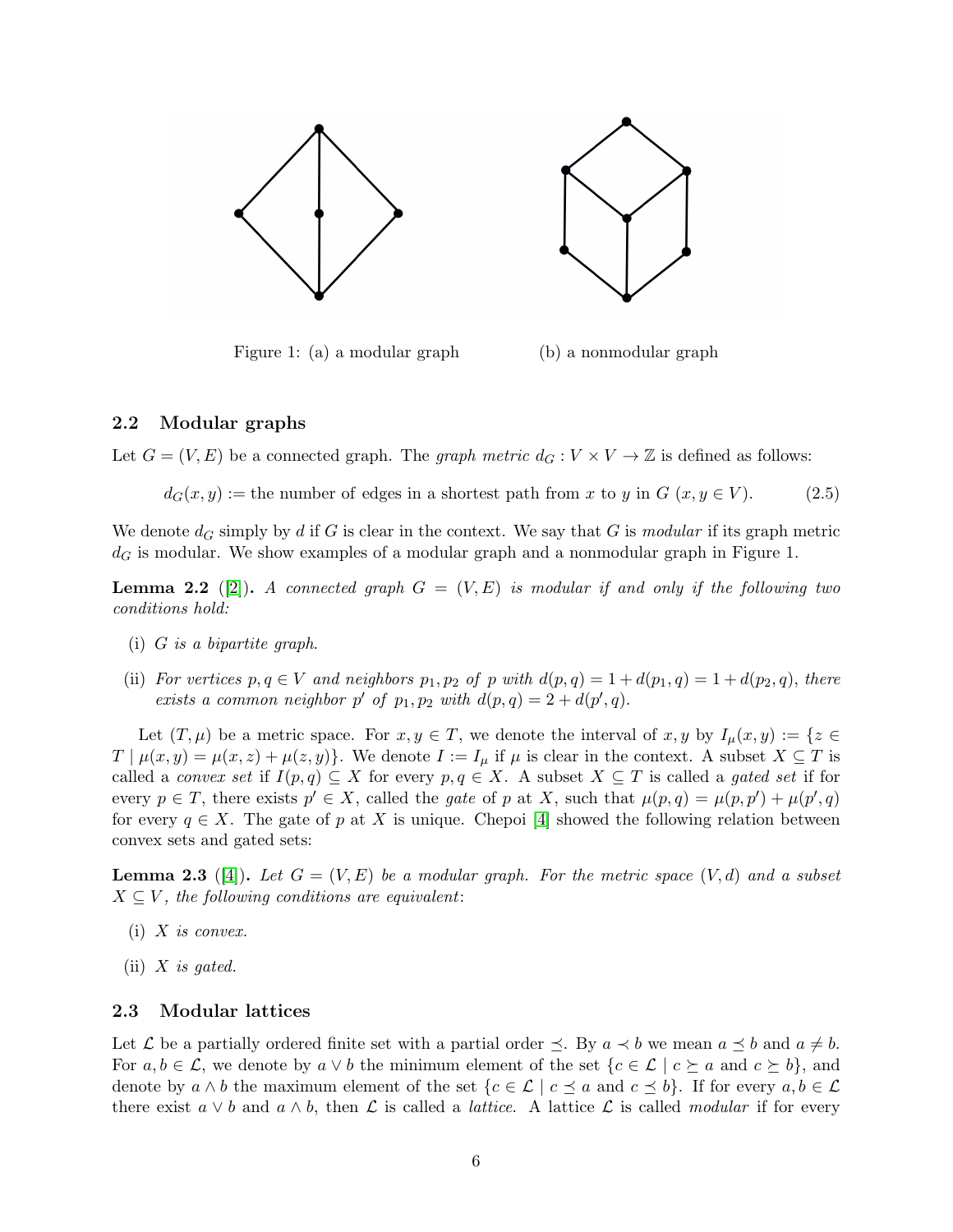$a, b, c \in \mathcal{L}$  with  $a \preceq c$  it holds that  $a \vee (b \wedge c) = (a \vee b) \wedge c$ . For  $a \preceq b \in \mathcal{L}$ , we let  $[a, b]$  denote the interval  $\{c \in \mathcal{L} \mid a \preceq c \preceq b\}$ . For  $a \prec b \in \mathcal{L}$ , a sequence  $(a = u_0, u_1, \ldots, u_n = b)$  is called a *chain* from a to b if  $u_{i-1} \prec u_i$  holds for all  $i \in \{1, 2, \ldots, n\}$ . Here the length of a chain  $(u_0, u_1, \ldots, u_n)$  is n. We denote by  $r[a, b]$  the length of the longest chain from a to b. For a lattice  $\mathcal{L}$ , let **0** denote the minimum element of  $\mathcal{L}$ , and let 1 denote the maximum element of  $\mathcal{L}$ . The rank  $r(a)$  of an element a is defined by  $r(a) := r[0, a]$ .

<span id="page-6-1"></span>**Lemma 2.4** (see [\[3,](#page-24-12) Chapter II]). Let L be a modular lattice. For  $a \leq b \in \mathcal{L}$ , the following condition (called Jordan-Dedekind chain condition) holds:

$$
All maximal chains from a to b have the same length. \tag{2.6}
$$

By Lemma [2.4,](#page-6-1) we can see that for a modular lattice  $\mathcal L$  and  $a \in \mathcal L$ ,  $r(a)$  is equal to the length of a maximal chain from  $\bf{0}$  to a. A modular lattice is also characterised by rank as follows:

**Lemma 2.5** (see [\[3,](#page-24-12) Chapter II]). A lattice L is modular if and only if for every  $a, b \in \mathcal{L}$ ,  $r(a)$  +  $r(b) = r(a \wedge b) + r(a \vee b)$  holds.

For a poset L and  $a, b \in \mathcal{L}$ , we say that b covers a if  $a \prec b$  holds and there is no  $c \in \mathcal{L}$  with  $a \prec c \prec b$ . The covering graph of  $\mathcal L$  is the undirected graph obtained by linking all pairs a, b of  $\mathcal L$ such that a covers b, or b covers a. Here we have the following relation between modular lattices and modular graphs:

**Lemma 2.6** ([\[18\]](#page-25-5)). A lattice L is modular if and only if the covering graph of L is modular.

Let  $\mathcal L$  be a lattice. A function  $f : \mathcal L \to \mathbb R$  is called submodular if  $f(p) + f(q) \geq f(p \vee q) + f(p \wedge q)$ holds for every  $p, q \in \mathcal{L}$ . If  $a, b \in \mathcal{L}$  are covered by  $a \vee b$ , then the pair  $(a, b)$  is called a 2-covered pair. We have the following characterization of submodular functions on modular lattices:

<span id="page-6-2"></span>**Lemma 2.7.** Let  $\mathcal L$  be a modular lattice. A function  $f: \mathcal L \to \mathbb R$  is submodular if and only if  $f(a) + f(b) \ge f(a \vee b) + f(a \wedge b)$  holds for every 2-covered pair  $(a, b)$ .

*Proof.* The only if part is obvious. We prove the if part. Take  $p, q \in \mathcal{L}$  and maximal chains  $(p \wedge q = p_0, p_1, \ldots, p_k = p)$  and  $(p \wedge q = q_0, q_1, \ldots, q_l = q)$ . First we show that  $p_{i+1} \vee q_i$  covers  $p_i \vee q_j$ . Note that  $p_{i+1}$  covers  $p_i$ . Since  $\mathcal L$  is modular, we have  $p_{i+1} \wedge (p_i \vee q_j) = p_i \vee (q_j \wedge p_{i+1}) = p_i$ and  $p_{i+1} \vee (p_i \vee q_j) = p_{i+1} \vee q_j$ . Hence, we can conclude that  $p_{i+1} \vee q_j$  covers  $p_i \vee q_j$  by Lemma 2.4. Similarly,  $p_i \vee q_{j+1}$  covers  $p_i \vee q_j$ . Also, by modularity we have  $(p_{i+1} \vee q_j) \vee (p_i \vee q_{j+1}) = p_{i+1} \vee q_{j+1}$ and  $(p_{i+1} \vee q_i) \wedge (p_i \vee q_{i+1}) = p_i \vee (q_{i+1} \wedge (p_{i+1} \vee q_i)) = p_i \vee q_i \vee (p_{i+1} \wedge q_{i+1}) = p_i \vee q_i$ . Then we conclude that  $(p_{i+1} \vee q_j, p_i \vee q_{j+1})$  is a 2-covered pair. Let  $a_{i,j} := p_i \vee q_j$ . Then we have  $f(p) + f(q) - f(p \vee q) - f(p \wedge q) = \sum_{i,j} (f(a_{i+1,j}) + f(a_{i,j+1}) - f(a_{i+1,j+1}) - f(a_{i,j})) \ge 0$ . Thus, we conclude that  $f$  is submodular.  $\Box$ 

### <span id="page-6-0"></span>3 Directed metric spaces

### 3.1 Modular directed metrics

We first extend the notions of modularity, medians, and underlying graphs to directed metric spaces. Let  $\mu$  be a directed metric on T. We say that  $\mu$  is modular if and only if for every  $s_0, s_1, s_2 \in T$ , there exists an element  $m \in T$ , called a *median*, such that  $\mu(s_i, s_j) = \mu(s_i, m) + \mu(m, s_j)$  for every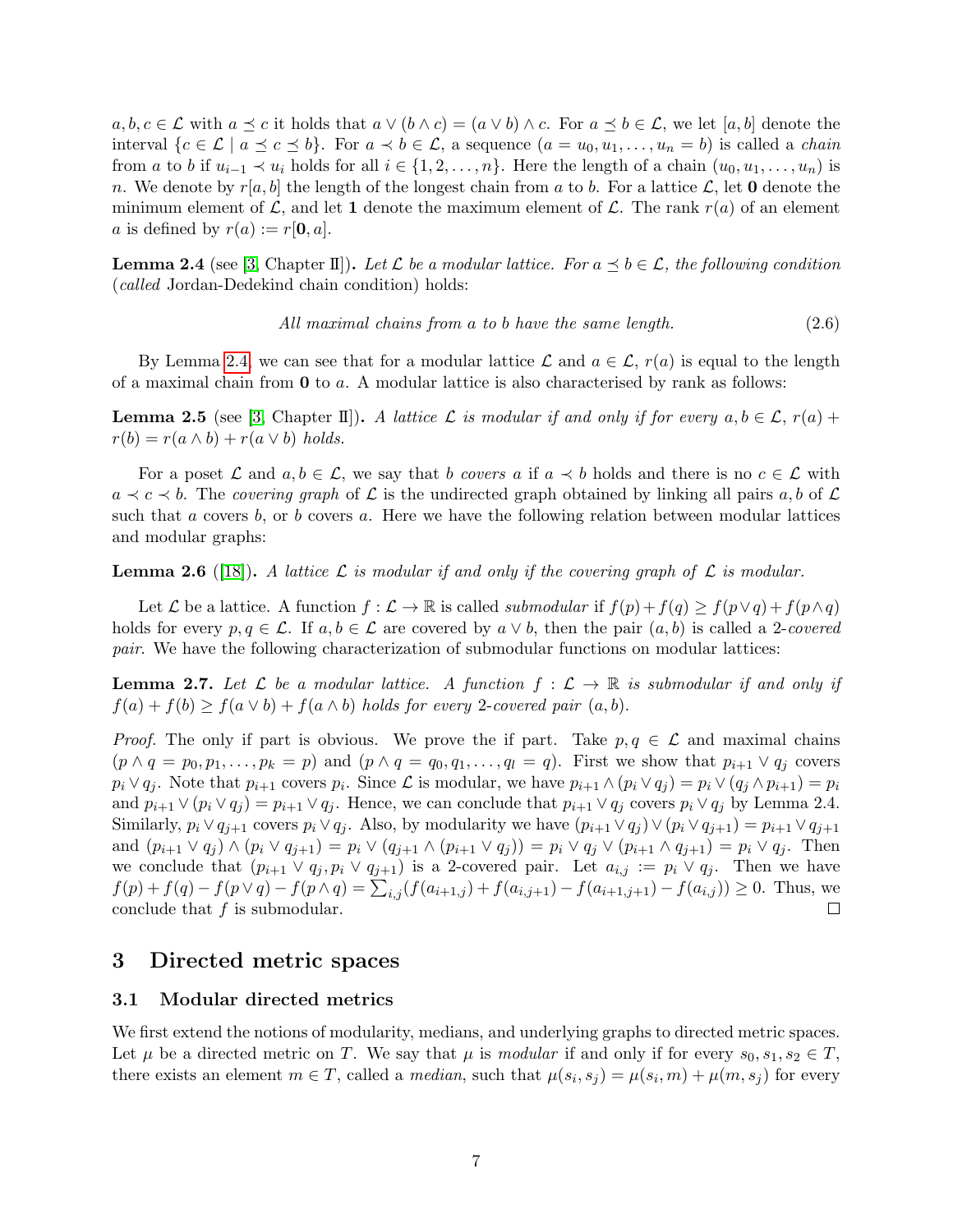

Figure 2: (a) a modular directed metric (b) the underlying graph of (a)

 $0 \le i, j \le 2$   $(i \ne j)$ . We define the *underlying graph* of  $\mu$  as the undirected graph  $H_{\mu} = (T, U)$ , where

$$
U := \{ xy \in \binom{T}{2} \mid \forall z \in T \setminus \{x, y\}, \ \mu(x, y) < \mu(x, z) + \mu(z, y) \}
$$
\nor  $\forall z \in T \setminus \{x, y\}, \ \mu(y, x) < \mu(y, z) + \mu(z, x) \}.$ 

\n(3.1)

For a directed metric  $\mu$  on T and  $v_0, v_1, \ldots, v_n \in T$ , we say that a sequence  $(v_0, v_1, \ldots, v_n)$  is  $\mu$ -shortest if  $\mu(v_0, v_n) = \sum_{i=0}^{n-1} \mu(v_i, v_{i+1})$ . Bandelt [\[1\]](#page-24-8) showed that for a modular (undirected) metric  $\mu$ , a  $\mu$ -shortest sequence is also  $d_{H_{\mu}}$ -shortest. We have the following directed version of this property:

<span id="page-7-2"></span>**Lemma 3.1.** Let  $\mu$  be a modular directed metric on T, and let  $v_0, v_1, \ldots, v_n \in T$ .

- <span id="page-7-0"></span>(1) If a sequence  $(v_0, v_1, \ldots, v_n)$  is  $\mu$ -shortest, then the inverted sequence  $(v_n, v_{n-1}, \ldots, v_0)$  is also µ-shortest.
- <span id="page-7-1"></span>(2) If a sequence  $(v_0, v_1, \ldots, v_n)$  is  $\mu$ -shortest, then this sequence is also  $d_{H_\mu}$ -shortest.

*Proof.* In this proof, we denote  $I := I_{\mu}$ . We first show [\(1\)](#page-7-0) by induction on n. Suppose that  $(v_0, v_1, \ldots, v_n)$  is  $\mu$ -shortest. If  $n = 1$  then  $(v_1, v_0)$  is  $\mu$ -shortest and [\(1\)](#page-7-0) holds. Suppose that  $n \geq 2$ . Since  $\mu$  is modular, there exists a median  $m \in T$  of  $v_0, v_1, v_n$ . There exists no element  $z \in I(v_0, v_1) \cap I(v_1, v_n) \setminus \{v_1\}$ , since otherwise a sequence  $(v_0, z, v_1, z, v_n)$  is  $\mu$ -shortest, which is impossible by  $\mu(z, v_1) + \mu(v_1, z) > 0$ . Hence, we have  $m = v_1$ . Then a sequence  $(v_n, v_1, v_0)$  is  $\mu$ -shortest. Therefore, it suffices to show that a sequence  $(v_n, v_{n-1}, \ldots, v_1)$  is  $\mu$ -shortest, which is implied by induction. Hence, we can conclude that  $(v_n, v_{n-1}, \ldots, v_0)$  is  $\mu$ -shortest.

Next we show [\(2\)](#page-7-1). We denote  $d := d_{H_\mu}$  for simplicity. Suppose that  $(v_0, v_1, \ldots, v_n)$  is  $\mu$ -shortest. Without loss of generality, we may assume that  $v_i \neq v_j$  for any  $i \neq j$ . If  $n = 1$ , then  $(v_0, v_1)$  is obviously d-shortest. Suppose that  $n \geq 2$ . If  $d(v_0, v_n) = 1$ , then  $H_\mu$  has the edge  $v_0v_n$ . However, this contradicts  $\mu(v_0, v_n) = \mu(v_0, v_1) + \mu(v_1, v_n)$  and the definition of  $H_\mu$  because of [\(1\)](#page-7-0). Hence, it suffices to consider the case when  $d(v_0, v_n) \geq 2$ . In the case of  $n = 2$  with  $I(v_0, v_1) = \{v_0, v_1\}$  and  $I(v_1, v_2) = \{v_1, v_2\}$ , the underying graph  $H_\mu$  has the edges  $v_0v_1$  and  $v_1v_2$ . Then the edge  $v_0v_2$  is not contained in  $H_{\mu}$ , and hence  $(v_0, v_1, v_2)$  is d-shortest. In the case of  $n = 2$  with  $I(v_0, v_1) \neq \{v_0, v_1\}$ , there exists an element  $z \in I(v_0, v_1) \setminus \{v_0, v_1\}$ . Then the case of  $(v_0, v_1, v_2)$  is reduced to the case of  $(v_0, z, v_1, v_2)$ . Similarly, the case of  $n = 2$  with  $I(v_1, v_2) \neq \{v_1, v_2\}$  is reduced to the case of  $n = 3$ .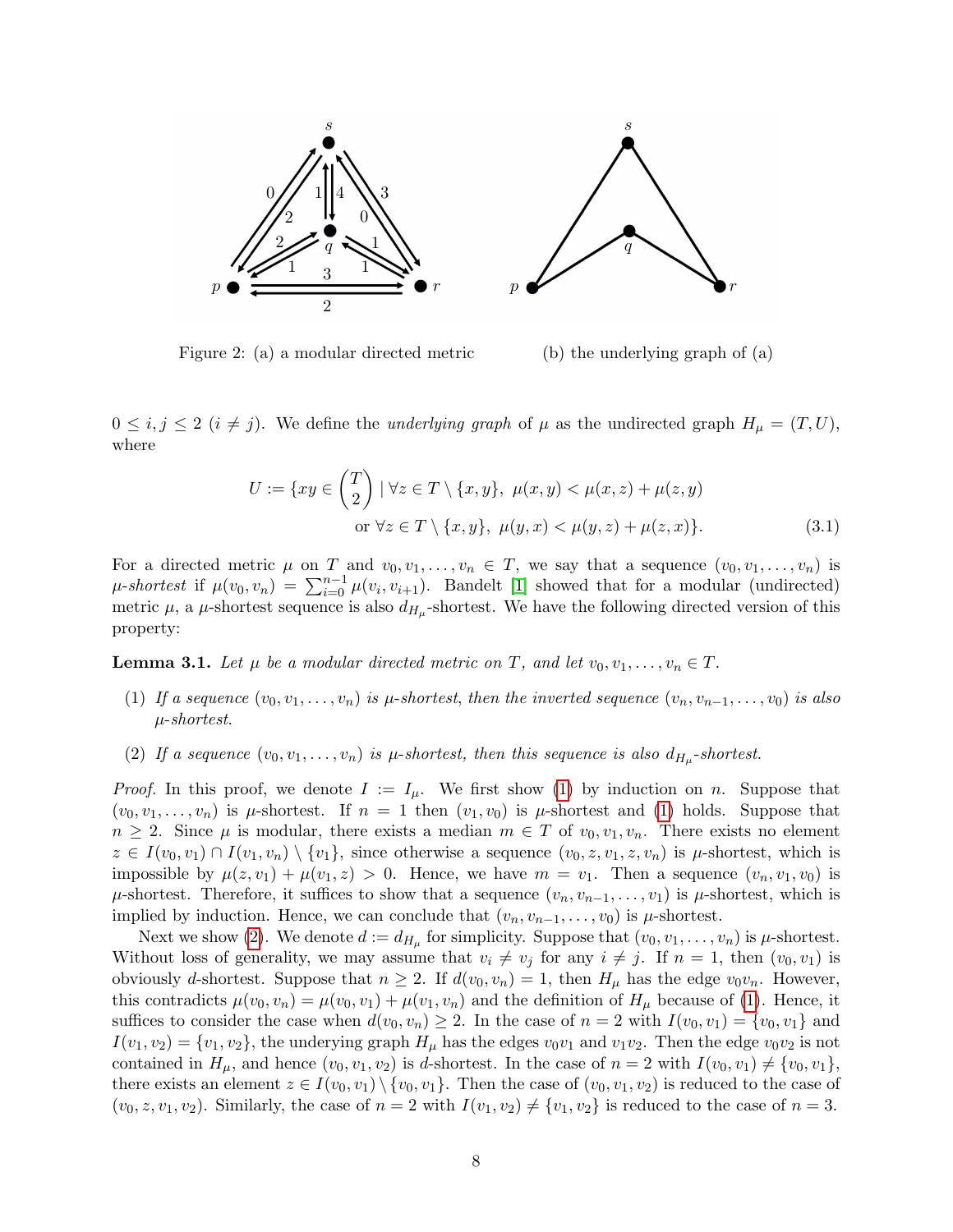Thus, it suffices to consider the case of  $n \geq 3$ . We show by induction on  $d(v_0, v_n)$  that  $(v_0, v_1, \ldots, v_n)$  is d-shortest. Let  $(u_0, u_1, \ldots, u_l)$  be a shortest path in  $H_\mu$  from  $v_0$  to  $v_n$   $(u_0 =$  $v_0, u_l = v_n$ ). Since  $\mu$  is modular, there exists a median  $m \in T$  of  $u_0, u_{l-1}, v_{n-1}$ . Then we have  $m \in I(u_0, u_{l-1})$ . We may assume that  $(u_0, m, u_{l-1})$  is d-shortest by induction hypothesis. Then  $(u_0, m, u_l)$  is also d-shortest. Since  $(u_0, m, v_{n-1})$  is  $\mu$ -shortest,  $(m, v_{n-1}, v_n)$  is also  $\mu$ -shortest. Suppose that  $m \neq u_0$ . In this case,  $(m, v_{n-1}, v_n)$  is d-shortest by induction hypothesis. This implies that  $(u_0, m, v_{n-1}, v_n)$  is d-shortest, because  $(u_0, m, u_l)$  is d-shortest. We may also assume that  $(v_0, v_1, \ldots, v_{n-1})$  is d-shortest by induction hypothesis. Hence, we conclude that  $(v_0, v_1, \ldots, v_n)$  is d-shortest.

Consider the case when  $m = u_0$ . In this case,  $(u_{l-1}, u_0, v_{n-1})$  is  $\mu$ -shortest. Then we have  $\mu(u_{l-1}, v_{n-1}) = \mu(u_{l-1}, v_1) + \mu(v_1, v_{n-1})$ . We next apply the similar argument to  $u_l, u_{l-1}, v_1$ , which we apply to  $u_0, u_{l-1}, v_{n-1}$  above. Since  $\mu$  is modular, there exists a median  $m' \in T$  of  $u_l, u_{l-1}, v_1$ . Then we may assume that  $(u_{l-1}, m', u_l)$  is d-shortest by induction hypothesis. Hence,  $(u_0, m', u_l)$  is also d-shortest. Since  $(v_1, m', u_l)$  is  $\mu$ -shortest,  $(v_0, v_1, m')$  is also  $\mu$ -shortest. Suppose that  $m' \neq u_l$ . In this case,  $(v_0, v_1, m')$  is d-shortest by induction hypothesis, which implies that  $(v_0, v_1, m', u_l)$  is d-shortest. We may also assume that  $(v_1, v_2, \ldots, v_n)$  is d-shortest by induction hypothesis. Hence, we conclude that  $(v_0, v_1, \ldots, v_n)$  is d-shortest. Thus, it suffices to consider the case when  $m' = u_l$ . In this case, since  $(u_{l-1}, u_l, v_1)$  is  $\mu$ -shortest, we have  $\mu(u_{l-1}, v_1) = \mu(u_{l-1}, v_{n-1}) + \mu(v_{n-1}, v_1)$ . Thus, we have  $\mu(v_1, v_{n-1}) + \mu(v_{n-1}, v_1) = 0$  (recall that  $\mu(u_{l-1}, v_{n-1}) = \mu(u_{l-1}, v_1) + \mu(v_1, v_{n-1})$ ).  $\Box$ This is a contradiction.

For a modular directed metric  $\mu$  on T, let m be a median of  $x, y, z \in T$  in  $\mu$ . Then, by Lemma [3.1](#page-7-2) m is also a median of  $x, y, z$  in  $H_{\mu}$ . Hence, we have the following lemma:

<span id="page-8-1"></span>**Lemma 3.2.** If a directed metric  $\mu$  is modular, then  $H_{\mu}$  is also modular.

### 3.2 Directed orbits and directed orbit invariance

Let  $G = (V, E)$  be an undirected graph. Let  $\overleftrightarrow{E} := \{(u, v) \mid uv \in E\} \subseteq V \times V$ , and  $\overleftrightarrow{G} := (V, \overleftrightarrow{E})$ . An element of  $\overleftrightarrow{E}$  is called an *oriented edge* of E. For a path P from s to t in G, we orient each edge of P along the direction of P, and we denote by  $\overrightarrow{P}$  the corresponding path in  $\overrightarrow{G}$ . Let  $\overrightarrow{P}$  and  $\overrightarrow{W}$  be paths in  $\overleftrightarrow{G}$  such that the end point of  $\overrightarrow{P}$  and the start point of  $\overrightarrow{W}$  are identified. Then we denote by  $\vec{P} \cup \vec{W}$  the path obtained by concatenating  $\vec{P}$  and  $\vec{W}$  in this order. In particular, if  $\vec{W}$ consists of one oriented edge  $(p, q)$ , then we simply denote  $\overrightarrow{W} := (p, q)$  and  $\overrightarrow{P} \cup \overrightarrow{W} := \overrightarrow{P} \cup (p, q)$ . For  $\vec{e}, \vec{e'}$  $\overrightarrow{e'} \in \overleftrightarrow{E}$ , we say that  $\overrightarrow{e'}$  and  $\overrightarrow{e'}$  $\overrightarrow{e}$  are projective if there exists a sequence  $(\overrightarrow{e} = \overrightarrow{e_0}, \overrightarrow{e_1}, ..., \overrightarrow{e_m} =$ −→  $(e^{\lambda})$   $(e_i^* = (p_i, q_i) \in E$  for each i) such that  $(p_i, q_i, q_{i+1}, p_{i+1}, p_i)$  is a 4-cycle in G for each i. An equivalence class of the projectivity relation is called a directed orbit. Then we have the following lemma about the number of oriented edges of each directed orbit included in a shortest path. This is a sharpening of the result for undirected graphs due to Bandelt [\[1\]](#page-24-8), and is similarly shown by the proof of the undirected version.

<span id="page-8-0"></span>**Lemma 3.3** ([\[1\]](#page-24-8)). Let  $G = (V, E)$  be a modular graph, and let  $\overrightarrow{Q}$  be a directed orbit. For  $x, y \in V$ , let P be a path from x to y, and let  $P^*$  be a shortest path from x to y. Then we have

$$
|\overrightarrow{P^*} \cap \overrightarrow{Q}| \le |\overrightarrow{P} \cap \overrightarrow{Q}|. \tag{3.2}
$$

Let  $G = (V, E)$  be an undirected graph. If a function  $h : \overleftrightarrow{E} \to \mathbb{R}_+$  satisfies  $h(\overrightarrow{e}) = h(\overrightarrow{e})$  $e'$ ) for  $\text{every } \overrightarrow{e}, \overrightarrow{e'}$  $e^{\lambda} \in E$  belonging to the same directed orbit, then we say that h is directed orbit-invariant.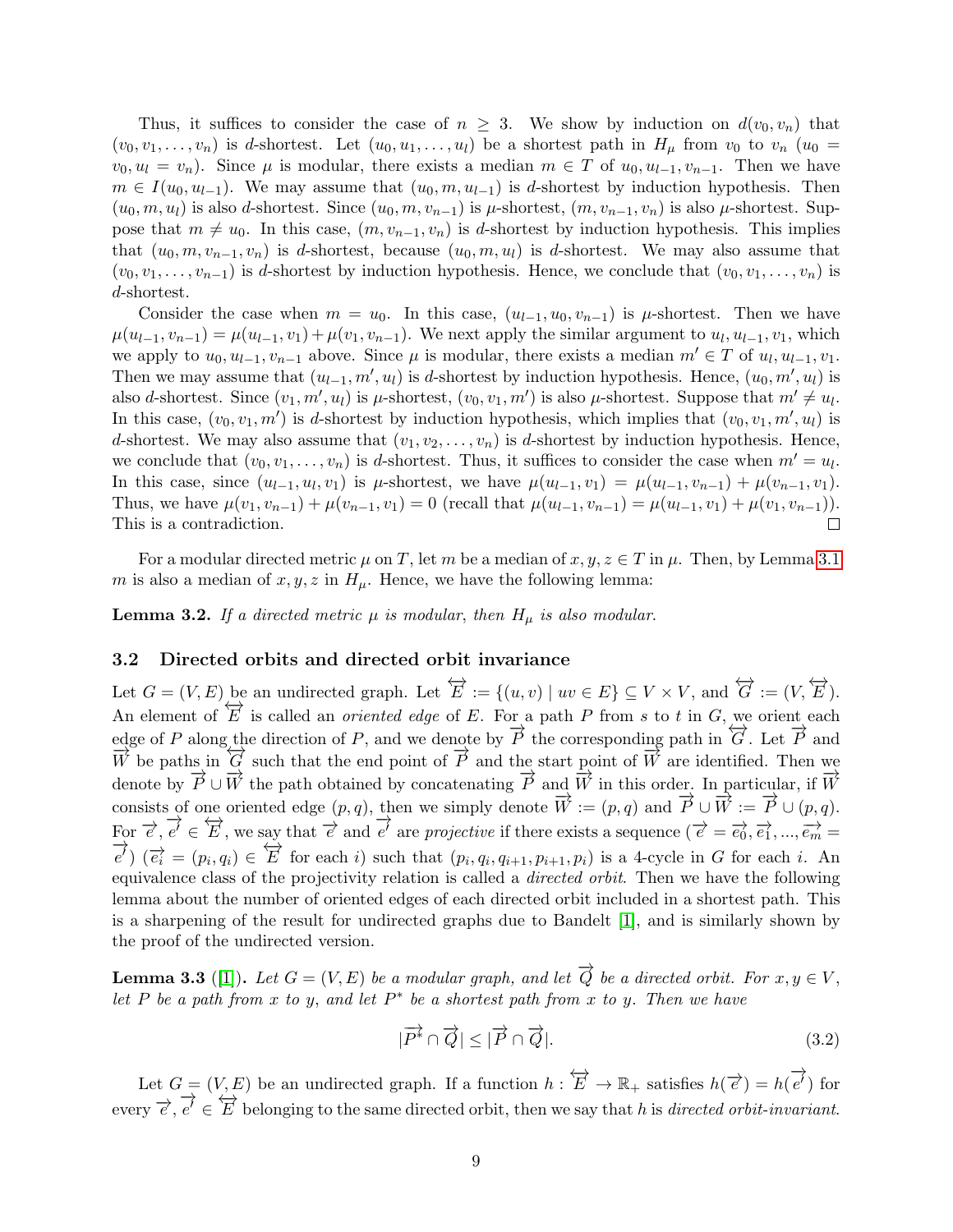Let  $\mu$  be a directed metric on T with the underlying graph  $H_{\mu} = (T, U)$ . We say that  $\mu$  is directed orbit-invariant if  $\mu(u_1, u_2) = \mu(u'_1, u'_2)$  holds for every  $\overrightarrow{u} = (u_1, u_2), \overrightarrow{u'}$  $\overrightarrow{u'} = (u'_1, u'_2) \in \overleftrightarrow{U}$  belonging to the same directed orbit in  $H_{\mu}$ . A 4-cycle  $(p, q, r, s, p)$  in  $H_{\mu}$  is called a *directed orbit-varying* modular cycle if  $\mu(p,q) - \mu(s,r) = \mu(r,s) - \mu(q,p) = \mu(p,s) - \mu(q,r) = \mu(r,q) - \mu(s,p) \neq 0$ . The cycle  $(p, q, r, s, p)$  in Figure 2 (b) is an example of a directed orbit-varying modular cycle.

Bandelt [\[1\]](#page-24-8) showed that a metric  $\mu$  is orbit-invariant if  $\mu$  is modular. A directed metric  $\mu$ is not necessarily directed orbit-invariant even if  $\mu$  is modular. For example, if  $H_{\mu}$  is a directed orbit-varying modular cycle, then  $\mu$  is modular but not directed orbit-invariant. The name "directed orbit-varying modular cycle" is motivated by this fact. We now have the following sufficient condition of a directed metric to be directed orbit-invariant.

<span id="page-9-1"></span>**Lemma 3.4.** Let  $\mu$  be a modular directed metric. Suppose that  $H_{\mu}$  has no directed orbit-varying modular cycle. Then,  $\mu$  is directed orbit-invariant.

*Proof.* It suffices to show that  $\mu(p,q) = \mu(s,r)$  for any 4-cycle  $(p,q,r,s,p)$  in  $H_\mu$ . Suppose to the contrary that a 4-cycle  $(p, q, r, s, p)$  in  $H_{\mu}$  satisfies  $\mu(p, q) \neq \mu(s, r)$ . Let  $k := \mu(p, q) - \mu(s, r) \neq 0$ . Sequences  $(p, q, r)$  and  $(p, s, r)$  are  $\mu$ -shortest, then we have  $\mu(p, q) + \mu(q, r) = \mu(p, s) + \mu(s, r)$ . Hence, we have  $\mu(p, s) - \mu(q, r) = \mu(p, q) - \mu(s, r) = k$ . Similarly, sequences  $(s, p, q)$  and  $(s, r, q)$ are  $\mu$ -shortest, then we have  $\mu(s, p) + \mu(p, q) = \mu(s, r) + \mu(r, q)$ . Hence, we have  $\mu(r, q) - \mu(s, p) =$  $\mu(p,q)-\mu(s,r)=k$ . Similarly, sequences  $(q, p, s)$  and  $(q, r, s)$  are  $\mu$ -shortest, then we have  $\mu(q, p)+$  $\mu(p, s) = \mu(q, r) + \mu(r, s)$ . Hence, we have  $\mu(r, s) - \mu(q, p) = \mu(p, s) - \mu(q, r) = k$ . Therefore, we have  $\mu(p,q) - \mu(s,r) = \mu(p,s) - \mu(q,r) = \mu(r,q) - \mu(s,p) = \mu(r,s) - \mu(q,p) = k \neq 0$ , then we conclude that the cycle  $(p, q, r, s, p)$  is a directed orbit-varying modular cycle. This is a contradiction.  $\Box$ 

We now consider a sufficient condition for which the converse of Lemma [3.1](#page-7-2) [\(2\)](#page-7-1) holds. For an undirected metric  $\mu$ , Bandelt [\[1\]](#page-24-8) showed that if  $\mu$  is orbit-invariant and  $H_{\mu}$  is modular, then a  $d_{H_{\mu}}$ -shortest sequence is also  $\mu$ -shortest. The similar property also holds for a directed metric as follows:

<span id="page-9-0"></span>**Lemma 3.5.** Let  $\mu$  be a directed metric on T, and let  $v_0, v_1, \ldots, v_n \in T$ . If  $\mu$  is directed orbitinvariant and  $H_{\mu}$  is modular, then the following condition holds:

If 
$$
(v_0, v_1, \ldots, v_n)
$$
 is  $d_{H_\mu}$ -shortest, then it is also  $\mu$ -shortest. (3.3)

 $\Box$ 

*Proof.* Without loss of generality, we may assume that  $(v_0, v_1, \ldots, v_n)$  is a shortest path from  $v_0$  to  $v_n$  in  $H_\mu$ . Also, by the definition of  $H_\mu$  we see that there is a path  $(v_0 = u_0, u_1, \ldots, u_m = v_n)$  in  $H_{\mu}$  with  $\mu(u_0, u_m) = \mu(u_0, u_1) + \mu(u_1, u_2) + \cdots + \mu(u_{m-1}, u_m)$ . Hence, by Lemma [3.3](#page-8-0) and directed orbit-invariance of  $\mu$ , we have

$$
\mu(v_0, v_1) + \mu(v_1, v_2) + \dots + \mu(v_{n-1}, v_n) \le \mu(u_0, u_1) + \mu(u_1, u_2) + \dots + \mu(u_{m-1}, u_m)
$$
  
=  $\mu(v_0, v_n).$  (3.4)

Thus, we have  $\mu(v_0, v_1) + \mu(v_1, v_2) + \cdots + \mu(v_{n-1}, v_n) = \mu(v_0, v_n)$ .

As we obtain Lemma [3.2](#page-8-1) from Lemma [3.1,](#page-7-2) we also obtain the following property from Lemma [3.5](#page-9-0) by applying a similar argument:

**Lemma 3.6.** Let  $\mu$  be a directed metric. If  $\mu$  is directed orbit-invariant and  $H_{\mu}$  is modular, then  $\mu$  is also modular.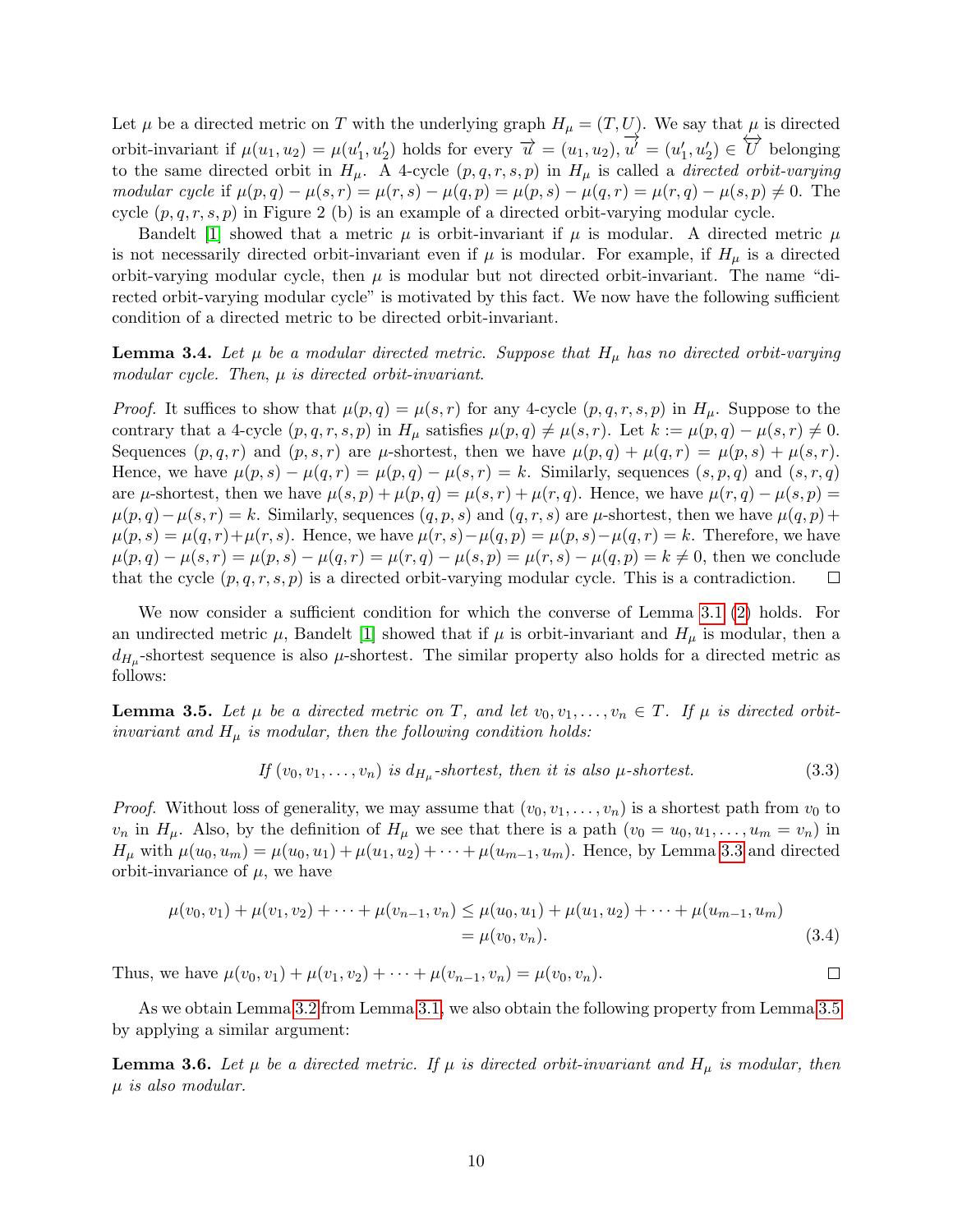## <span id="page-10-0"></span>4 Proof of tractablity

In this section, we give proofs of Theorem [1.4](#page-2-4) and Theorem [1.6.](#page-3-1) Let  $\mu$  be a directed metric on T, and  $\Gamma$  be the language defined in [\(2.1\)](#page-4-0). Then we see that  $\overline{\mathbf{0}}$ -**Ext**[µ] is the subclass of VCSP[Γ]. Hence, by Theorem [2.1](#page-4-1) we can prove the tractability of  $\vec{\theta}$ -**Ext**[µ] by constructing a fractional polymorphism with a semilattice operation in its support. In the proof of Theorem [1.4,](#page-2-4) we construct a fractional polymorphism that exactly indicates submodularity of  $\mu$ . To show submodularity, we imitate the proof of submodularity of metric functions on modular semilattices in the undirected version [\[9\]](#page-24-7). In the proof of Theorem [1.6,](#page-3-1) we also construct fractional polymorphisms that are similar to the submodularity.

### 4.1 Proof of Theorem [1.4](#page-2-4)

Note that the underlying graph  $H_{\mu}$  of  $\mu$  is the covering graph of a modular lattice  $\mathcal L$  with a partial order  $\preceq$ . We define a partial order  $\preceq$  on  $\mathcal{L}\times\mathcal{L}$  by  $(a, b) \preceq (c, d) \Longleftrightarrow a \preceq c$  and  $b \preceq d$   $(a, b, c, d \in \mathcal{L})$ . Then  $\mathcal{L} \times \mathcal{L}$  is also a modular lattice. If  $\mu$  is a submodular function on  $\mathcal{L} \times \mathcal{L}$ , then by Theorem [2.1](#page-4-1) we can conclude that  $\overline{\mathbf{0}}$ -**Ext**[µ] is solvable in polynomial time. Hence, the following property completes the proof:

**Theorem 4.1.** Let  $\mu$  be a directed metric. Suppose that  $H_{\mu}$  is the covering graph of a modular lattice  $\mathcal L$  and  $\mu$  is directed orbit-invariant. Then the function  $\mu : \mathcal L \times \mathcal L \to \mathbb R_+$  is submodular.

*Proof.* Note that  $\mathcal{L} \times \mathcal{L}$  is a modular lattice. By Lemma [2.7,](#page-6-2)  $\mu$  is a submodular function on  $\mathcal{L} \times \mathcal{L}$ if and only if  $\mu(a) + \mu(b) \ge \mu(a \vee b) + \mu(a \wedge b)$  holds for every 2-covered pair  $(a, b)$   $(a, b \in \mathcal{L} \times \mathcal{L})$ . Thus, it suffices to show that  $\mu(a) + \mu(b) \ge \mu(a \vee b) + \mu(a \wedge b)$  holds for any 2-covered pair  $(a, b)$ . Let  $a = (a_1, a_2), b = (b_1, b_2)$   $(a_1, a_2, b_1, b_2 \in \mathcal{L})$ . Then, it suffices to consider the following two cases:

- <span id="page-10-1"></span>(i)  $a_1 = b_1$ , and  $a_2 \vee b_2$  covers  $a_2, b_2$ .
- <span id="page-10-3"></span>(ii)  $a_1$  covers  $b_1$ , and  $b_2$  covers  $a_2$ .

We first consider the case [\(i\)](#page-10-1). It suffices to show that  $\mu(a_1, a_2) + \mu(a_1, b_2) \geq \mu(a_1, a_2 \vee b_2) + \mu(a_1, a_2 \wedge b_2)$ b<sub>2</sub>). Let  $Y := [a_2 \wedge b_2, a_2 \vee b_2]$ . Then, for every  $y \in Y \setminus \{a_2 \wedge b_2, a_2 \vee b_2\}$ , it holds that  $a_2 \vee b_2$ covers y and y covers  $a_2 \wedge b_2$ , because of Lemma [2.4.](#page-6-1) Hence, Y is a convex set in the metric space  $(T, d)$  (in this proof, we denote  $d := d_{H_{\mu}}$  for simplicity). Since  $H_{\mu}$  is modular, by Lemma [2.3](#page-5-0) Y is a gated set. Hence, there exists  $y^* \in Y$  such that  $d(a_1, y) = d(a_1, y^*) + d(y^*, y)$  holds for every  $y \in Y$ . Therefore, by Lemma [3.5,](#page-9-0)  $(a_1, y^*, y)$  is  $\mu$ -shortest for every  $y \in Y$ . If  $y^* = a_2$ , then we have

<span id="page-10-2"></span>
$$
\mu(a_1, a_2 \vee b_2) = \mu(a_1, a_2) + \mu(a_2, a_2 \vee b_2), \n\mu(a_1, a_2 \wedge b_2) = \mu(a_1, a_2) + \mu(a_2, a_2 \wedge b_2), \n\mu(a_1, b_2) = \mu(a_1, a_2) + \mu(a_2, b_2).
$$
\n(4.1)

Furthermore, since  $\mu$  is directed orbit-invariant, we have  $\mu(a_2 \vee b_2, b_2) = \mu(a_2, a_2 \wedge b_2)$ . In addition, by Lemma [3.5](#page-9-0) we have  $\mu(a_2, b_2) = \mu(a_2, a_2 \vee b_2) + \mu(a_2 \vee b_2, b_2)$ . Hence, we have  $\mu(a_1, b_2) =$  $\mu(a_1, a_2) + \mu(a_2, a_2 \vee b_2) + \mu(a_2, a_2 \wedge b_2)$ . Therefore, we obtain  $\mu(a_1, a_2) + \mu(a_1, b_2) = \mu(a_1, a_2 \vee b_2) + \mu(a_2, a_2 \vee b_2)$  $\mu(a_1, a_2 \wedge b_2)$ . Similarly, if  $y^* = b_2$ , we obtain  $\mu(a_1, a_2) + \mu(a_1, b_2) = \mu(a_1, a_2 \vee b_2) + \mu(a_1, a_2 \wedge b_2)$ . If  $y^* = a_2 \vee b_2$ , then we have

$$
\mu(a_1, a_2) = \mu(a_1, a_2 \vee b_2) + \mu(a_2 \vee b_2, a_2), \n\mu(a_1, b_2) = \mu(a_1, a_2 \vee b_2) + \mu(a_2 \vee b_2, b_2), \n\mu(a_1, a_2 \wedge b_2) = \mu(a_1, a_2 \vee b_2) + \mu(a_2 \vee b_2, a_2) + \mu(a_2, a_2 \wedge b_2).
$$
\n(4.2)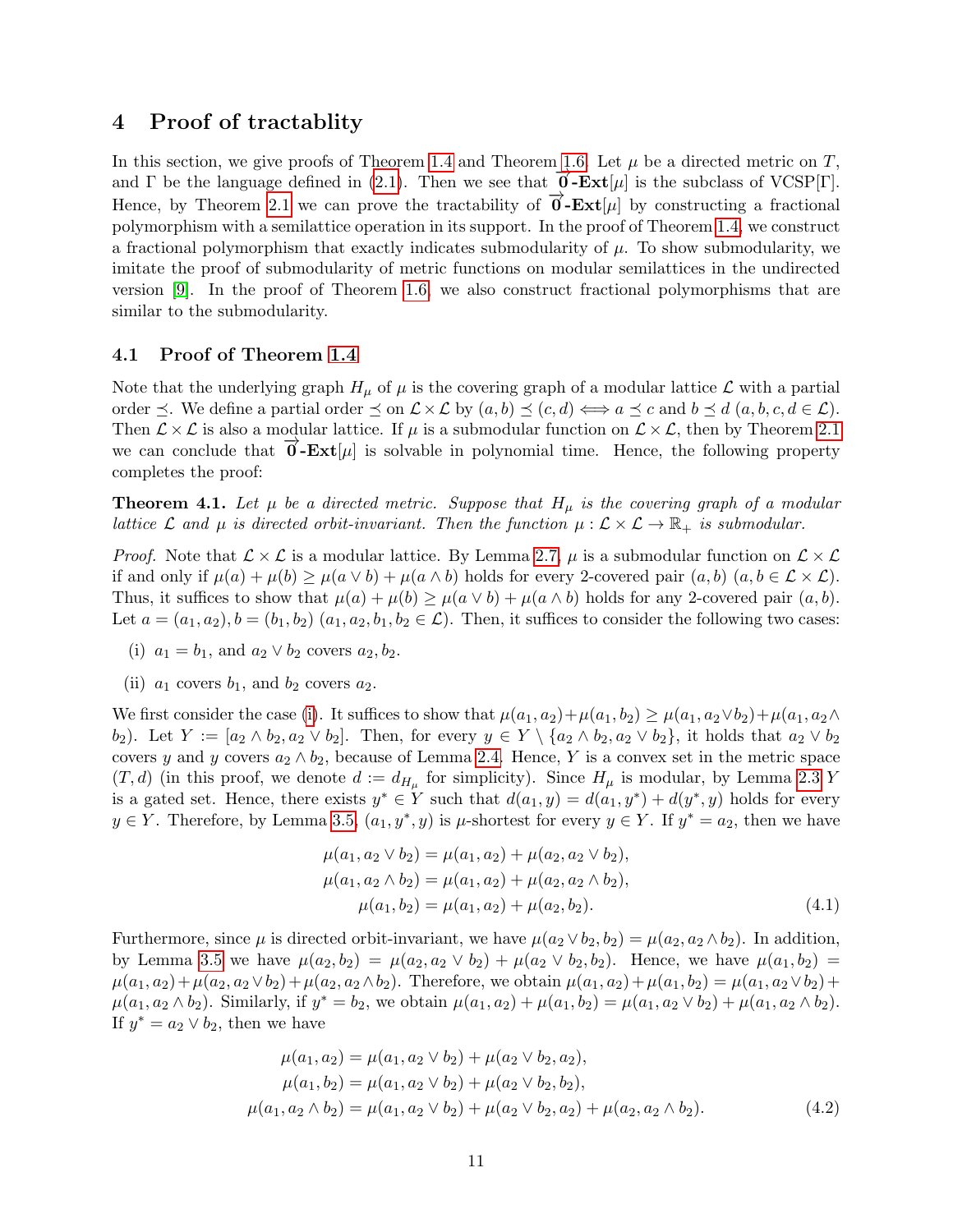Since  $\mu$  is directed orbit-invariant, we have  $\mu(a_2 \vee b_2, b_2) = \mu(a_2, a_2 \wedge b_2)$ . Hence, by [\(4.2\)](#page-10-2) we obtain  $\mu(a_1, a_2) + \mu(a_1, b_2) = \mu(a_1, a_2 \vee b_2) + \mu(a_1, a_2 \wedge b_2)$ . Similarly, if  $y^* = a_2 \wedge b_2$ , then we obtain  $\mu(a_1, a_2) + \mu(a_1, b_2) = \mu(a_1, a_2 \vee b_2) + \mu(a_1, a_2 \wedge b_2)$ . Thus, it suffices to consider the case when  $y^* \neq a_2, b_2, a_2 \vee b_2, a_2 \wedge b_2$ . In this case, we have

$$
\mu(a_1, a_2) = \mu(a_1, y^*) + \mu(y^*, a_2 \vee b_2) + \mu(a_2 \vee b_2, a_2) \ge \mu(a_1, a_2 \vee b_2), \n\mu(a_1, b_2) = \mu(a_1, y^*) + \mu(y^*, a_2 \wedge b_2) + \mu(a_2 \wedge b_2, b_2) \ge \mu(a_1, a_2 \wedge b_2).
$$
\n(4.3)

Hence, we have  $\mu(a_1, a_2) + \mu(a_1, b_2) \geq \mu(a_1, a_2 \vee b_2) + \mu(a_1, a_2 \wedge b_2).$ 

For the next, we consider the case [\(ii\)](#page-10-3). The submodularity is  $\mu(a_1, a_2) + \mu(b_1, b_2) \ge \mu(a_1, b_2) +$  $\mu(b_1, a_2)$ . Since  $H_\mu$  is bipartite,  $d(a_1, b_2)$  is equal to either  $d(b_1, a_2)$  or  $d(b_1, a_2)+2$  or  $d(b_1, a_2)-2$ . If  $d(a_1, b_2)$  is equal to  $d(b_1, a_2) + 2$  or  $d(b_1, a_2) - 2$ , then by Lemma [3.5](#page-9-0) we have  $\mu(a_1, a_2) + \mu(b_1, b_2) =$  $\mu(a_1, b_2) + \mu(b_1, a_2)$ . Thus, it suffices to consider the case when  $d(a_1, b_2) = d(b_1, a_2)$ . In this case,  $d(a_1, a_2)$  is equal to either  $d(a_1, b_2) - 1$  or  $d(a_1, b_2) + 1$ . Suppose that  $d(a_1, a_2) = d(a_1, b_2) + 1$ . Then, by Lemma [3.5](#page-9-0) we have  $\mu(a_1, a_2) = \mu(a_1, b_2) + \mu(b_2, a_2)$ . Hence, we obtain  $\mu(a_1, a_2) + \mu(b_1, b_2) =$  $\mu(a_1, b_2) + \mu(b_2, a_2) + \mu(b_1, b_2) \geq \mu(a_1, b_2) + \mu(b_1, a_2)$ . Consider the case when  $d(a_1, a_2) = d(a_1, b_2) - 1$ . Similarly,  $d(b_1, b_2)$  is equal to either  $d(a_1, b_2) - 1$  or  $d(a_1, b_2) + 1$ , and by the similar argument, we may assume that  $d(b_1, b_2) = d(a_1, b_2) - 1$ . Let P be a shortest path in  $H_\mu$  from  $a_1$  to  $a_2$ . Let z be the vertex in P that is adjacent to  $a_1$ . Then, we have  $d(z, b_2) = d(b_1, b_2) = d(a_1, b_2) - 1$ . Hence, by Lemma [2.2,](#page-5-1) there exists a common neighbor w of z, b<sub>1</sub> with  $d(w, b_2) = d(a_1, b_2) - 2$ . Then, we have  $d(z, b_2) = d(w, a_2) = d(a_1, b_2) - 1$ ,  $d(z, a_2) = d(z, b_2) - 1$ , and  $d(w, b_2) = d(z, b_2) - 1$ . Furthermore, since  $a_1$  covers  $b_1$ , we see that z covers w. Hence, we can apply the same argument to  $z, w, a_2, b_2$ which we apply to  $a_1, b_1, a_2, b_2$  above. By repeating this argument, we can see that  $a_2$  covers  $b_2$ , but this is a contradiction.  $\Box$ 

### 4.2 Proof of Theorem [1.6](#page-3-1)

To prove the tractability, we construct fractional polymorphisms which satisfy the property of Theorem [2.1.](#page-4-1) Let r denote the internal node of a star  $H_{\mu}$ . A subset  $X \subseteq T \setminus \{r\}$  is called *unbiased* if  $R_{\mu}(p,r) = R_{\mu}(r,q)$  holds for every  $p,q \in X$   $(p \neq q)$ . Note that if X is unbiased and  $|X| \geq 3$ , then  $\mu(p,r) = \mu(r,p)$  holds for any  $p \in X$ , since  $R_{\mu}(p,r) = R_{\mu}(r,q) = R_{\mu}(s,r) = R_{\mu}(r,p)$  holds for  $q, s \in X \setminus \{p\}$   $(q \neq s)$ . We divide  $T \setminus \{r\}$  into the minimum number of disjoint unbiased sets, and denote by  $\mathcal F$  the family of them. From the assumption that there exists no biased non-colinear triple, the family  $\mathcal F$  consists of at most two sets. Any fractional polymorphism for the case of  $\mathcal{F} = \{X, Y\}$  works for the case of  $\mathcal{F} = \{X\}$  or  $\mathcal{F} = \{Y\}$ . Hence, it suffices to consider the following two cases:

- <span id="page-11-0"></span>(i)  $\mathcal{F} = \{X, Y\}$ , and  $|X|, |Y| \leq 2$ .
- <span id="page-11-1"></span>(ii)  $\mathcal{F} = \{X, Y\}$ , and  $|X| \geq 3$ ,  $|Y| \leq 2$ .

We first consider the case [\(i\)](#page-11-0). It suffices to consider the case when  $|X| = |Y| = 2$ , since fractional polymorphisms for this case work for the other cases. Let  $X = \{x_1, x_2\}$  and  $Y = \{y_1, y_2\}$ . Let  $\preceq$ be a partial order on T defined by  $y_i \prec r \prec x_j$   $(i = 1, 2, j = 1, 2)$  (see Figure 3 (a)). For  $i = 1, 2,$ we extend  $\preceq$  to  $\preceq_i$  by adding relation  $y_i \prec_i y_j$   $(j \neq i)$ . Then each pair of two elements  $t_1, t_2$  in a partially ordered set  $(T, \preceq_i)$  has a unique meet, denoted by  $t_1 \wedge_i t_2$   $(i = 1, 2)$ . For  $i = 1, 2$ , similar to  $\preceq_i$ , we also extend  $\preceq$  to  $\preceq'_i$  by adding relation  $x_j \prec'_i x_i$   $(j \neq i)$ . Then each pair of two elements  $t_1, t_2$  in  $(T, \preceq'_i)$  has a unique join, denoted by  $t_1 \vee_i t_2$   $(i = 1, 2)$ . Since X and Y are unbiased, the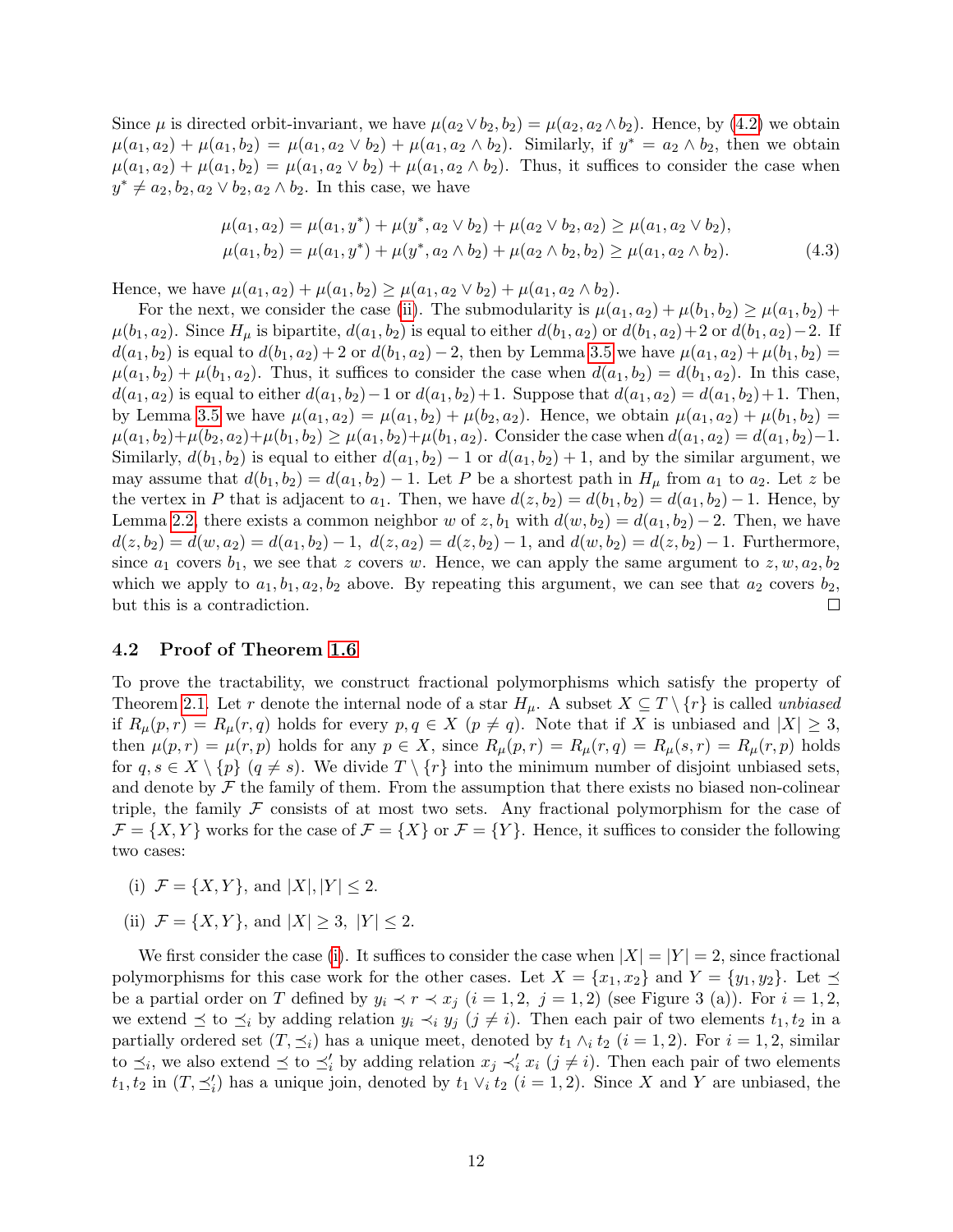

Figure 3: (a) the case (i) (b) the case (ii)  $(k = 4)$ 

lengths of the edges in  $H_{\mu}$  can be written as

<span id="page-12-0"></span>
$$
\mu(x_1, r) = a, \ \mu(r, x_1) = b, \ \mu(r, x_2) = ka, \ \mu(x_2, r) = kb,\n\mu(r, y_1) = c, \ \mu(y_1, r) = d, \ \mu(y_2, r) = lc, \ \mu(r, y_2) = ld.
$$
\n(4.4)

Since  $\wedge_i, \vee_j$  are semilattice operations, by Theorem [2.1](#page-4-1) it suffices to show that for any  $t^1, t^2 \in T \times T$ ,

$$
\mu(t^1) + \mu(t^2) \ge \frac{1}{l+1}\mu(t^1 \wedge_1 t^2) + \frac{l}{l+1}\mu(t^1 \wedge_2 t^2) + \frac{1}{k+1}\mu(t^1 \vee_1 t^2) + \frac{k}{k+1}\mu(t^1 \vee_2 t^2). \tag{4.5}
$$

Let  $t^1 = (t_1^1, t_2^1)$  and  $t^2 = (t_1^2, t_2^2)$ . If a pair  $t_i^1, t_i^2$  has both meet  $t_i^1 \wedge t_i^2$  and join  $t_i^1 \vee t_i^2$  in  $(T, \preceq)$  for all  $i = 1, 2$ , then [\(4.5\)](#page-12-0) reduces to Theorem [1.4.](#page-2-4) Suppose that a pair  $t_i^1, t_i^2$  has no meet or has no join for some *i* in  $(T, \leq)$ . Without loss of generality, we may assume that  $t_1^1 = x_1$  and  $t_1^2 = x_2$ . If  $t_2^1 = t_2^2 = y_i \ (i \in \{1, 2\})$ , then we have

$$
\mu(x_1, y_i) + \mu(x_2, y_i) = \mu(x_1, r) + \mu(r, y_i) + \mu(x_2, r) + \mu(r, y_i)
$$
\n
$$
\geq \frac{1}{k+1} \mu(x_1, r) + \frac{1}{k+1} \mu(r, y_i) + \frac{k}{k+1} \mu(r, y_i) + \frac{k}{k+1} \mu(x_2, r) + \frac{1}{l+1} \mu(r, y_i) + \frac{l}{l+1} \mu(r, y_i)
$$
\n
$$
= \frac{1}{l+1} \mu(x_1 \wedge_1 x_2, y_i \wedge_1 y_i) + \frac{l}{l+1} \mu(x_1 \wedge_2 x_2, y_i \wedge_2 y_i) + \frac{1}{k+1} \mu(x_1 \vee_1 x_2, y_i \vee_1 y_i)
$$
\n
$$
+ \frac{k}{k+1} \mu(x_1 \vee_2 x_2, y_i \vee_2 y_i).
$$
\n(4.6)

Thus, [\(4.5\)](#page-12-0) holds. Suppose that  $t_2^1, t_2^2 \in \{r, y_1, y_2\}$  and  $(t_2^1, t_2^2) \neq (y_i, y_i)$  for  $i = 1, 2$ . Then we have  $t_2^1 \wedge_i t_2^2 \in \{t_2^1, t_2^2\}$  and  $t_2^1 \vee_i t_2^2 = r$  for  $i = 1, 2$ . Hence, we have

$$
\mu(x_1, t_2^1) + \mu(x_2, t_2^2) = \mu(x_1, r) + \mu(x_2, r) + \mu(r, t_2^1) + \mu(r, t_2^2)
$$
\n
$$
\geq \frac{1}{k+1} \mu(x_1, r) + \frac{k}{k+1} \mu(x_2, r) + \frac{1}{l+1} \mu(r, t_2^1 \wedge_1 t_2^2) + \frac{l}{l+1} \mu(r, t_2^1 \wedge_2 t_2^2)
$$
\n
$$
= \frac{1}{l+1} \mu(x_1 \wedge_1 x_2, t_2^1 \wedge_1 t_2^2) + \frac{l}{l+1} \mu(x_1 \wedge_2 x_2, t_2^1 \wedge_2 t_2^2) + \frac{1}{k+1} \mu(x_1 \vee_1 x_2, t_2^1 \vee_1 t_2^2)
$$
\n
$$
+ \frac{k}{k+1} \mu(x_1 \vee_2 x_2, t_2^1 \vee_2 t_2^2).
$$
\n(4.7)

Thus, it suffices to consider the case when  $t_2^1 = x_1$  or  $x_2$ . We first consider the case when  $t_2^1 = x_1$ . If  $t_2^2 = x_2$ , then [\(4.5\)](#page-12-0) holds trivially, since the both sides of (4.5) are 0. If  $t_2^2 \in \{x_1, r, y_1, y_2\}$ , then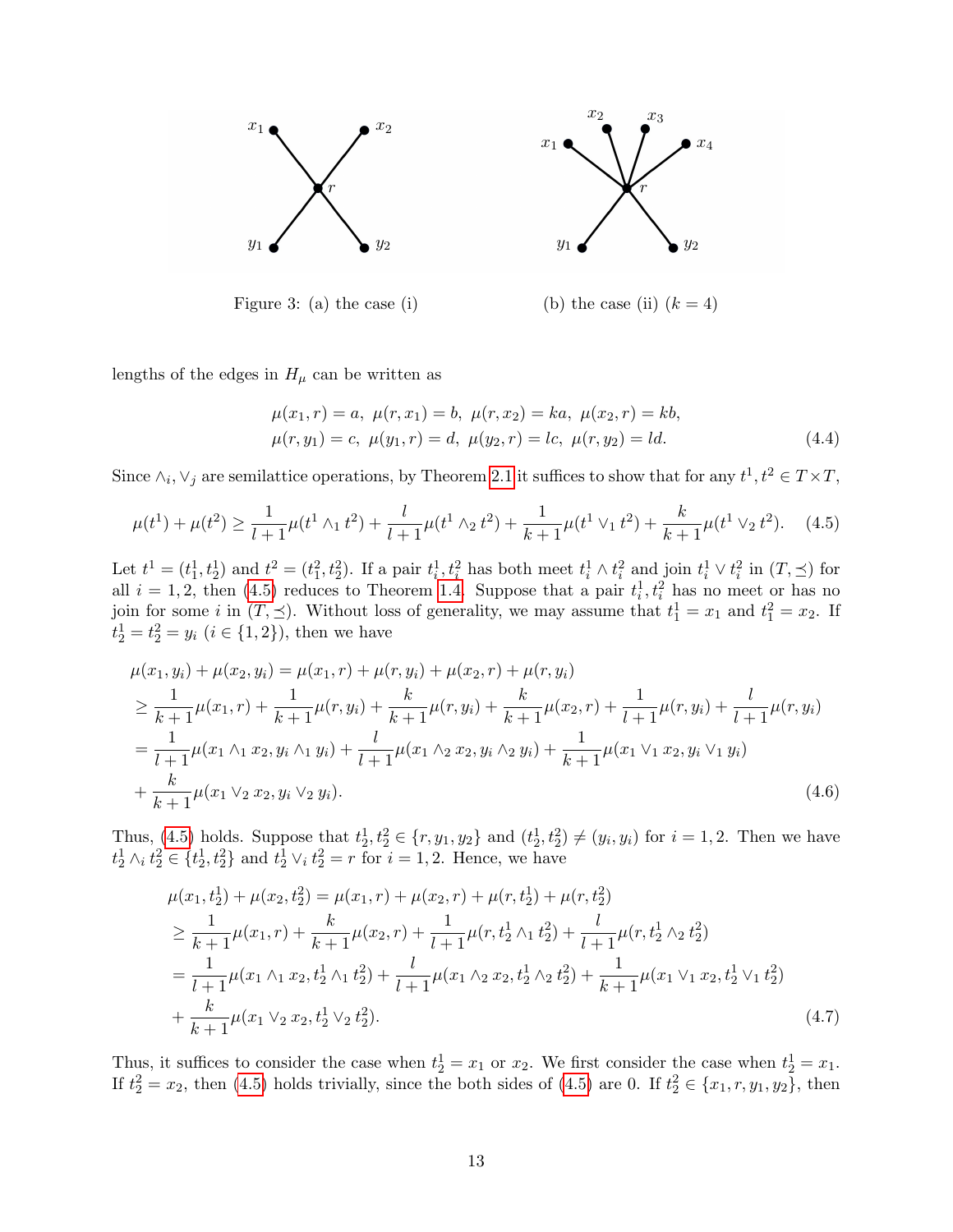we have

$$
\mu(x_1, x_1) + \mu(x_2, t_2^2) = \mu(x_2, r) + \mu(r, t_2^2)
$$
  
=  $\frac{k}{k+1}\mu(x_2, x_1) + \frac{1}{l+1}\mu(r, t_2^2) + \frac{l}{l+1}\mu(r, t_2^2)$   
=  $\frac{1}{l+1}\mu(x_1 \wedge_1 x_2, x_1 \wedge_1 t_2^2) + \frac{l}{l+1}\mu(x_1 \wedge_2 x_2, x_1 \wedge_2 t_2^2) + \frac{1}{k+1}\mu(x_1 \vee_1 x_2, x_1 \vee_1 t_2^2)$   
+  $\frac{k}{k+1}\mu(x_1 \vee_2 x_2, x_1 \vee_2 t_2^2),$  (4.8)

where we use  $\mu(x_2, r) = kb = \frac{k}{k+1}\mu(x_2, x_1)$  and  $\mu(x_1 \vee_1 x_2, x_1 \vee_1 t_2^2) = \mu(x_1, x_1) = 0$ . Thus, [\(4.5\)](#page-12-0) holds. We next consider the case when  $t_2^1 = x_2$ . If  $t_2^2 = x_1$ , then [\(4.5\)](#page-12-0) holds trivially, since the right hand side of [\(4.5\)](#page-12-0) is 0. If  $t_2^2 \in \{r, y_1, y_2\}$ , then we have

$$
\mu(x_1, x_2) + \mu(x_2, t_2^2) = \mu(x_1, x_2) + \mu(x_2, r) + \mu(r, t_2^2)
$$
\n
$$
\geq \frac{1}{k+1} \mu(x_1, x_2) + \frac{1}{l+1} \mu(r, t_2^2) + \frac{l}{l+1} \mu(r, t_2^2)
$$
\n
$$
= \frac{1}{l+1} \mu(x_1 \wedge_1 x_2, x_2 \wedge_1 t_2^2) + \frac{l}{l+1} \mu(x_1 \wedge_2 x_2, x_2 \wedge_2 t_2^2) + \frac{1}{k+1} \mu(x_1 \vee_1 x_2, x_2 \vee_1 t_2^2)
$$
\n
$$
+ \frac{k}{k+1} \mu(x_1 \vee_2 x_2, x_2 \vee_2 t_2^2). \tag{4.9}
$$

Thus, [\(4.5\)](#page-12-0) holds. This completes the proof of the case [\(i\)](#page-11-0).

We next consider the case [\(ii\)](#page-11-1). Let  $X = \{x_1, x_2, \ldots, x_k\}$  and  $Y = \{y_1, y_2\}$   $(k \ge 3)$ . Let  $\preceq$  be a partial order on T defined by  $y_i \prec r \prec x_j$   $(i = 1, 2, j = 1, 2, \ldots k)$  (see Figure 3 (b)). Similar to the case [\(i\)](#page-11-0), for  $i = 1, 2$ , we extend  $\preceq$  to  $\preceq_i$  by adding relation  $y_i \prec_i y_j$  ( $j \neq i$ ). Then each pair of two elements  $t_1, t_2$  in  $(T, \preceq_i)$  has a unique meet, denoted by  $t_1 \wedge_i t_2$   $(i = 1, 2)$ . Let  $[k] := \{1, 2, \ldots, k\}.$ Let G be the set of all functions  $g: \binom{[k]}{2}$  $\binom{k}{2}$   $\rightarrow$  [k] that satisfy  $g(ij) \in \{i, j\}$  for any  $ij \in \binom{[k]}{2}$  $_{2}^{k}$ ). Then, for  $g \in \mathcal{G}$ , let  $\vee_g$  be a binary operation on T defined by  $x_i \vee_g x_j := x_{g(ij)}$  for  $ij \in \binom{[k]}{2}$  $_{2}^{k}$ , and  $t_1 \vee_g t_2 := t_1 \vee t_2 \text{ for } t_1 t_2 \in \binom{T}{2}$  $\binom{T}{2} \setminus \binom{X}{2}$  $\binom{X}{2}$ , where  $t_1 \vee t_2$  is a unique join in  $(T, \preceq)$ . By  $|X| \geq 3$ , it holds that  $\mu(x_i, r) = \mu(r, x_i)$  for any  $i \in [k]$ . Since Y is unbiased, the lengths of the edges in  $H_\mu$  can be written as

<span id="page-13-0"></span>
$$
\mu(x_i, r) = \mu(r, x_i) = a_i \ (i \in [k]),
$$
  

$$
\mu(r, y_1) = b, \ \mu(y_1, r) = c, \ \mu(y_2, r) = lb, \ \mu(r, y_2) = lc.
$$
 (4.10)

Since  $\wedge_i$  is a semilattice operation, by Theorem [2.1](#page-4-1) it suffices to show that for any  $t^1, t^2 \in T \times T$ ,

$$
\mu(t^1) + \mu(t^2) \ge \frac{1}{l+1} \mu(t^1 \wedge_1 t^2) + \frac{l}{l+1} \mu(t^1 \wedge_2 t^2) + \sum_{g \in \mathcal{G}} \prod_{ij \in \binom{[k]}{2}} \frac{a_{g(ij)}}{a_i + a_j} \mu(t^1 \vee_g t^2). \tag{4.11}
$$

Note that  $\sum_{g \in \mathcal{G}} \prod_{ij \in \binom{[k]}{2}} a_{g(ij)} = \prod_{ij \in \binom{[k]}{2}} (a_i + a_j)$ . Let  $t^1 = (t_1^1, t_2^1)$  and  $t^2 = (t_1^2, t_2^2)$ . If  $|\{t_1^1, t_2^1, t_1^2, t_2^2\} \cap X| \leq 2$ , then [\(4.11\)](#page-13-0) reduces to the case [\(i\)](#page-11-0). Consider the case when  $|\{t_1^1, t_2^1, t_1^2, t_1^2, t_2^2\} \cap$  $X| \geq 3$ . Without loss of generality, we may assume that  $t_1^1 = x_1, t_2^1 = x_2, t_1^2 = x_3$ . If  $t_2^2 = x_i$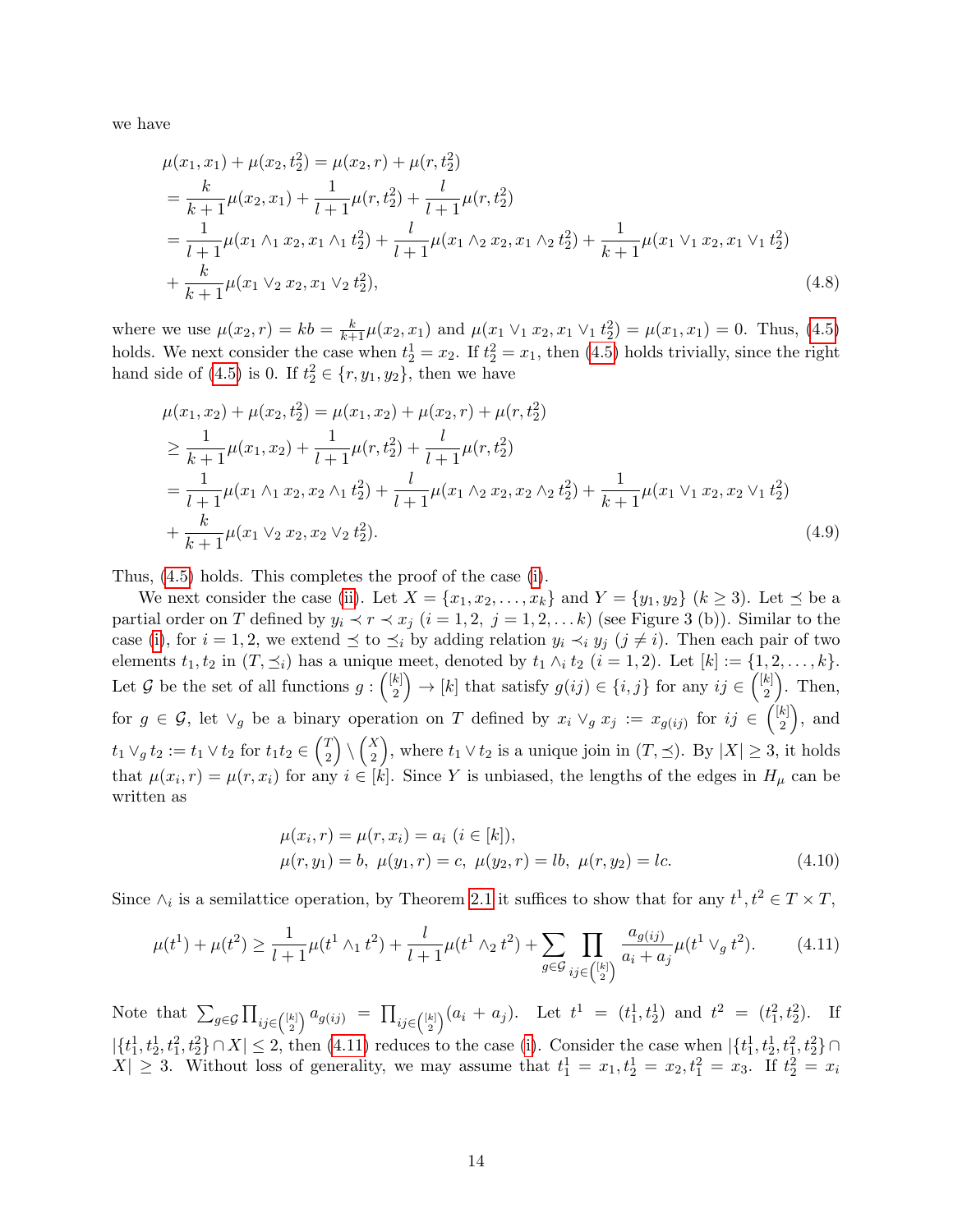$(i \neq 2, 3),$  then we have

$$
\mu(x_1, x_2) + \mu(x_3, x_i) = \mu(x_1, r) + \mu(r, x_2) + \mu(x_3, r) + \mu(r, x_i)
$$
\n
$$
\geq \frac{a_1}{a_1 + a_3} \cdot \frac{a_2}{a_2 + a_i} \mu(x_1, r) + \frac{a_1}{a_1 + a_3} \cdot \frac{a_i}{a_2 + a_i} \mu(x_1, r) + \frac{a_1}{a_1 + a_3} \cdot \frac{a_2}{a_2 + a_i} \mu(r, x_2)
$$
\n
$$
+ \frac{a_3}{a_1 + a_3} \cdot \frac{a_2}{a_2 + a_i} \mu(r, x_2) + \frac{a_3}{a_1 + a_3} \cdot \frac{a_2}{a_2 + a_i} \mu(x_3, r) + \frac{a_3}{a_1 + a_3} \cdot \frac{a_i}{a_2 + a_i} \mu(x_3, r)
$$
\n
$$
+ \frac{a_1}{a_1 + a_3} \cdot \frac{a_i}{a_2 + a_i} \mu(r, x_i) + \frac{a_3}{a_1 + a_3} \cdot \frac{a_i}{a_2 + a_i} \mu(r, x_i)
$$
\n
$$
\geq \frac{a_1}{a_1 + a_3} \cdot \frac{a_2}{a_2 + a_i} \mu(x_1, x_2) + \frac{a_1}{a_1 + a_3} \cdot \frac{a_i}{a_2 + a_i} \mu(x_1, x_i) + \frac{a_3}{a_1 + a_3} \cdot \frac{a_2}{a_2 + a_i} \mu(x_3, x_2)
$$
\n
$$
+ \frac{a_3}{a_1 + a_3} \cdot \frac{a_i}{a_2 + a_i} \mu(x_3, x_i)
$$
\n
$$
= \frac{1}{l+1} \mu(x_1 \wedge_1 x_3, x_2 \wedge_1 x_i) + \frac{l}{l+1} \mu(x_1 \wedge_2 x_3, x_2 \wedge_2 x_i)
$$
\n
$$
+ \sum_{g \in \mathcal{G}} \prod_{jm \in \binom{[k]}{2}} \frac{a_g(jm)}{a_j + a_m} \mu(x_1 \vee_g x_3, x_2 \vee_g x_i).
$$
\n(4.12)

(The second inequality is strict when  $x_i = x_1$ .) If  $t_2^2 = x_2$ , then we have

$$
\mu(x_1, x_2) + \mu(x_3, x_2) = \mu(x_1, r) + \mu(r, x_2) + \mu(x_3, r) + \mu(r, x_2)
$$
\n
$$
\geq \frac{a_1}{a_1 + a_3} \mu(x_1, r) + \frac{a_1}{a_1 + a_3} \mu(r, x_2) + \frac{a_3}{a_1 + a_3} \mu(r, x_2) + \frac{a_3}{a_1 + a_3} \mu(x_3, r) + \frac{1}{l+1} \mu(r, x_2)
$$
\n
$$
+ \frac{l}{l+1} \mu(r, x_2)
$$
\n
$$
= \frac{a_1}{a_1 + a_3} \mu(x_1, x_2) + \frac{a_3}{a_1 + a_3} \mu(x_3, x_2) + \frac{1}{l+1} \mu(r, x_2) + \frac{l}{l+1} \mu(r, x_2)
$$
\n
$$
= \frac{1}{l+1} \mu(x_1 \wedge_1 x_3, x_2 \wedge_1 x_2) + \frac{l}{l+1} \mu(x_1 \wedge_2 x_3, x_2 \wedge_2 x_2)
$$
\n
$$
+ \sum_{g \in \mathcal{G}} \prod_{jm \in \binom{[k]}{2}} \frac{a_g(jm)}{a_j + a_m} \mu(x_1 \vee_g x_3, x_2 \vee_g x_2).
$$
\n(4.13)

If  $t_2^2 = x_3$ , then we have

$$
\mu(x_1, x_2) + \mu(x_3, x_3) = a_1 + a_2
$$
\n
$$
= \frac{a_1 a_2 (a_1 + a_2) + a_2 a_3 (a_2 + a_3) + a_3 a_1 (a_3 + a_1) + 2 a_1 a_2 a_3}{(a_1 + a_3)(a_2 + a_3)}
$$
\n
$$
\geq \frac{a_1 a_2 (a_1 + a_2) + a_2 a_3 (a_2 + a_3) + a_3 a_1 (a_3 + a_1)}{(a_1 + a_3)(a_2 + a_3)}
$$
\n
$$
= \frac{a_1}{a_1 + a_3} \cdot \frac{a_2}{a_2 + a_3} \mu(x_1, x_2) + \frac{a_3}{a_1 + a_3} \cdot \frac{a_2}{a_2 + a_3} \mu(x_3, x_2) + \frac{a_1}{a_1 + a_3} \cdot \frac{a_3}{a_2 + a_3} \mu(x_1, x_3)
$$
\n
$$
= \frac{1}{l+1} \mu(x_1 \wedge_1 x_3, x_2 \wedge_1 x_3) + \frac{l}{l+1} \mu(x_1 \wedge_2 x_3, x_2 \wedge_2 x_3)
$$
\n
$$
+ \sum_{g \in \mathcal{G}} \prod_{jm \in \binom{[k]}{2}} \frac{a_g(jm)}{a_j + a_m} \mu(x_1 \vee_g x_3, x_2 \vee_g x_3).
$$
\n(4.14)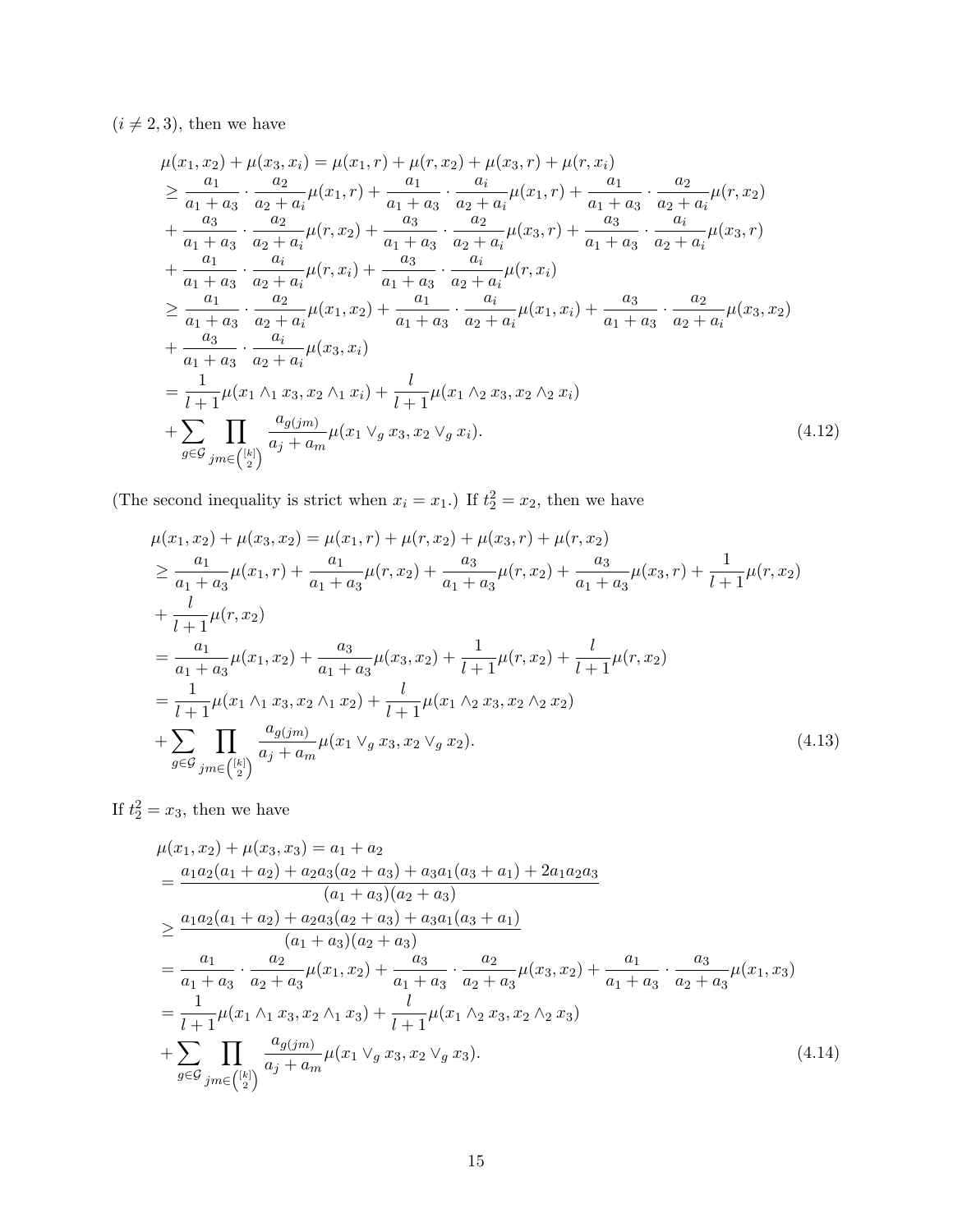If  $t_2^2 \in \{r, y_1, y_2\}$ , then we have

$$
\mu(x_1, x_2) + \mu(x_3, t_2^2) = \mu(x_1, r) + \mu(r, x_2) + \mu(x_3, r) + \mu(r, t_2^2)
$$
  
\n
$$
= \mu(x_1, r) + \frac{a_1}{a_1 + a_3} \mu(r, x_2) + \frac{a_3}{a_1 + a_3} \mu(r, x_2) + \mu(x_3, r) + \mu(r, t_2^2)
$$
  
\n
$$
\geq \frac{a_1}{a_1 + a_3} \mu(x_1, x_2) + \frac{a_3}{a_1 + a_3} \mu(x_3, x_2) + \frac{1}{l+1} \mu(r, t_2^2) + \frac{l}{l+1} \mu(r, t_2^2)
$$
  
\n
$$
= \frac{1}{l+1} \mu(x_1 \wedge_1 x_3, x_2 \wedge_1 t_2^2) + \frac{l}{l+1} \mu(x_1 \wedge_2 x_3, x_2 \wedge_2 t_2^2)
$$
  
\n
$$
+ \sum_{g \in \mathcal{G}} \prod_{jm \in \binom{[k]}{2}} \frac{a_g(jm)}{a_j + a_m} \mu(x_1 \vee_g x_3, x_2 \vee_g t_2^2).
$$
 (4.15)

This completes the proof of the case [\(ii\)](#page-11-1).

## <span id="page-15-0"></span>5 Proof of hardness

In this section, we give proofs of Theorem [1.3](#page-2-1) and Theorem [1.5.](#page-3-2) We prove them by reductions from the maximum cut problem (MAX CUT). In each reduction, we construct a "gadget" which is a counterexample to submodularity of the objective function of  $\vec{\theta}$ -**Ext**[µ] (in a certain sense). This type of reduction is originated from the proof of hardness of the 3-terminal cut problem [\[6\]](#page-24-9). Also, Karzanov [\[11,](#page-24-0) [12\]](#page-24-6) showed the hardness of the minimum 0-extension problems on undirected metrics by using similar reductions (Theorem [1.1\)](#page-1-0). We extend these reductions to directed cases. We first describe the main idea of a reduction from MAX CUT to  $\overrightarrow{0}$ -**Ext**[µ] in Section [5.1.](#page-15-1) For the next, we prove the hardness results of  $\overrightarrow{\mathbf{0}}$ -**Ext**[µ] by using this reduction in Section [5.2.](#page-16-0)

#### <span id="page-15-1"></span>5.1 Approach

Let  $\mu$  be a rational-valued directed metric on T. Suppose that we are given  $V \supseteq T$  and c:  $V \times V \to \mathbb{Q}$  as an instance of  $\overrightarrow{0}$ -**Ext**[ $\mu$ ]. For  $s_0, s_1, \ldots, s_k \in T$  and  $x_0, x_1, \ldots, x_k \in V \setminus T$ , we denote by  $\tau_c(s_0, x_0|s_1, x_1|\cdots|s_k, x_k)$  the optimal value of  $\overrightarrow{0}$ -**Ext**[µ] subject to  $\gamma(x_0) = s_0, \gamma(x_1) =$  $s_1, \ldots, \gamma(x_k) = s_k$ . We simply denote  $\tau(s_0, x_0|s_1, x_1|\cdots|s_k, x_k) := \tau_c(s_0, x_0|s_1, x_1|\cdots|s_k, x_k)$  if c is clear in the context. Let  $\tau^*$  be the optimal value of  $\overrightarrow{0}$ - $\text{Ext}[\mu]$  subject to no constraint. Imitating the constructions in [\[6,](#page-24-9) [11,](#page-24-0) [12\]](#page-24-6), we call a pair  $(V, c)$  a gadget if it satisfies the following properties (in other words, "violates submodularity," cf. [\[6\]](#page-24-9)) for specified elements  $s, t \in T$  and  $x, y \in V \setminus T$ .

<span id="page-15-2"></span>(i) 
$$
\tau(s, x|t, y) = \tau(t, x|s, y) = \tau^*
$$
,  
\n(ii)  $\tau(s, x|s, y) = \tau(t, x|t, y) = \tau^* + \delta$  for some  $\delta > 0$ ,  
\n(iii)  $\tau(s', x|t', y) \ge \tau^* + \delta$  for all other pairs  $(s', t') \in T \times T$ . (5.1)

We now show that there exists a polynomial-time reduction from MAX CUT to  $\overrightarrow{0}$ -**Ext**[ $\mu$ ] if there exists a gadget  $(V, c)$  that satisfies [\(5.1\)](#page-15-2) with respect to some  $s, t \in T$  and  $x, y \in V \setminus T$ . Suppose that we are given a graph  $G = (U, E)$  and a positive integer k as an instance of MAX CUT. In MAX CUT, we are asked whether there exists a partition  $(S, U \setminus S)$  such that the number of edges between S and  $U \setminus S$  is at least k. Let  $(V, c)$  be a gadget which satisfies [\(5.1\)](#page-15-2) with respect to  $s, t \in T$ ,  $x, y \in V \backslash T$ . For each edge  $e = uv \in E$ , we replace e by a copy of  $(V, c)$ , identifying x with u, and y with v. We also identify copies of each element in  $T$  which belong to different copies of  $(V, c)$ . The other copied elements are distinct. Then, for the gadget  $(V', c')$  constructed above, the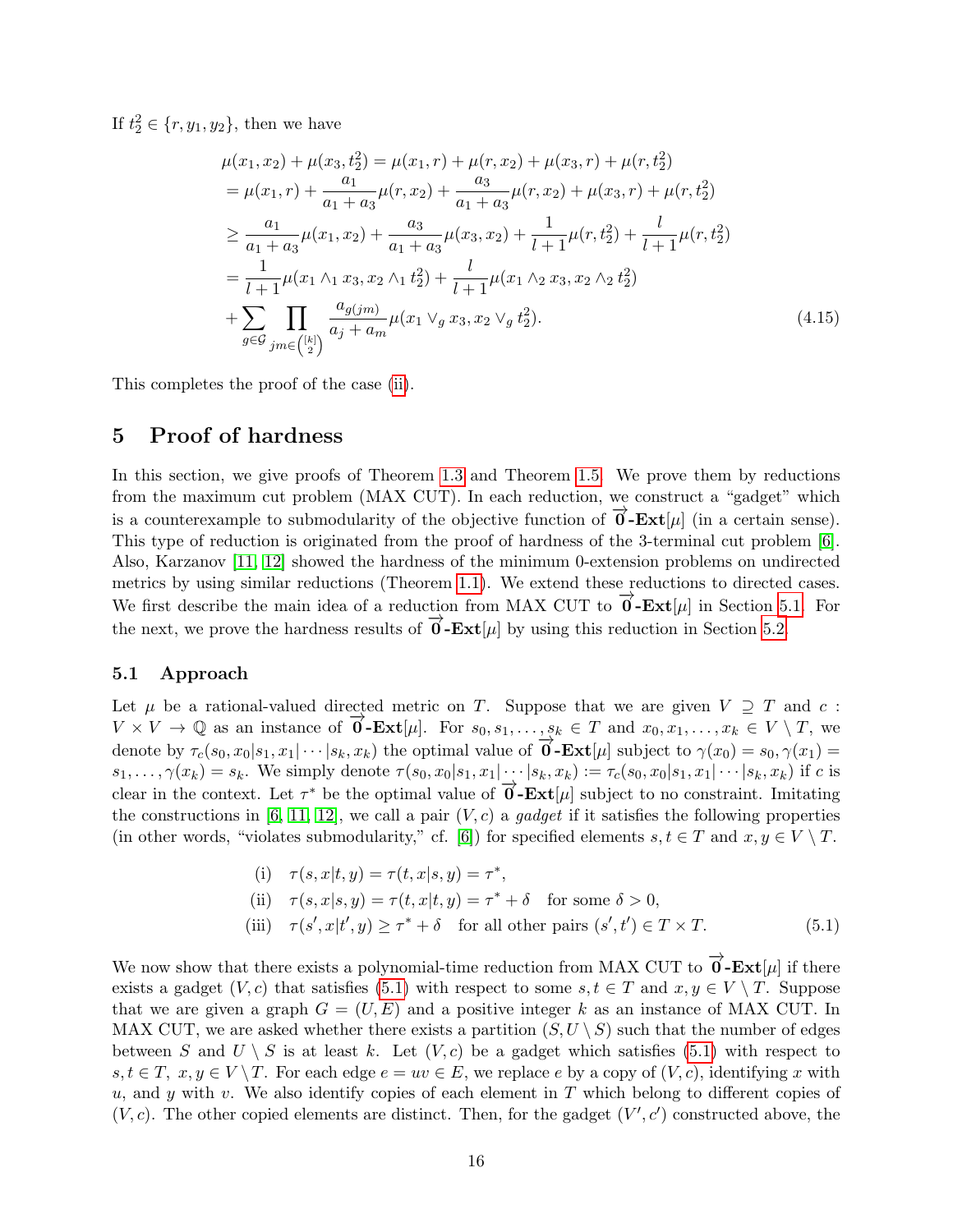optimal value of  $\overrightarrow{\mathbf{0}}$ -**Ext**[ $\mu$ ] with respect to  $(V', c')$  is at most  $|E|\tau^* + (|E| - k)\delta$  if and only if there exists a cut in G whose size is at least k (if a partition  $(S, U \setminus S)$  cuts the maximum number of edges, then the optimal value of  $\vec{\mathbf{0}}$ -**Ext**[µ] is achieved when  $\gamma(u) = s$  for every  $u \in S$ , and  $\gamma(u) = t$ for every  $u \in U \setminus S$ ). This is a polynomial-time reduction from MAX CUT to  $\overrightarrow{0}$ -**Ext**[µ].

#### <span id="page-16-0"></span>5.2 Proofs

In this subsection, we show Theorem [1.3](#page-2-1) and Theorem [1.5](#page-3-2) by reductions described in Section [5.1.](#page-15-1) We can state Theorem [1.3](#page-2-1) in the following equivalent form:

<span id="page-16-1"></span>**Theorem 5.1.** Let  $\mu$  be a rational-valued directed metric.  $\overrightarrow{0}$ - $\text{Ext}[\mu]$  is strongly NP-hard if one of the following conditions holds:

- <span id="page-16-2"></span>(i)  $\mu$  is not modular.
- <span id="page-16-5"></span>(ii)  $\mu$  is modular and not directed orbit-invariant.
- <span id="page-16-6"></span>(iii)  $\mu$  is modular and directed orbit-invariant, and  $H_{\mu}$  is not orientable.

We now prove each case of Theorem [5.1](#page-16-1) and Theorem [1.5](#page-3-2) below.

#### 5.2.1 Proof of Theorem [5.1](#page-16-1) for the case [\(i\)](#page-16-2)

We first show the following lemma, which is originated from the proof of Theorem [1.1](#page-1-0) [\(i\)](#page-1-2) in [\[12\]](#page-24-6).

<span id="page-16-4"></span>**Lemma 5.2.** Let  $\mu$  be a rational-valued directed metric on T. If there exists a gadget  $(V, c)$  which satisfies the following properties for a non-collinear triple  $(s_0, s_1, s_2)$  in T and distinct elements  $z_i \in V \setminus T$   $(i = 0, \ldots, 5)$ , then  $\overrightarrow{0}$ -**Ext**[ $\mu$ ] is strongly NP-hard.

(i) 
$$
\tau(s_{i_0+1}, z_0|s_{i_1-1}, z_1|s_{i_2}, z_2|s_{i_3+1}, z_3|s_{i_4-1}, z_4|s_{i_5}, z_5) = \tau^*
$$
  $(i_j \in \{0, 1\} \text{ for each } j),$ 

(ii)  $\tau(s'_0, z_0|s'_1, z_1|s'_2, z_2|s'_3, z_3|s'_4, z_4|s'_5, z_5) \geq \tau^* + \delta$ for all other sextuplets  $s'_0, s'_1, s'_2, s'_3, s'_4, s'_5, s'_6$  and some  $\delta > 0$ , (5.2)

where the indices of  $s_i$  are taken modulo 3.

*Proof.* Let  $(V, c)$  be a gadget which satisfies [\(5.2\)](#page-16-3) with respect to a non-collinear triple  $(s_0, s_1, s_2)$ in T and distinct elements  $z_i \in V \setminus T$  ( $i = 0, \ldots, 5$ ). We show NP-hardness of  $\vec{0}$ -**Ext**[ $\mu$ ] by constructing a gadget based on  $(V, c)$  which satisfies [\(5.1\)](#page-15-2). Let  $\mu_i := \mu(s_{i-1}, s_{i+1}) + \mu(s_{i+1}, s_{i-1})$ and  $h_i := (\mu_{i-1} + \mu_{i+1} - \mu_i)/2$  for  $i = 0, 1, 2$  (the indices of  $\mu_i$  are taken modulo 3). Then we define a function  $c': V \times V \to \mathbb{Q}_+$  as follows (see Figure 4):

<span id="page-16-3"></span>
$$
c'(z_i, z_{i+1}) = c'(z_{i+1}, z_i) := h_{i-1} \quad (0 \le i \le 5).
$$
\n(5.3)

Here the indices of  $z_i$  are taken modulo 6, and the indices of  $h_i$  are taken modulo 3. Also we define  $c'(v_0, v_1) := 0$  for all other pairs  $(v_0, v_1) \in V \times V$  (undefined values of other functions below are also 0). Let N be a sufficiently large positive rational (for example,  $N := 1/\delta + 4(h_0 +$  $h_1 + h_2$  · max $\{\mu(s,t) \mid s,t \in T\}/\delta$ . We define a function  $\tilde{c}$  by  $\tilde{c} := Nc + c'$ . Let  $s := s_0, t :=$  $s_2, x := z_1, y := z_4$ . We now show that a gadget  $(V, \tilde{c})$  satisfies [\(5.1\)](#page-15-2) with respect to  $s, t, x, y$ . For  $r \neq s_{i-1}, s_{i+1}$ , the value  $\tau(r, z_i)$  is so large that a map  $\gamma$  with  $\gamma(z_i) = r$  is not optimal or nearly optimal, since  $(V, c)$  satisfies [\(5.2\)](#page-16-3) and N is sufficiently large. We call such a map *infeasible.* Therefore, it suffices to consider the case when  $\gamma(z_i) \in \{s_{i-1}, s_{i+1}\}\$  for every i. Let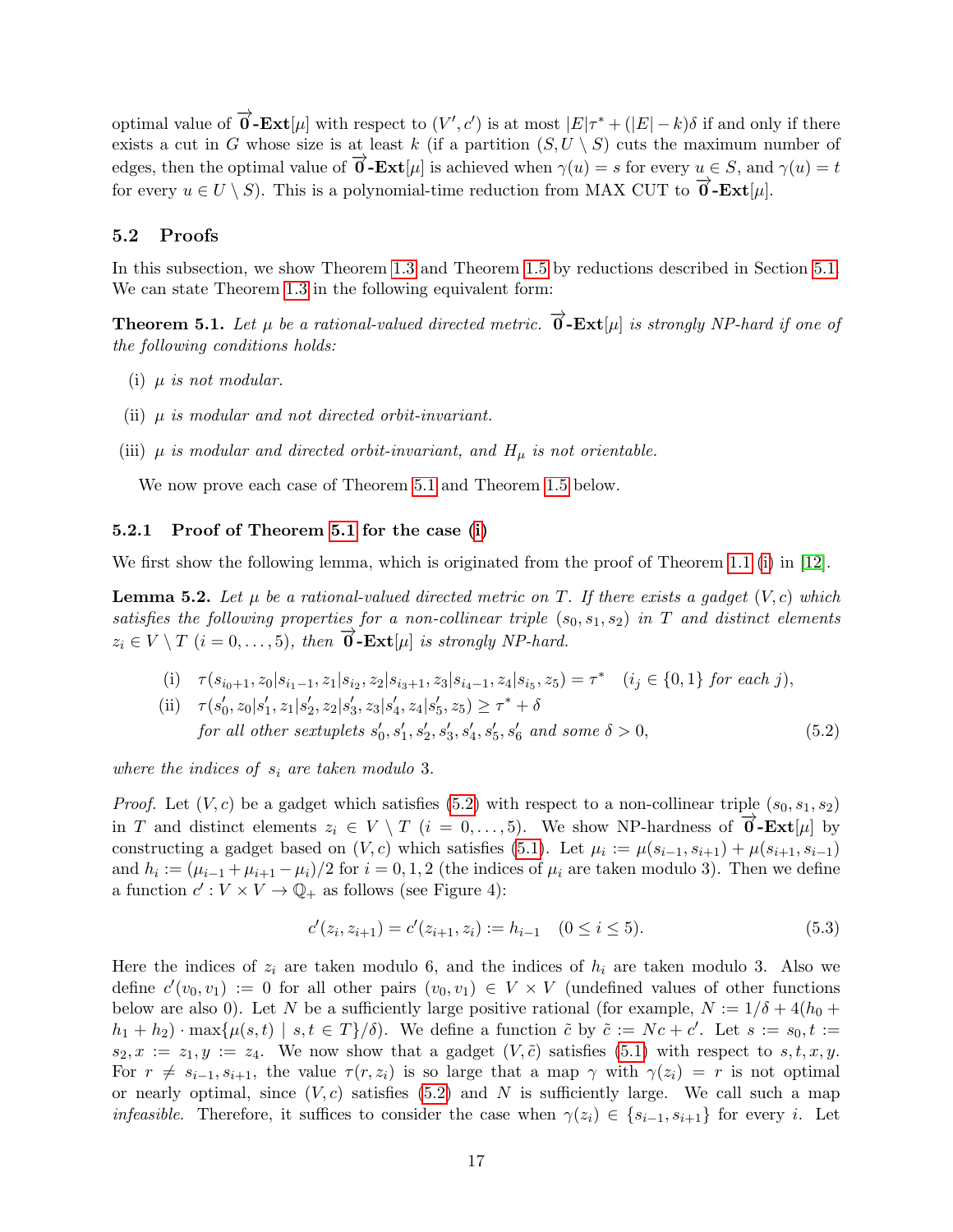

 $s_1$ <sub>O</sub>

<span id="page-17-1"></span><span id="page-17-0"></span>Figure 4: the function  $c'$ 

 $\rho := 2(h_0h_1 + h_1h_2 + h_2h_0), \ \alpha := 2\min\{h_0^2, h_1^2, h_2^2\}.$  Without loss of generality, we may assume that  $\alpha = 2h_0^2$ . In the case of  $\gamma(x) = s$  and  $\gamma(y) = t$ , we have

$$
\tau_{\tilde{c}}(s_1, z_0|s_0, z_1|s_0, z_2|s_2, z_3|s_2, z_4|s_1, z_5) = h_1\mu_1 + h_2\mu_2 + h_0\mu_0 + N\tau_c^*
$$
  
=  $h_1(h_2 + h_0) + h_2(h_0 + h_1) + h_0(h_1 + h_2) + N\tau_c^*$   
=  $\rho + N\tau_c^*$ , (5.4)

where  $\tau_c^*$  is the optimal value of  $\overrightarrow{0}$ -**Ext**[ $\mu$ ] with respect to (V, c). Similarly, in the case of  $\gamma(x) = t$ and  $\gamma(y) = s$ , we have

$$
\tau_{\tilde{c}}(s_2, z_0|s_2, z_1|s_1, z_2|s_1, z_3|s_0, z_4|s_0, z_5) = \rho + N\tau_c^*.
$$
\n(5.5)

On the other hand, in the case of  $\gamma(x) = \gamma(y) = t$ , we have

$$
\tau_{\tilde{c}}(s_2, z_0|s_2, z_1|s_0, z_2|s_2, z_3|s_2, z_4|s_0, z_5) = (h_0 + h_0 + h_1 + h_1)\mu_1 + N\tau_c^*
$$
  
= 2(h\_0 + h\_1)(h\_2 + h\_0) + N\tau\_c^\*  
=  $\alpha + \rho + N\tau_c^*$ . (5.6)

Also, in the case of  $\gamma(x) = \gamma(y) = s$ , we have

$$
\tau_{\tilde{c}}(s_1, z_0|s_0, z_1|s_1, z_2|s_1, z_3|s_0, z_4|s_1, z_5) = (h_2 + h_2 + h_0 + h_0)\mu_2 + N\tau_c^*
$$
  
= 2(h<sub>2</sub> + h<sub>0</sub>)(h<sub>0</sub> + h<sub>1</sub>) + N\tau\_c^\*  
=  $\alpha + \rho + N\tau_c^*$ . (5.7)

Let  $\tau_c(\gamma)$  denote the value of the objective function of  $\overrightarrow{0}$ -**Ext**[µ] with a map  $\gamma$ , where the input is  $(V, c)$ . We simply denote  $\tau(\gamma) := \tau_c(\gamma)$  if c is clear in the context. To finish the proof, we show that  $\tau_{\tilde{c}}(\gamma) \ge \alpha + \rho + N\tau_c^*$  if a map  $\gamma$  is distinct from the assignments in [\(5.4\)](#page-17-0) and [\(5.5\)](#page-17-1). Let  $\xi$  be the contribution to the value  $\tau_{\tilde{c}}(\gamma)$  from c'. The value  $\xi$  is represented by a sum of  $h_i h_j$   $(0 \le i, j \le 2)$ . Let  $g_i$  be the contribution to the value  $\tau_{\tilde{c}}(\gamma)$  from  $c'(z_i, z_{i+1})$  and  $c'(z_{i+1}, z_i)$  for each i. We have the following four cases:

<span id="page-17-2"></span>(i)  $\gamma(z_i) = \gamma(z_{i+1}) = s_{i-1}$ ,

<span id="page-17-3"></span>(ii) 
$$
\gamma(z_i) = s_{i+1}, \ \gamma(z_{i+1}) = s_i,
$$

<span id="page-17-4"></span>(iii)  $\gamma(z_i) = s_{i+1}, \ \gamma(z_{i+1}) = s_{i-1},$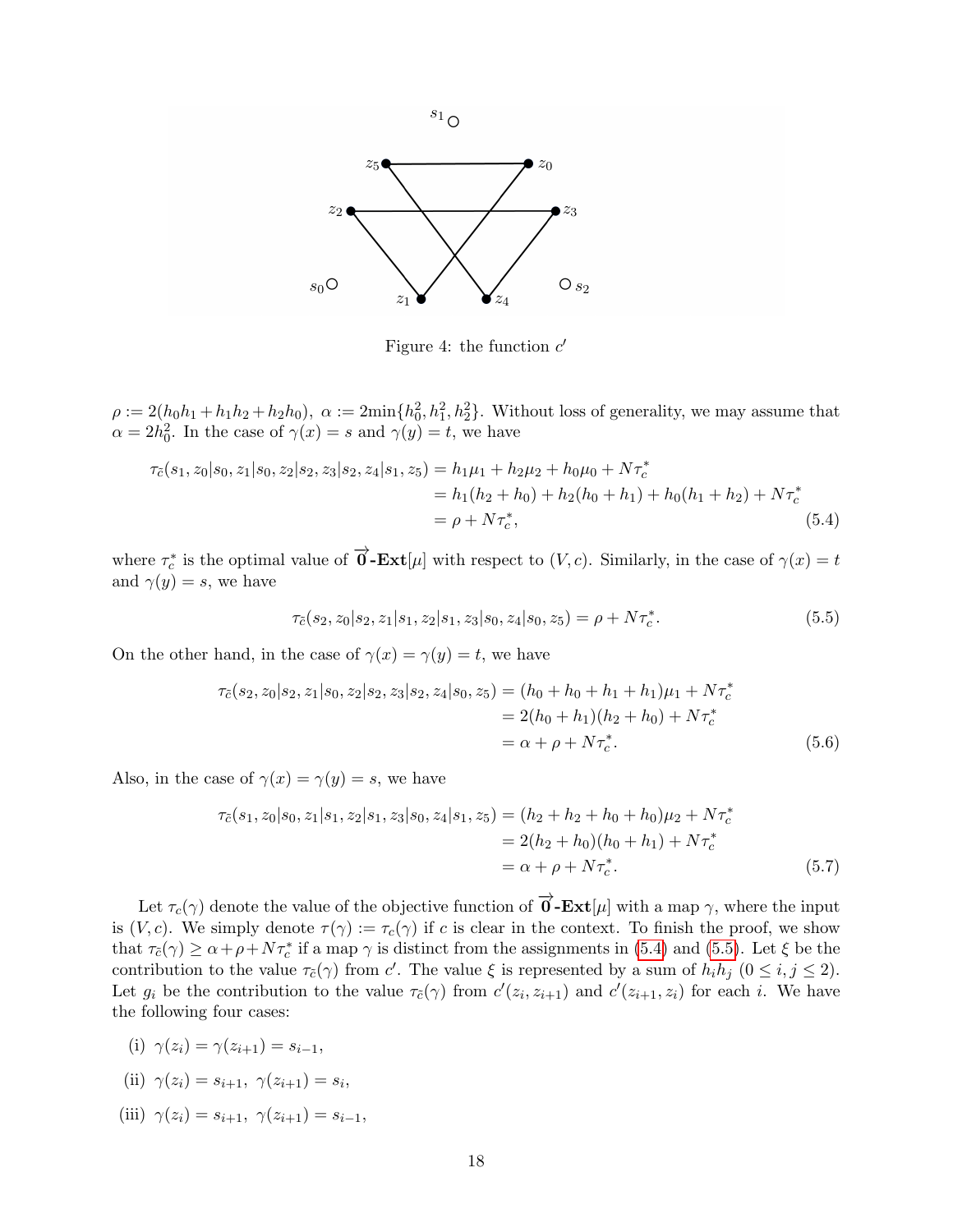<span id="page-18-0"></span>(iv) 
$$
\gamma(z_i) = s_{i-1}, \ \gamma(z_{i+1}) = s_i.
$$

We have  $g_i = 0$ ,  $g_i = h_{i-1}h_i + h_{i-1}h_{i+1}$ ,  $g_i = h_{i-1}h_{i+1} + h_{i-1}^2$ ,  $g_i = h_{i-1}h_i + h_{i-1}^2$  in the cases of [\(i\)](#page-17-2), [\(ii\)](#page-17-3), [\(iii\)](#page-17-4), [\(iv\)](#page-18-0), respectively. We call a pair  $z_iz_{i+1}$  slanting if  $z_i$  and  $z_{i+1}$  satisfy (iii) or (iv). If  $z_iz_{i+1}$ is not slanting for any i with respect to  $\gamma$ , then  $\gamma$  corresponds to the assignment in [\(5.4\)](#page-17-0) or [\(5.5\)](#page-17-1). If  $z_iz_{i+1}$  is slanting for some  $i \in \{0, \ldots, 5\}$ , then  $z_jz_{j+1}$  is also slanting for another  $j \in \{0, \ldots, 5\}$ . Hence,  $\xi$  contains  $h_{i-1}^2 + h_{j-1}^2 \ge \alpha$  in its representation. Also, focusing on the pairs  $z_0 z_1$  and  $z_1 z_2$ , we can see that  $g_0$  includes  $h_2h_0$  in its representation when  $\gamma(z_1) = s_0$ , and  $g_1$  includes  $h_2h_0$  when  $\gamma(z_1) = s_2$ . Similarly, we can see that  $g_i$  or  $g_{i+1}$  includes  $h_{i-1}h_i$  for each  $i \in \{0, \ldots, 5\}$ . This completes the proof.  $\Box$ 

We now show Theorem [5.1](#page-16-1) for the case [\(i\)](#page-16-2) by use of Lemma [5.2.](#page-16-4) The proof we describe below is a directed version of that of Theorem [1.1](#page-1-0) [\(i\)](#page-1-2) in [\[12\]](#page-24-6). Let  $\mu$  be a nonmodular rationalvalued directed metric on T. For  $x, y, z \in T$ , we denote  $\Delta(x, y, z) := \mu(x, y) + \mu(y, x) + \mu(y, z) +$  $\mu(z, y) + \mu(z, x) + \mu(x, z)$ . Let  $(s_0, s_1, s_2)$  be a medianless triple such that  $\Delta(s_0, s_1, s_2)$  is minimum. Let  $\bar{\Delta} := \Delta(s_0, s_1, s_2)$ . Take six elements  $z_0, z_1, \ldots, z_5$ , and let  $V := T \cup \{z_0, z_1, \ldots, z_5\}$ . Let  $\mu_i := \mu(s_{i-1}, s_{i+1}) + \mu(s_{i+1}, s_{i-1})$  and  $a_i := (\mu_{i-1} + \mu_{i+1} - \mu_i)/\mu_{i-1}\mu_{i+1}$  for  $i = 0, 1, 2$ , where the indices of  $s_i$  and  $\mu_i$  are taken modulo 3. Then we define a function  $c: V \times V \to \mathbb{Q}_+$  as follows:

$$
c(s_i, z_{i+1}) = c(z_{i+1}, s_i) = 1 \quad (0 \le i \le 5),
$$
  
\n
$$
c(s_i, z_{i+2}) = c(z_{i+2}, s_i) = 1 \quad (0 \le i \le 5),
$$
\n(5.8)

where the indices of  $z_i$  are taken modulo 6. Also we define a function  $c': V \times V \to \mathbb{Q}_+$  as follows:

$$
c'(s_i, z_j) = c'(z_j, s_i) = a_i \quad (0 \le i \le 2, \ 0 \le j \le 5). \tag{5.9}
$$

Let N be a sufficiently large positive rational. We define a function  $\tilde{c}$  by  $\tilde{c} := Nc + c'$ . We now show that a gadget  $(V, \tilde{c})$  satisfies [\(5.2\)](#page-16-3). We first observe that  $\tau_{\tilde{c}}(\gamma)$  is not the optimal or nearly optimal value if  $\gamma(z_i) \notin I(s_{i-1}, s_{i+1}) \cap I(s_{i+1}, s_{i-1})$  for some i. Consider the case when  $\gamma(z_i) \in I(s_{i-1}, s_{i+1}) \cap I(s_{i+1}, s_{i-1})$  holds for each i. We show the following claim:

<span id="page-18-3"></span>Claim 1. Let  $x \in I(s_{i-1}, s_{i+1}) \cap I(s_{i+1}, s_{i-1})$ . Then at least one of the following conditions holds:

- <span id="page-18-2"></span>(i) Both of sequences  $(s_i, s_{i-1}, x)$  and  $(x, s_{i-1}, s_i)$  are  $\mu$ -shortest.
- <span id="page-18-1"></span>(ii) Both of sequences  $(s_i, s_{i+1}, x)$  and  $(x, s_{i+1}, s_i)$  are  $\mu$ -shortest.

*Proof.* Suppose that [\(ii\)](#page-18-1) does not hold. Let  $i = 1$ . By the assumption, we have  $\mu(s_1, x)$  <  $\mu(s_1, s_2) + \mu(s_2, x)$  or  $\mu(x, s_1) < \mu(x, s_2) + \mu(s_2, s_1)$ . Then we have  $\Delta(s_0, s_1, x) < \Delta(s_0, s_1, s_2)$ . Hence, there exists a median m of  $s_0, s_1, x$ . If  $m = s_0$ , then [\(i\)](#page-18-2) holds. If  $m \neq s_0$ , then we have

$$
\Delta(s_1, m, s_2) = \mu(s_1, s_2) + \mu(s_2, s_1) + \mu(s_1, m) + \mu(m, s_1) + \mu(s_2, m) + \mu(m, s_2)
$$
  

$$
< \mu(s_1, s_2) + \mu(s_2, s_1) + \mu(s_1, s_0) + \mu(s_0, s_1) + \mu(s_2, x) + \mu(x, m) + \mu(m, x) + \mu(x, s_2)
$$
  

$$
< \Delta(s_0, s_1, s_2).
$$
 (5.10)

Hence, there exists a median w of  $s_1, m, s_2$ . However, w is also a median of  $s_0, s_1, s_2$ , and this is a contradiction. П

For each  $i \in \{0, 1, \ldots, 5\}$ , let  $g_i$  be the contribution to the value  $\tau_{\tilde{c}}(\gamma)$  from  $c'(z_i, s_0)$ ,  $c'(z_i, s_1)$ ,  $c'(z_i, s_2), c'(s_0, z_i), c'(s_1, z_i), c'(s_2, z_i)$ . If  $\gamma(z_i) = s_0$ , then we have  $g_i = a_1\mu_2 + a_2\mu_1 = (\mu_0 + \mu_1)$  $(\mu_2 - \mu_1)/\mu_0 + (\mu_1 + \mu_0 - \mu_2)/\mu_0 = 2$ . Similarly, we have  $g_i = 2$  when  $\gamma(z_i) = s_1$  or  $s_2$ . We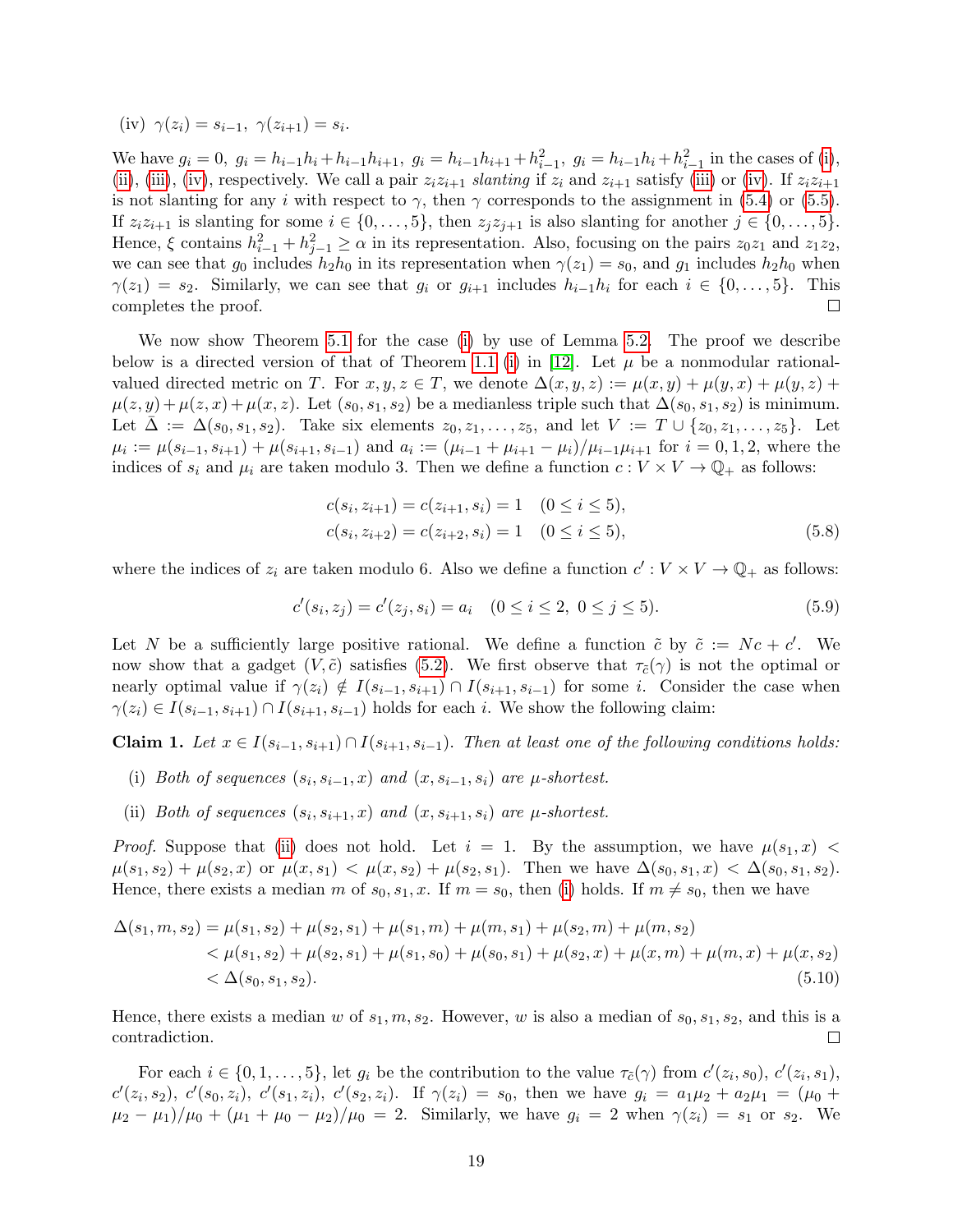

Figure 5: the function  $c_4$ 

next consider the case when  $\gamma(z_i) \in I(s_{i-1}, s_{i+1}) \cap I(s_{i+1}, s_{i-1}) \setminus \{s_{i-1}, s_{i+1}\}.$  Let  $i = 0$  and  $\epsilon := \mu(s_1, \gamma(z_0)) + \mu(\gamma(z_0), s_1)$ . By Claim [1,](#page-18-3) we may assume that  $\mu(s_0, \gamma(z_0)) + \mu(\gamma(z_0), s_0) = \mu_2 + \epsilon$ holds. Hence, we have

$$
g_0 = a_0(\mu_2 + \epsilon) + a_1 \epsilon + a_2(\mu_0 - \epsilon)
$$
  
=  $a_0 \mu_2 + a_2 \mu_0 + \epsilon (a_0 + a_1 - a_2)$   
=  $2 + \epsilon (a_0 + a_1 - a_2)$ . (5.11)

Note that we have

$$
\mu_0 \mu_1 \mu_2 (a_0 + a_1 - a_2) = \mu_0 (\mu_1 + \mu_2 - \mu_0) + \mu_1 (\mu_0 + \mu_2 - \mu_1) - \mu_2 (\mu_0 + \mu_1 - \mu_2)
$$
  
=  $2\mu_0 \mu_1 - \mu_1^2 - \mu_0^2 + \mu_2^2$   
=  $\mu_2^2 - (\mu_0 - \mu_1)^2 > 0.$  (5.12)

Hence, we have  $g_0 > 2$ . Similarly, for each  $i \in \{0, 1, \ldots, 5\}$ , we have  $g_i > 2$  if  $\gamma(z_i) \in I(s_{i-1}, s_{i+1}) \cap$  $I(s_{i+1}, s_{i-1}) \setminus \{s_{i-1}, s_{i+1}\}.$  Hence, the gadget  $(V, \tilde{c})$  satisfies [\(5.2\)](#page-16-3).

#### 5.2.2 Proof of Theorem [5.1](#page-16-1) for the case [\(ii\)](#page-16-5)

Since  $\mu$  is modular and not directed orbit-invariant,  $H_{\mu}$  contains a directed orbit-varying modular cycle by Lemma [3.4.](#page-9-1) Let  $(s_0, s_1, s_2, s_3, s_0)$  be a directed orbit-varying modular cycle in  $H_\mu$ . Take eight elements  $x_0, x_1, y_0, y_1, z_0, z_1, w_0, w_1$ , and let  $V := T \cup \{x_0, x_1, y_0, y_1, z_0, z_1, w_0, w_1\}$ . Without loss of generality, we may assume that  $\mu(s_0, s_1) - \mu(s_3, s_2) = \mu(s_2, s_3) - \mu(s_1, s_0) = \mu(s_0, s_3) \mu(s_1, s_2) = \mu(s_2, s_1) - \mu(s_3, s_0) = k > 0$ . We define a function  $c_4 : V \times V \to \mathbb{Q}_+$  as follows (also see Figure 5):

$$
c_4(s_2, x_i) = c_4(x_i, s_2) = c_4(s_3, x_i) = c_4(x_i, s_3) = 1 \quad (i = 0, 1),
$$
  
\n
$$
c_4(s_0, z_i) = c_4(z_i, s_0) = c_4(s_1, z_i) = c_4(z_i, s_1) = 1 \quad (i = 0, 1),
$$
  
\n
$$
c_4(s_j, y_i) = c_4(y_i, s_j) = 1 \quad (i = 0, 1, j = 0, 1, 2, 3),
$$
  
\n
$$
c_4(s_1, w_0) = c_4(w_0, s_1) = c_4(s_2, w_0) = c_4(w_0, s_2) = 1,
$$
  
\n
$$
c_4(s_0, w_1) = c_4(w_1, s_0) = c_4(s_3, w_1) = c_4(w_1, s_3) = 1.
$$
\n(5.13)

Let  $\mu_{10} := \mu(s_1, s_0), \ \mu_{12} := \mu(s_1, s_2), \ \mu_{30} := \mu(s_3, s_0), \text{ and } \mu_{32} := \mu(s_3, s_2).$  We next define a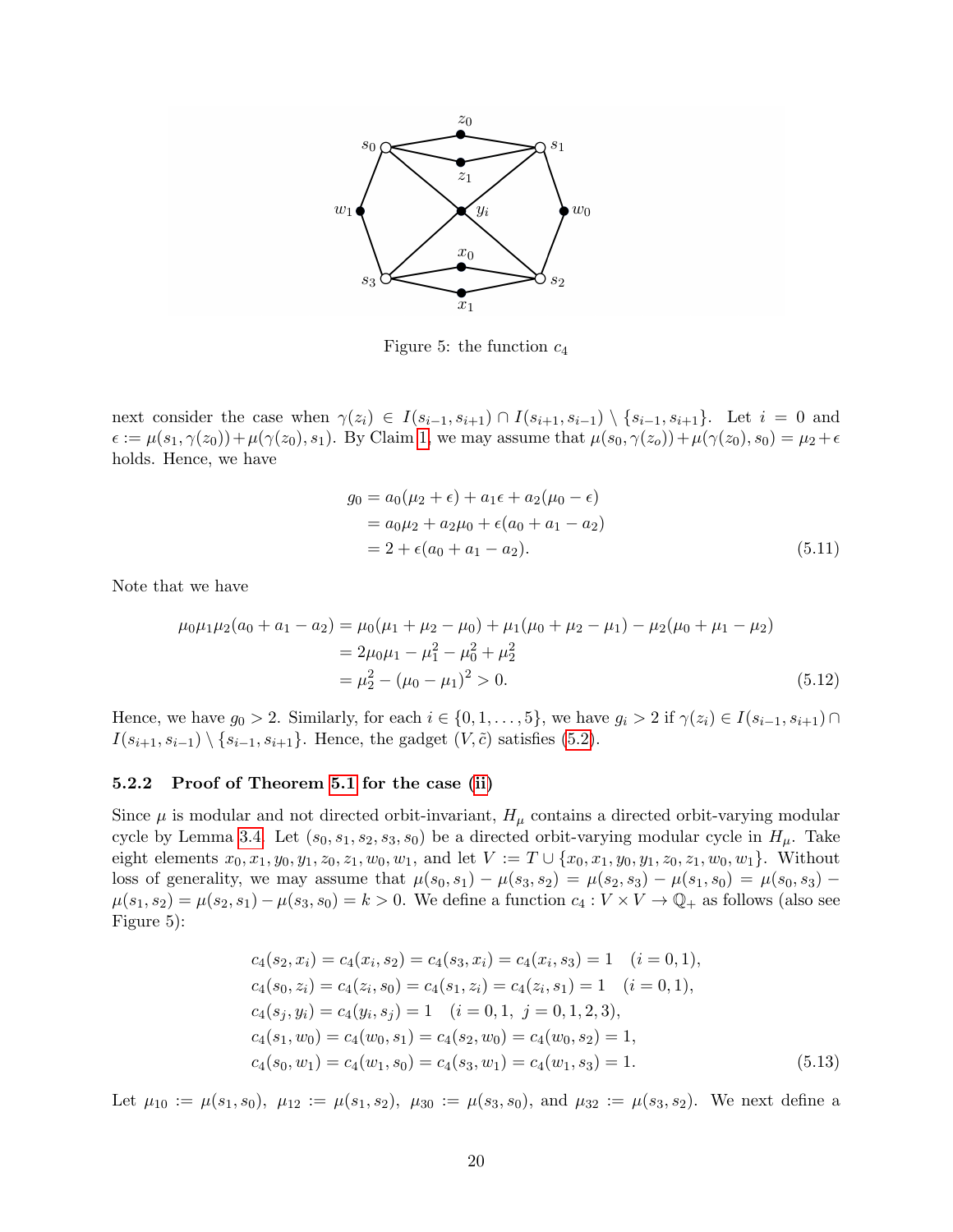function  $c_3 : V \times V \to \mathbb{Q}_+$  as follows:

$$
c_3(y_0, s_0) = k^2 + \mu_{32}k + \mu_{32}\mu_{12},
$$
  
\n
$$
c_3(y_0, s_1) = (\mu_{10} + \mu_{12})k + \mu_{10}\mu_{12},
$$
  
\n
$$
c_3(y_0, s_2) = k^2 + \mu_{10}k + \mu_{10}\mu_{30},
$$
  
\n
$$
c_3(y_0, s_3) = (\mu_{32} + \mu_{30})k + \mu_{32}\mu_{30},
$$
  
\n
$$
c_3(s_0, y_1) = (\mu_{10} + \mu_{30})k + \mu_{10}\mu_{30},
$$
  
\n
$$
c_3(s_1, y_1) = k^2 + \mu_{32}k + \mu_{32}\mu_{30},
$$
  
\n
$$
c_3(s_2, y_1) = (\mu_{32} + \mu_{12})k + \mu_{32}\mu_{12},
$$
  
\n
$$
c_3(s_3, y_1) = k^2 + \mu_{10}k + \mu_{10}\mu_{12}.
$$
  
\n(5.14)

Then we define a function  $c_2 : V \times V \to \mathbb{Q}_+$  as follows:

$$
c_2(x_i, z_i) = c_2(z_i, x_i) = 1 \quad (i = 0, 1). \tag{5.15}
$$

Also we define a function  $c_1 : V \times V \to \mathbb{Q}_+$  as follows:

$$
c_1(x_i, y_i) = c_1(y_i, x_i) = c_1(z_i, y_i) = c_1(y_i, z_i) = 1 \quad (i = 0, 1).
$$
\n
$$
(5.16)
$$

Finally, we define a function  $c_0 : V \times V \to \mathbb{Q}_+$  as follows:

$$
c_0(y_i, w_j) = c_0(w_j, y_i) = 1 \quad (i = 0, 1, j = 0, 1).
$$
\n
$$
(5.17)
$$

Let  $N_1$  be a sufficiently large positive rational. In addition, let  $N_i$  be a sufficiently large positive rational with respect to  $N_{i-1}$  for  $i = 2, 3, 4$ . We define a function c by  $c := c_0 + N_1c_1 + N_2c_2 + N_3c_3 +$  $N_4c_4$ . We now show that the gadget  $(V, c)$  satisfies [\(5.1\)](#page-15-2) with respect to  $s_2, s_3, x_0, x_1$ . Focusing on the contribution from  $N_4c_4$ , we see that  $\gamma$  is infeasible if  $\gamma(x_i) \neq s_2, s_3$  for some i. Similarly,  $\gamma$  is infeasible if  $\gamma(z_i) \neq s_0, s_1$  holds for some i, or  $\gamma(w_0) \neq s_1, s_2$  holds, or  $\gamma(w_1) \neq s_0, s_3$  holds. Hence, it suffices to consider the case when  $\gamma(x_i) \in \{s_2, s_3\}$  and  $\gamma(z_i) \in \{s_0, s_1\}$  hold for each i, or the case when  $\gamma(w_0) \in \{s_1, s_2\}$  and  $\gamma(w_1) \in \{s_0, s_3\}$  hold. In addition,  $\gamma$  is infeasible if  $\gamma(y_i) \notin I(s_0, s_2) \cap I$  $I(s_2, s_0) \cap I(s_1, s_3) \cap I(s_3, s_1)$ . Furthermore, if  $\gamma(y_i) \in I(s_0, s_2) \cap I(s_2, s_0) \cap I(s_1, s_3) \cap I(s_3, s_1)$ and  $\gamma(y_i) \notin \{s_0, s_1, s_2, s_3\}$ , then by Lemma [3.1](#page-7-2) [\(2\)](#page-7-1),  $H_\mu$  has edges  $\gamma(y_i)s_j$  (j = 0, 1, 2, 3) and this contradicts Lemma [2.2.](#page-5-1) Therefore, it suffices to consider the case when  $\gamma(y_i) \in \{s_0, s_1, s_2, s_3\}$ . We next focus on the contribution from  $N_3c_3$ . Let  $N_3\xi_0$  be the contribution to the value  $\tau_c(\gamma)$  from  $N_3c_3(y_0, s_0)$ ,  $N_3c_3(y_0, s_1)$ ,  $N_3c_3(y_0, s_2)$ ,  $N_3c_3(y_0, s_3)$ . If  $\gamma(y_0) = s_0$ , then we have

$$
\begin{aligned}\n\xi_0 &= (k^2 + \mu_{10}k + \mu_{10}\mu_{30})(\mu_{32} + \mu_{12} + k) + ((\mu_{10} + \mu_{12})k + \mu_{10}\mu_{12})(\mu_{32} + k) \\
&+ ((\mu_{32} + \mu_{30})k + \mu_{32}\mu_{30})(\mu_{12} + k) \\
&= k^3 + (2\mu_{32} + 2\mu_{10} + 2\mu_{12} + \mu_{30})k^2 \\
&+ (2\mu_{32}\mu_{10} + \mu_{10}\mu_{30} + \mu_{32}\mu_{30} + 2\mu_{10}\mu_{12} + 2\mu_{32}\mu_{12} + \mu_{12}\mu_{30})k \\
&+ \mu_{32}\mu_{10}\mu_{12} + \mu_{32}\mu_{12}\mu_{30} + \mu_{32}\mu_{10}\mu_{30} + \mu_{10}\mu_{12}\mu_{30}.\n\end{aligned} \tag{5.18}
$$

If  $\gamma(y_0) = s_1$ , then we have

$$
\xi_0 = ((\mu_{32} + \mu_{30})k + \mu_{32}\mu_{30})(\mu_{10} + \mu_{12} + k) + (k^2 + \mu_{32}k + \mu_{32}\mu_{12})\mu_{10} + (k^2 + \mu_{10}k + \mu_{10}\mu_{30})\mu_{12}
$$
  
=  $(\mu_{32} + \mu_{10} + \mu_{12} + \mu_{30})k^2 + (2\mu_{32}\mu_{10} + \mu_{10}\mu_{30} + \mu_{32}\mu_{30} + \mu_{10}\mu_{12} + \mu_{32}\mu_{12} + \mu_{12}\mu_{30})k$   
+  $\mu_{32}\mu_{10}\mu_{12} + \mu_{32}\mu_{12}\mu_{30} + \mu_{32}\mu_{10}\mu_{30} + \mu_{10}\mu_{12}\mu_{30}.$  (5.19)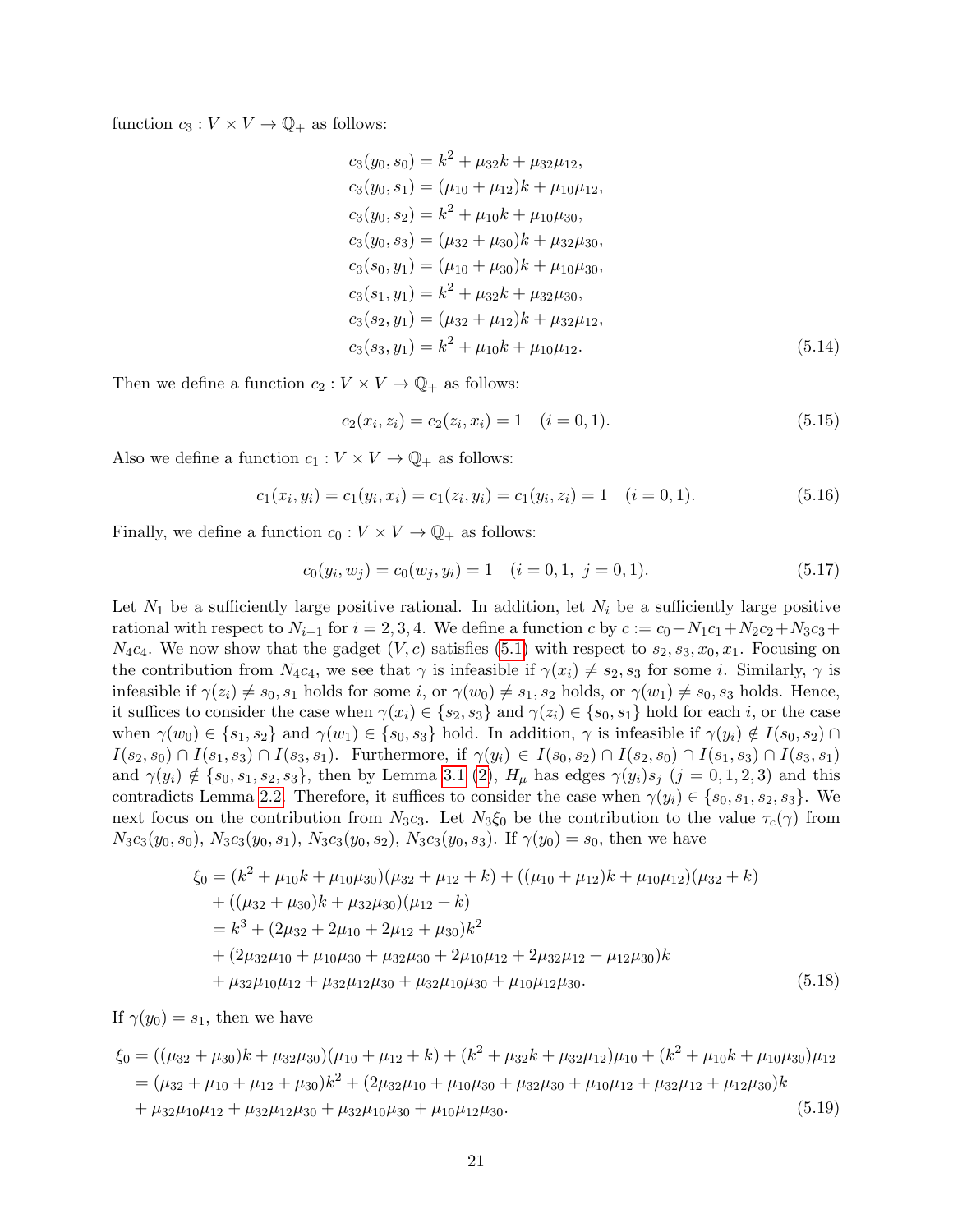If  $\gamma(y_0) = s_2$ , then we have

$$
\begin{aligned}\n\xi_0 &= (k^2 + \mu_{32}k + \mu_{32}\mu_{12})(\mu_{10} + \mu_{30} + k) + ((\mu_{32} + \mu_{30})k + \mu_{32}\mu_{30})(\mu_{10} + k) \\
&+ ((\mu_{10} + \mu_{12})k + \mu_{10}\mu_{12})(\mu_{30} + k) \\
&= k^3 + (2\mu_{32} + 2\mu_{10} + \mu_{12} + 2\mu_{30})k^2 \\
&+ (2\mu_{32}\mu_{10} + 2\mu_{10}\mu_{30} + 2\mu_{32}\mu_{30} + \mu_{10}\mu_{12} + \mu_{32}\mu_{12} + \mu_{12}\mu_{30})k \\
&+ \mu_{32}\mu_{10}\mu_{12} + \mu_{32}\mu_{12}\mu_{30} + \mu_{32}\mu_{10}\mu_{30} + \mu_{10}\mu_{12}\mu_{30}.\n\end{aligned} \tag{5.20}
$$

If  $\gamma(y_0) = s_3$ , then we have

$$
\xi_0 = ((\mu_{10} + \mu_{12})k + \mu_{10}\mu_{12})(\mu_{32} + \mu_{30} + k) + (k^2 + \mu_{32}k + \mu_{32}\mu_{12})\mu_{30} + (k^2 + \mu_{10}k + \mu_{10}\mu_{30})\mu_{32}
$$
  
=  $(\mu_{32} + \mu_{10} + \mu_{12} + \mu_{30})k^2 + (2\mu_{32}\mu_{10} + \mu_{10}\mu_{30} + \mu_{32}\mu_{30} + \mu_{10}\mu_{12} + \mu_{32}\mu_{12} + \mu_{12}\mu_{30})k$   
+  $\mu_{32}\mu_{10}\mu_{12} + \mu_{32}\mu_{12}\mu_{30} + \mu_{32}\mu_{10}\mu_{30} + \mu_{10}\mu_{12}\mu_{30}.$  (5.21)

Hence, we see that the value  $\xi_0$  in the case of  $\gamma(y_0) \in \{s_1, s_3\}$  is smaller than that in the case of  $\gamma(y_0) \in \{s_0, s_2\}$ . Therefore, it suffices to consider the case when  $\gamma(y_0) \in \{s_1, s_3\}$ . Similar to  $N_3\xi_0$ , let  $N_3\xi_1$  be the contribution to the value  $\tau_c(\gamma)$  from  $N_3c_3(s_0, y_1)$ ,  $N_3c_3(s_1, y_1)$ ,  $N_3c_3(s_2, y_1)$ ,  $N_3c_3(s_3, y_1)$ . If  $\gamma(y_1) = s_0$ , then we have

$$
\xi_1 = ((\mu_{32} + \mu_{12})k + \mu_{32}\mu_{12})(\mu_{10} + \mu_{30} + k) + (k^2 + \mu_{32}k + \mu_{32}\mu_{30})\mu_{10} + (k^2 + \mu_{10}k + \mu_{10}\mu_{12})\mu_{30}
$$
  
=  $(\mu_{32} + \mu_{10} + \mu_{12} + \mu_{30})k^2 + (2\mu_{32}\mu_{10} + \mu_{10}\mu_{30} + \mu_{32}\mu_{30} + \mu_{10}\mu_{12} + \mu_{32}\mu_{12} + \mu_{12}\mu_{30})k$   
+  $\mu_{32}\mu_{10}\mu_{12} + \mu_{32}\mu_{12}\mu_{30} + \mu_{32}\mu_{10}\mu_{30} + \mu_{10}\mu_{12}\mu_{30}.$  (5.22)

If  $\gamma(y_1) = s_1$ , then we have

$$
\xi_1 = (k^2 + \mu_{10}k + \mu_{10}\mu_{12})(\mu_{32} + \mu_{30} + k) + ((\mu_{32} + \mu_{12})k + \mu_{32}\mu_{12})(\mu_{30} + k)
$$
  
+ 
$$
((\mu_{10} + \mu_{30})k + \mu_{10}\mu_{30})(\mu_{32} + k)
$$
  
= 
$$
k^3 + (2\mu_{32} + 2\mu_{10} + \mu_{12} + 2\mu_{30})k^2
$$
  
+ 
$$
(2\mu_{32}\mu_{10} + 2\mu_{10}\mu_{30} + 2\mu_{32}\mu_{30} + \mu_{10}\mu_{12} + \mu_{32}\mu_{12} + \mu_{12}\mu_{30})k
$$
  
+ 
$$
\mu_{32}\mu_{10}\mu_{12} + \mu_{32}\mu_{12}\mu_{30} + \mu_{32}\mu_{10}\mu_{30} + \mu_{10}\mu_{12}\mu_{30}.
$$
 (5.23)

If  $\gamma(y_1) = s_2$ , then we have

$$
\xi_1 = ((\mu_{10} + \mu_{30})k + \mu_{10}\mu_{30})(\mu_{32} + \mu_{12}k) + (k^2 + \mu_{10}k + \mu_{10}\mu_{12})\mu_{32} + (k^2 + \mu_{32}k + \mu_{32}\mu_{30})\mu_{12}
$$
  
= (\mu\_{32} + \mu\_{10} + \mu\_{12} + \mu\_{30})k^2 + (2\mu\_{32}\mu\_{10} + \mu\_{10}\mu\_{30} + \mu\_{32}\mu\_{30} + \mu\_{10}\mu\_{12} + \mu\_{32}\mu\_{12} + \mu\_{12}\mu\_{30})k  
+ \mu\_{32}\mu\_{10}\mu\_{12} + \mu\_{32}\mu\_{12}\mu\_{30} + \mu\_{32}\mu\_{10}\mu\_{30} + \mu\_{10}\mu\_{12}\mu\_{30}. (5.24)

If  $\gamma(y_1) = s_3$ , then we have

$$
\xi_1 = (k^2 + \mu_{32}k + \mu_{32}\mu_{30})(\mu_{10} + \mu_{12} + k) + ((\mu_{32} + \mu_{12})k + \mu_{32}\mu_{12})(\mu_{10} + k)
$$
  
+  $((\mu_{10} + \mu_{30})k + \mu_{10}\mu_{30})(\mu_{12} + k)$   
=  $k^3 + (2\mu_{32} + 2\mu_{10} + 2\mu_{12} + \mu_{30})k^2$   
+  $(2\mu_{32}\mu_{10} + \mu_{10}\mu_{30} + \mu_{32}\mu_{30} + 2\mu_{10}\mu_{12} + 2\mu_{32}\mu_{12} + \mu_{12}\mu_{30})k$   
+  $\mu_{32}\mu_{10}\mu_{12} + \mu_{32}\mu_{12}\mu_{30} + \mu_{32}\mu_{10}\mu_{30} + \mu_{10}\mu_{12}\mu_{30}.$  (5.25)

Hence, we see that the value  $\xi_1$  in the case of  $\gamma(y_1) \in \{s_0, s_2\}$  is smaller than that in the case of  $\gamma(y_1) \in \{s_1, s_3\}$ . Therefore, it suffices to consider the case when  $\gamma(y_1) \in \{s_0, s_2\}$ . Recall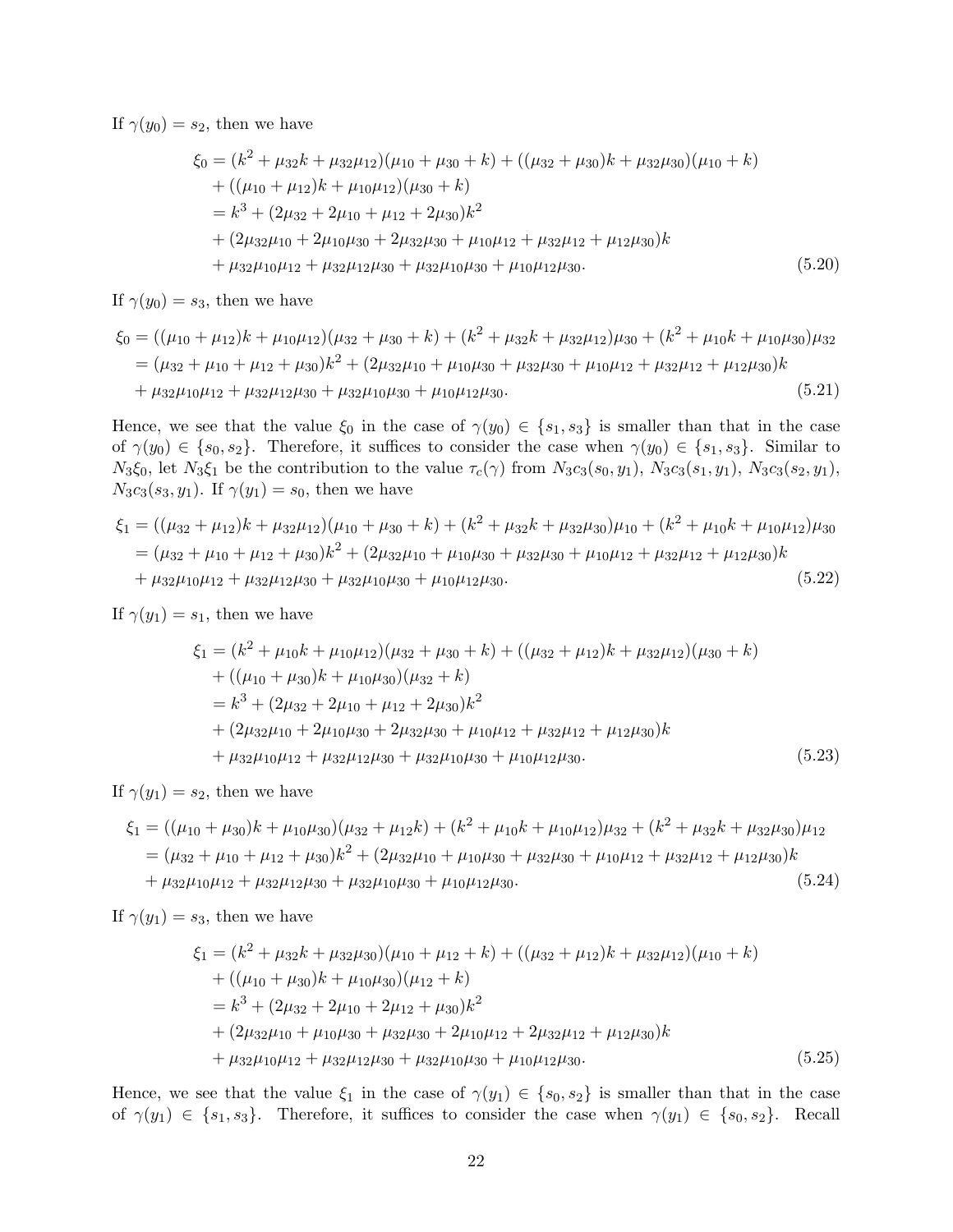that we consider the case when  $\gamma(x_i) \in \{s_2, s_3\}$  and  $\gamma(z_i) \in \{s_0, s_1\}$ . Focus on the contribution from  $N_2c_2$ . Then we see that the value  $\tau_c(\gamma)$  is not optimal or nearly optimal if  $\gamma(x_i) = s_2$  and  $\gamma(z_i) = s_0$ , or if  $\gamma(x_i) = s_3$  and  $\gamma(z_i) = s_1$ . Hence, it suffices to consider the case when  $\gamma(x_i) = s_2$ and  $\gamma(z_i) = s_1$  hold, or the case when  $\gamma(x_i) = s_3$  and  $\gamma(z_i) = s_0$  hold. We next focus on the contribution from  $N_1c_1$ . Then we see that a map  $\gamma$  is infeasible if  $\gamma(x_0) = s_2$ ,  $\gamma(z_0) = s_1$ , and  $\gamma(y_0) = s_3$  hold. Similarly, we see that a map  $\gamma$  is infeasible if  $\gamma(x_0) = s_3$ ,  $\gamma(z_0) = s_0$ , and  $\gamma(y_0) = s_1$  hold. Hence, we only consider the case when  $\gamma(x_0) = s_2$ ,  $\gamma(z_0) = s_1$ , and  $\gamma(y_0) = s_1$ hold, or the case when  $\gamma(x_0) = s_3$ ,  $\gamma(z_0) = s_0$ , and  $\gamma(y_0) = s_3$  hold. Applying the similar argument to  $x_1, z_1$ , and  $y_1$ , we see that it suffices to consider the case when  $\gamma(x_1) = s_2, \gamma(z_1) = s_1$ , and  $\gamma(y_1) = s_2$  hold, or the case when  $\gamma(x_1) = s_3$ ,  $\gamma(z_1) = s_0$ , and  $\gamma(y_1) = s_0$  hold. We finally focus on the contribution from  $c_0$ . Let  $\sigma$  be the contribution to  $\tau_c(\gamma)$  from  $c_0$ . Consider the case when  $\gamma(x_0) = \gamma(x_1) = s_2, \gamma(y_0) = s_1, \gamma(y_1) = s_2$ . Then we have  $\sigma = 2(\mu_{32} + \mu_{10} + \mu_{12} + \mu_{30} + 2k)$  for any  $\gamma(w_0) \in \{s_1, s_2\}, \gamma(w_1) \in \{s_0, s_3\}.$  Similarly, if  $\gamma(x_0) = \gamma(x_1) = s_3, \gamma(y_0) = s_3, \gamma(y_1) = s_0,$ then we have  $\sigma = 2(\mu_{32} + \mu_{10} + \mu_{12} + \mu_{30} + 2k)$  for any  $\gamma(w_0) \in \{s_1, s_2\}, \gamma(w_1) \in \{s_0, s_3\}.$  On the other hand, if  $\gamma(x_0) = s_2$ ,  $\gamma(x_1) = s_3$ ,  $\gamma(y_0) = s_1$ ,  $\gamma(y_1) = s_0$ , then  $\sigma$  takes the minimum value  $\sigma = 2(\mu_{32} + \mu_{10} + k)$  when  $\gamma(w_0) = s_1$  and  $\gamma(w_1) = s_0$ . Similarly, if  $\gamma(x_0) = s_3$ ,  $\gamma(x_1) = s_2$ ,  $\gamma(y_0) = s_3, \gamma(y_1) = s_2$ , then  $\sigma$  takes the minimum value  $\sigma = 2(\mu_{32} + \mu_{10} + k)$  when  $\gamma(w_0) = s_2$  and  $\gamma(w_1) = s_3$ . Thus, the gadget  $(V, c)$  satisfies the condition  $(5.1)$ .

#### 5.2.3 Proof of Theorem [5.1](#page-16-1) for the case [\(iii\)](#page-16-6)

We extend the proof of Theorem [1.1](#page-1-0) for the case [\(ii\)](#page-1-3) in [\[12\]](#page-24-6) to that of Theorem [5.1](#page-16-1) for the case [\(iii\)](#page-16-6). Since the underlying graph  $H_{\mu}$  is not orientable, there exists a sequence  $(\vec{e_0}, \vec{e_1}, \dots, \vec{e_k})$   $(\vec{e_i} = (s_i, t_i))$ is an oriented edge of  $H_\mu$  for each i) such that  $H_\mu$  contains a 4-cycle  $(s_i, t_i, t_{i+1}, s_{i+1}, s_i)$  for each  $i \in \{0, \ldots, k-1\}$ , and  $t_k = s_0, s_k = t_0$ . Then we have  $h := \mu(s_0, t_0) = \mu(s_1, t_1) = \cdots = \mu(s_k, t_k) =$  $\mu(t_0,s_0) \ = \ \mu(t_1,s_1) \ = \ \cdots \ = \ \mu(t_k,s_k), \ \ {\rm and} \ \ f_i \ := \ \mu(s_i,s_{i+1}) \ = \ \mu(t_i,t_{i+1}), \ \ g_i \ := \ \mu(s_{i+1},s_i) \ =$  $\mu(t_{i+1}, t_i)$  for  $i = 0, \ldots, k-1$ , since  $\mu$  is directed orbit-invariant. Take 2k elements  $z_0, z_1, \ldots, z_{2k-1}$ , and let  $V := T \cup \{z_0, z_1, \ldots, z_{2k-1}\}.$  We now define a function  $c : V \times V \to \mathbb{Q}_+$  as follows:

$$
c(z_i, s_i) = c(s_i, z_i) = c(z_i, t_i) = c(t_i, z_i) = 1 \quad (i = 0, 1, \dots, 2k - 1),
$$
\n
$$
(5.26)
$$

where the indices of  $s_i$  and  $t_i$  are taken modulo k. We also define a function  $c': V \times V \to \mathbb{Q}_+$  as follows (see Figure 6):

$$
c'(z_i, z_{i+1}) = c'(z_{i+1}, z_i) = 1 \quad (i = 0, 1, \dots, 2k - 1),
$$
\n(5.27)

where the indices of  $z_i$  are taken modulo 2k. Let N be a sufficiently large positive rational. We define a function  $\tilde{c}$  by  $\tilde{c} := Nc + c'$ . Then we show that the gadget  $(V, \tilde{c})$  satisfies [\(5.1\)](#page-15-2) with respect to  $s_0, t_0, z_0, z_k$ . Let  $s_{i+k} := t_i$   $(i = 0, \ldots, k-1)$ , and the indices of  $s_i$  are taken modulo 2k below. We first observe that  $\gamma$  is infeasible if  $\gamma(z_i) \neq s_i, s_{i+k}$  for some i, due to the contribution from Nc. Thus, it suffices to consider the case when  $\gamma(z_i) \in \{s_i, s_{i+k}\}\$ for every  $i \in \{0, \ldots, 2k-1\}$ . Let  $\sigma$ be the contribution to  $\tau_{\tilde{c}}(\gamma)$  from c', and  $\sigma_i$  be the contribution from  $c'(z_i, z_{i+1})$  and  $c'(z_{i+1}, z_i)$ for each *i*. If  $(\gamma(z_i), \gamma(z_{i+1})) = (s_i, s_{i+1})$  or  $(s_{i+k}, s_{i+k+1})$ , then we have  $\sigma_i = f_i + g_i$ . Otherwise, we have  $\sigma_i = f_i + g_i + 2h$ . Consider the case when  $\gamma(z_0) = s_0$  and  $\gamma(z_k) = s_k$ . In this case, if  $\gamma(z_i) = s_i$  holds for  $i = 0, \ldots, 2k - 1$ , then we have  $\sigma_i = f_i + g_i$  for each i, and  $\sigma = 2\sum_{i=0}^{k-1}(f_i + g_i)$ . Similarly, in the case of  $\gamma(z_0) = s_k$  and  $\gamma(z_k) = s_0$ , we have  $\sigma = 2\sum_{i=0}^{k-1} (f_i + g_i)$  if  $\gamma(z_i) = s_{i+k}$  for  $i = 0, \ldots, 2k - 1$ . Consider the case when  $\gamma(z_0) = \gamma(z_k) = s_0$ . In this case, there exist two or more integers  $i \in \{0, \ldots, 2k-1\}$  for any  $\gamma$  such that  $\sigma_i = f_i + g_i + 2h$  holds, and exactly two integers for some  $\gamma$ . Hence, the minimum value of  $\sigma$  is  $2\sum_{i=0}^{k-1}(f_i+g_i)+4h$ . In the case of  $\gamma(z_0)=\gamma(z_k)=s_k$ , we also see that the minimum value of  $\sigma$  is  $2\sum_{i=0}^{k-1}(f_i+g_i)+4h$  by the similar argument.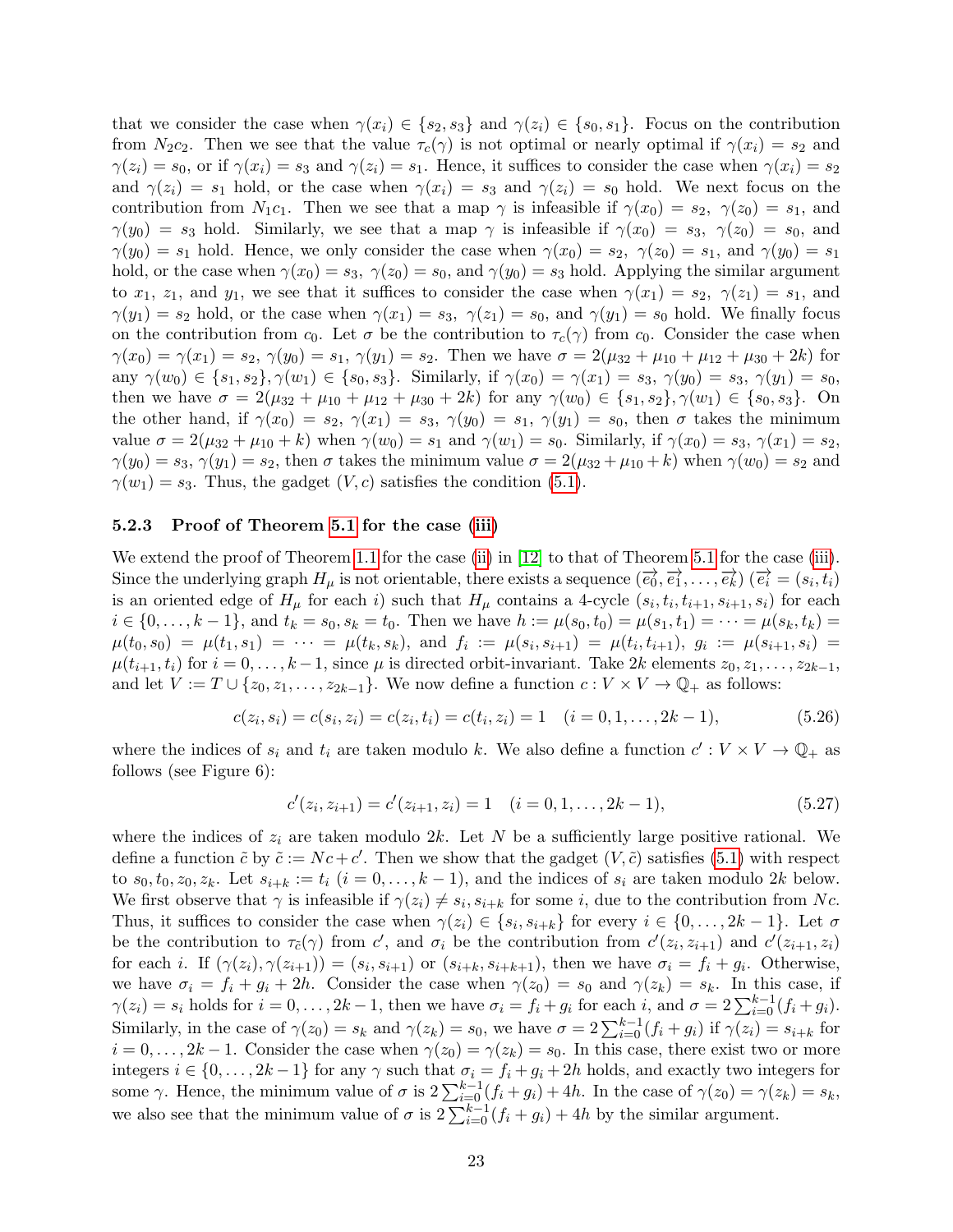

Figure 6: the function  $c'$  (the case of  $k = 4$ )

#### 5.2.4 Proof of Theorem [1.5](#page-3-2)

Let  $(s_0, s_1, s_2)$  be a biased non-collinear triple in T. For  $i = 0, 1, 2$ , since  $(s_i, s_{i+1})$  is a biased pair,  $R_{\mu}(s_i, x) > R_{\mu}(x, s_{i+1})$  holds for every  $x \in I(s_i, s_{i+1}) \cap I(s_{i+1}, s_i) \setminus \{s_i, s_{i+1}\}$ , or  $R_{\mu}(s_i, x) <$  $R_\mu(x, s_{i+1})$  holds for every  $x \in I(s_i, s_{i+1}) \cap I(s_{i+1}, s_i) \setminus \{s_i, s_{i+1}\},$  where the indices of  $s_i$  are taken modulo 3. Take six elements  $z_0, z_1, \ldots, z_5$ , and let  $V := T \cup \{z_0, \ldots, z_5\}$ . We define a function  $c: V \times V \rightarrow \mathbb{Q}_+$  as follows:

$$
c(s_{i-1}, z_i) = c(z_i, s_{i-1}) = c(s_{i+1}, z_i) = c(z_i, s_{i+1}) = 1 \quad (i = 0, ..., 5).
$$
 (5.28)

We next define a function  $c': V \times V \to \mathbb{Q}_+$  as follows. For each  $i \in \{0, \ldots, 5\}$ ,

• if  $R_\mu(s_{i-1}, x) > R_\mu(x, s_{i+1})$  holds for every  $x \in I(s_{i-1}, s_{i+1}) \cap I(s_{i+1}, s_{i-1}) \setminus \{s_{i-1}, s_{i+1}\}\$ , then

$$
c'(s_{i-1}, z_i) = \mu(s_{i+1}, s_{i-1}),
$$
  
\n
$$
c'(s_{i+1}, z_i) = \mu(s_{i-1}, s_{i+1}).
$$
\n(5.29)

• if  $R_\mu(s_{i-1}, x) < R_\mu(x, s_{i+1})$  holds for every  $x \in I(s_{i-1}, s_{i+1}) \cap I(s_{i+1}, s_{i-1}) \setminus \{s_{i-1}, s_{i+1}\}\$ , then

$$
c'(z_i, s_{i-1}) = \mu(s_{i-1}, s_{i+1}),
$$
  
\n
$$
c'(z_i, s_{i+1}) = \mu(s_{i+1}, s_{i-1}).
$$
\n(5.30)

Let N be a sufficiently large positive rational. We define a function  $\tilde{c}$  by  $\tilde{c} := Nc + c'$ . We now show that the gadget  $(V, \tilde{c})$  satisfies the condition [\(5.2\)](#page-16-3) with respect to  $s_0, s_1, s_2, z_0, z_1, z_2, z_3, z_4, z_5$ . Focusing on the contribution from Nc, we see that a map  $\gamma$  is infeasible if  $\gamma(z_i) \notin I(s_{i-1}, s_{i+1}) \cap$  $I(s_{i+1}, s_{i-1})$  holds for some i. Thus, it suffices to consider the case when  $\gamma(z_i) \in I(s_{i-1}, s_{i+1}) \cap I$  $I(s_{i+1}, s_{i-1})$  holds for each i. We next focus on the contribution from c'. Consider the case when  $R_\mu(s_{i-1}, x) > R_\mu(x, s_{i+1})$  holds for every  $x \in I(s_{i-1}, s_{i+1}) \cap I(s_{i+1}, s_{i-1}) \setminus \{s_{i-1}, s_{i+1}\}.$  Let  $\sigma_i$  be the contribution to  $\tau_{\tilde{c}}(\gamma)$  from  $c'(s_{i-1}, z_i)$  and  $c'(s_{i+1}, z_i)$ . If  $\gamma(z_i) \in \{s_{i-1}, s_{i+1}\}$ , then we have  $\sigma_i = \mu(s_{i-1}, s_{i+1})\mu(s_{i+1}, s_{i-1})$ . If  $\gamma(z_i) \in I(s_{i-1}, s_{i+1}) \cap I(s_{i+1}, s_{i-1}) \setminus \{s_{i-1}, s_{i+1}\}$ , then we have

$$
\sigma_i = \mu(s_{i+1}, s_{i-1})\mu(s_{i-1}, \gamma(z_i)) + \mu(s_{i-1}, s_{i+1})\mu(s_{i+1}, \gamma(z_i))
$$
  
> 
$$
\mu(s_{i+1}, s_{i-1})\mu(s_{i-1}, \gamma(z_i)) + \mu(\gamma(z_i), s_{i+1})\mu(s_{i+1}, s_{i-1})
$$
  

$$
\geq \mu(s_{i-1}, s_{i+1})\mu(s_{i+1}, s_{i-1}).
$$
 (5.31)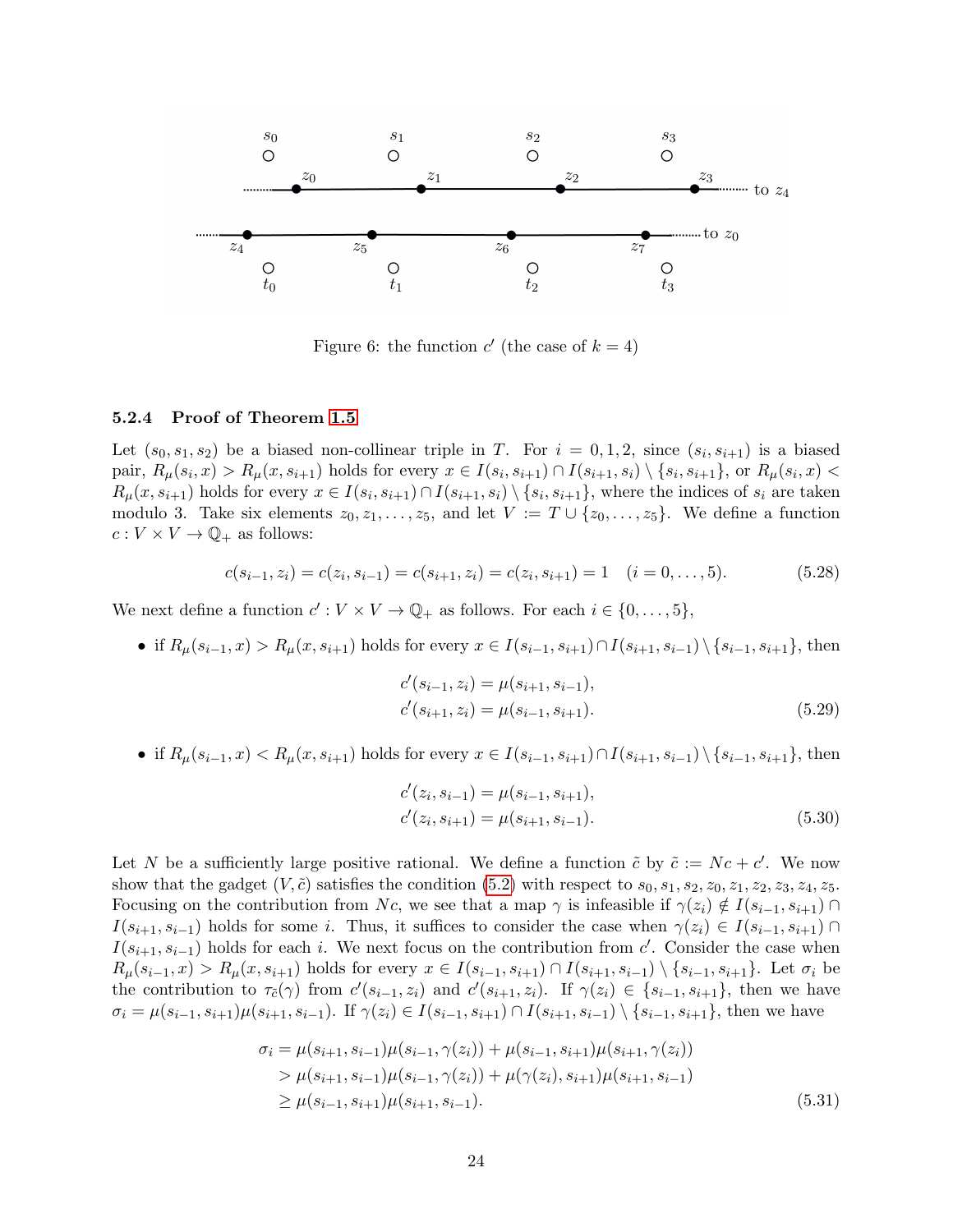Consider the case when  $R_\mu(s_{i-1},x) < R_\mu(x,s_{i+1})$  holds for every  $x \in I(s_{i-1},s_{i+1}) \cap I(s_{i+1},s_{i-1})$  $\{s_{i-1}, s_{i+1}\}\.$  Let  $\sigma'_i$  be the contribution to  $\tau_{\tilde{c}}(\gamma)$  from  $c'(z_i, s_{i-1})$  and  $c'(z_i, s_{i+1})$ . Similar to the above case, we have  $\sigma'_i = \mu(s_{i-1}, s_{i+1})\mu(s_{i+1}, s_{i-1})$  if  $\gamma(z_i) \in \{s_{i-1}, s_{i+1}\}\$ , and we have  $\sigma'_i$  $\mu(s_{i-1}, s_{i+1})\mu(s_{i+1}, s_{i-1})$  if  $\gamma(z_i) \in I(s_{i-1}, s_{i+1}) \cap I(s_{i+1}, s_{i-1}) \setminus \{s_{i-1}, s_{i+1}\}.$  Thus,  $(V, \tilde{c})$  satisfies the condition [\(5.2\)](#page-16-3). This completes the proof.

## Acknowledgments

The first author was supported by JSPS KAKENHI Grant Numbers JP17K00029 and JST PRESTO Grant Number JPMJPR192A, Japan.

## References

- <span id="page-24-8"></span>[1] Hans-Jürgen Bandelt. Networks with condorcet solutions. *European Journal of Operational* Research, 20(3):314–326, 1985.
- <span id="page-24-10"></span>[2] Hans-Jürgen Bandelt, Marcel van de Vel, and Eric R. Verheul. Modular interval spaces. Mathematische Nachrichten, 163:177–201, 1993.
- <span id="page-24-12"></span>[3] Garrett Birkhoff. Lattice Theory. American Mathematical Society, third edition, 1967.
- <span id="page-24-11"></span>[4] Victor Chepoi. Classification of graphs by metric triangles. Metody Diskretnogo Analyza, 49:75–93, 01 1989.
- <span id="page-24-4"></span>[5] Victor Chepoi. A multifacility location problem on median spaces. Discrete Applied Mathe $matics, 64(1):1-29, 1996.$
- <span id="page-24-9"></span>[6] Elias Dahlhaus, David S. Johnson, Christos H. Papadimitriou, Paul D. Seymour, and Mihalis Yannakakis. The complexity of multiterminal cuts. SIAM Journal on Computing, 23(4):864– 894, 1994.
- <span id="page-24-2"></span>[7] Hiroshi Hirai. Tight spans of distances and the dual fractionality of undirected multiflow problems. Journal of Combinatorial Theory, Series B, 99(6):843–868, 2009.
- <span id="page-24-3"></span>[8] Hiroshi Hirai. Folder complexes and multiflow combinatorial dualities. SIAM Journal on Discrete Mathematics, 25(3):1119–1143, 2011.
- <span id="page-24-7"></span>[9] Hiroshi Hirai. Discrete convexity and polynomial solvability in minimum 0-extension problems. Mathematical Programming, 155(1-2):1–55, 2016.
- <span id="page-24-1"></span>[10] Alexander V. Karzanov. Metrics with finite sets of primitive extensions. Annals of Combinatorics, 2:213–243, 1998.
- <span id="page-24-0"></span>[11] Alexander V. Karzanov. Minimum 0-extensions of graph metrics. European Journal of Combinatrics, 19(1):71–101, 1998.
- <span id="page-24-6"></span>[12] Alexander V. Karzanov. Hard cases of the multifacility location problem. Discrete Applied Mathematics, 143(1-3):368–373, 2004.
- <span id="page-24-5"></span>[13] Alexander V. Karzanov. One more well-solved case of the multifacility location problem. Discrete Optimization, 1:51–66, 2004.